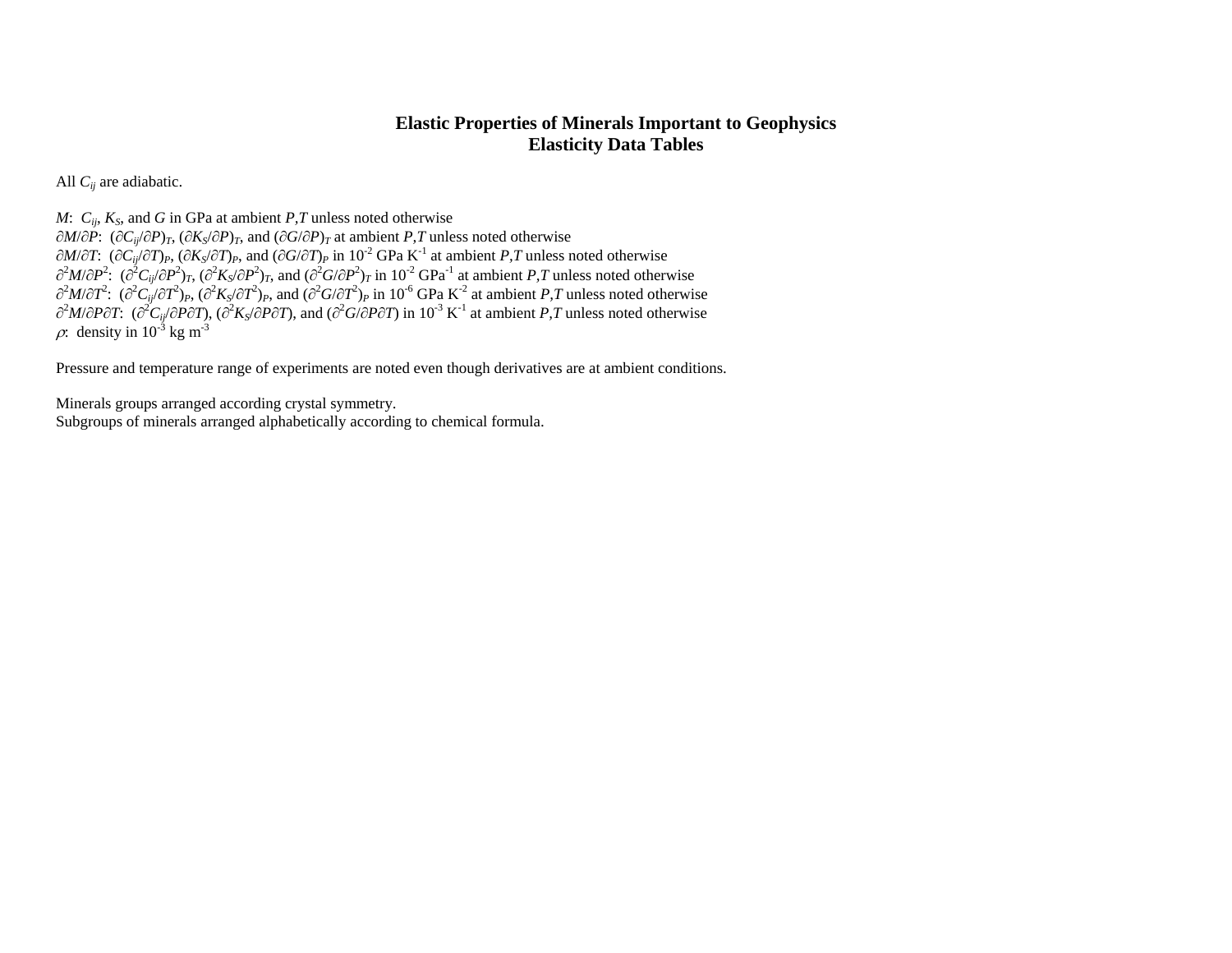|                                                                             | NIUIIUCIIIIIC UI VStais |                  |                 |     |     |                        |      |                                            |      |      |      |                                       |              |                |             |                |                     |      |                                                                                                                                                                                                                                                                 |
|-----------------------------------------------------------------------------|-------------------------|------------------|-----------------|-----|-----|------------------------|------|--------------------------------------------|------|------|------|---------------------------------------|--------------|----------------|-------------|----------------|---------------------|------|-----------------------------------------------------------------------------------------------------------------------------------------------------------------------------------------------------------------------------------------------------------------|
| Material                                                                    |                         |                  | Property $\rho$ | 11  | 22  | 33                     | 44   | 55                                         | 66   | 12   | 23   | 13                                    | 35           | 46             | 25          | 15             | K                   | G    | Source/Notes                                                                                                                                                                                                                                                    |
| <b>Clinopyroxene</b>                                                        |                         |                  |                 |     |     |                        |      |                                            |      |      |      |                                       |              |                |             |                |                     |      | (Abbreviations: di - diopside (CaMgSi <sub>2</sub> O <sub>6</sub> ); he - hedenbergite (CaFeSi <sub>2</sub> O <sub>6</sub> ); jd - jadeite (NaAlSi <sub>2</sub> O <sub>6</sub> ); cr - (NaCrSi <sub>2</sub> O <sub>6</sub> ); ts - (MgAl(AlSi)O <sub>6</sub> )) |
| CaFeSi <sub>2</sub> O <sub>6</sub><br>hedenbergite                          |                         | $\boldsymbol{M}$ | 3.657           | 222 | 176 | 249                    | 55   | 63                                         | 60   | 69   | 86   | 79                                    | 26           | $-10$          | 13          | 12             | 120                 | 61   | Kandelin & Weidner (1988a)                                                                                                                                                                                                                                      |
| $di_{72}$ he <sub>9</sub> jd <sub>3</sub> cr <sub>3</sub> ts <sub>12</sub>  |                         | M                | 3.327           |     |     | 273.8 183.6 229.5 76.5 |      | 73.0                                       | 81.6 | -84  | 60   | 80                                    | 48.1         | 8.4            | 10          | 9.0            | 117.2 72.2          |      | Collins & Brown (1998)                                                                                                                                                                                                                                          |
| CaMgSi <sub>2</sub> O <sub>6</sub><br>diopside                              |                         | $\boldsymbol{M}$ | 3.289           | 223 | 171 | 235                    | 74   | 67                                         | 66   | 77   | 57   | 81                                    | 43           | 7.3            | 7           | 17             | 108                 | 65.1 | Levien et al. (1979); nearly pure<br>end-member                                                                                                                                                                                                                 |
|                                                                             |                         | $\boldsymbol{M}$ | 3.31            | 204 | 175 | 238                    | 67.5 | 58.8                                       | 70.5 | 84.4 |      | 48.2 88.3 -33.6 -11.3 -19.6 -19.3 114 |              |                |             |                |                     | 64.9 | Aleksandrov et al. (1964); crystal<br>chemical composition not provided                                                                                                                                                                                         |
| $(Ca, Na, Mg, Fe^{+2}, Mn, Fe^{+3}, Al, Ti)_{2}(Si, Al)_{2}O_{6}$<br>augite |                         | M                | 3.32            |     |     |                        |      | 181.6 150.7 217.8 69.7 51.1 55.8 73.4 72.4 |      |      |      | 33.9                                  | 24.6 4.3     |                |             | 16.6 19.9 95.4 |                     | 59.0 | Aleksandrov et al. (1964); crystal<br>chemical composition not provided                                                                                                                                                                                         |
| $(Ca, Na, Mg, Fe^{+2}, Mn, Fe^{+3}, Al, Ti)_2(Si, Al)_2O_6$<br>diallage     |                         | M                | 3.30            |     |     | 153.9 149.6 210.8 63.9 |      | 62.2                                       | 52.3 | 56.9 | 30.5 | 37.4                                  | 11.9         | $-8.6$         |             |                | 14.2 14.6 84.8 61.2 |      | Aleksandrov et al. (1964); crystal<br>chemical composition not provided                                                                                                                                                                                         |
| LiAlSi <sub>2</sub> O <sub>6</sub> spodumene M                              |                         |                  | 3.19            | 245 | 199 | 287                    | 70.1 | 62.8                                       | 70.7 | 88   | 69   | 64                                    | $-14.2 -7.1$ |                | $-26.7 -40$ |                | 123.5 72.0          |      | Every & McCurdy (1992); Bass (1995)                                                                                                                                                                                                                             |
| NaFeSi <sub>2</sub> O <sub>6</sub><br>acmite (also aegirite)                |                         | $\boldsymbol{M}$ | 3.50            | 185 | 184 | 234                    | 62   | 51                                         | 47   | 68   | 70   | 62                                    | 21           | $\overline{7}$ | 9           | 9              | 106                 | 58   | Aleksandrov et al. (1964); crystal<br>chemical composition not provided                                                                                                                                                                                         |
| $NaAlSi2O6$ jadeite                                                         |                         | $\boldsymbol{M}$ | 3.33            | 274 | 253 | 282                    | 88   | 65                                         | 94   | 94   | 82   | 71                                    | 28           | 13             | 14          | 4              | 143                 | 85   | Kandelin & Weidner (1988b);                                                                                                                                                                                                                                     |
| $jd_{58}di_{30}$ omphacite                                                  |                         | M                | 3.327           | 257 |     | 216.2 260.2 80.2       |      | 70.6                                       | 85.8 | -86  | 72   | 76                                    | 33.7         | 10.2           | 13          | 7.1            | 131                 | 79.2 | Bhagat et al. (1992); minor Ts present;<br>minor Ca vacancies in enstatite                                                                                                                                                                                      |
| $(Na, Ca)(Fe^{+3}, Fe^{+2}, Mg)Si2O6$<br>aegerite-augite                    |                         | $\boldsymbol{M}$ | 3.42            |     |     | 155.6 151.8 216.1 40.0 |      | 46.5                                       | 49.2 | 81.1 | 68.4 | 66.0                                  | 19.2         | 4.1            | 26.0        | 25.3           | 101                 | 46.8 | Aleksandrov et al. (1964); crystal<br>chemical composition not provided                                                                                                                                                                                         |

**Feldspars** (Abbreviations: ab - albite (NaAlSi<sub>3</sub>O<sub>8</sub>); an - anorthite (CaAl<sub>2</sub>Si<sub>2</sub>O<sub>8</sub>); or - orthoclase (KAlSi<sub>3</sub>O<sub>8</sub>))

## **Monoclinic Crystals**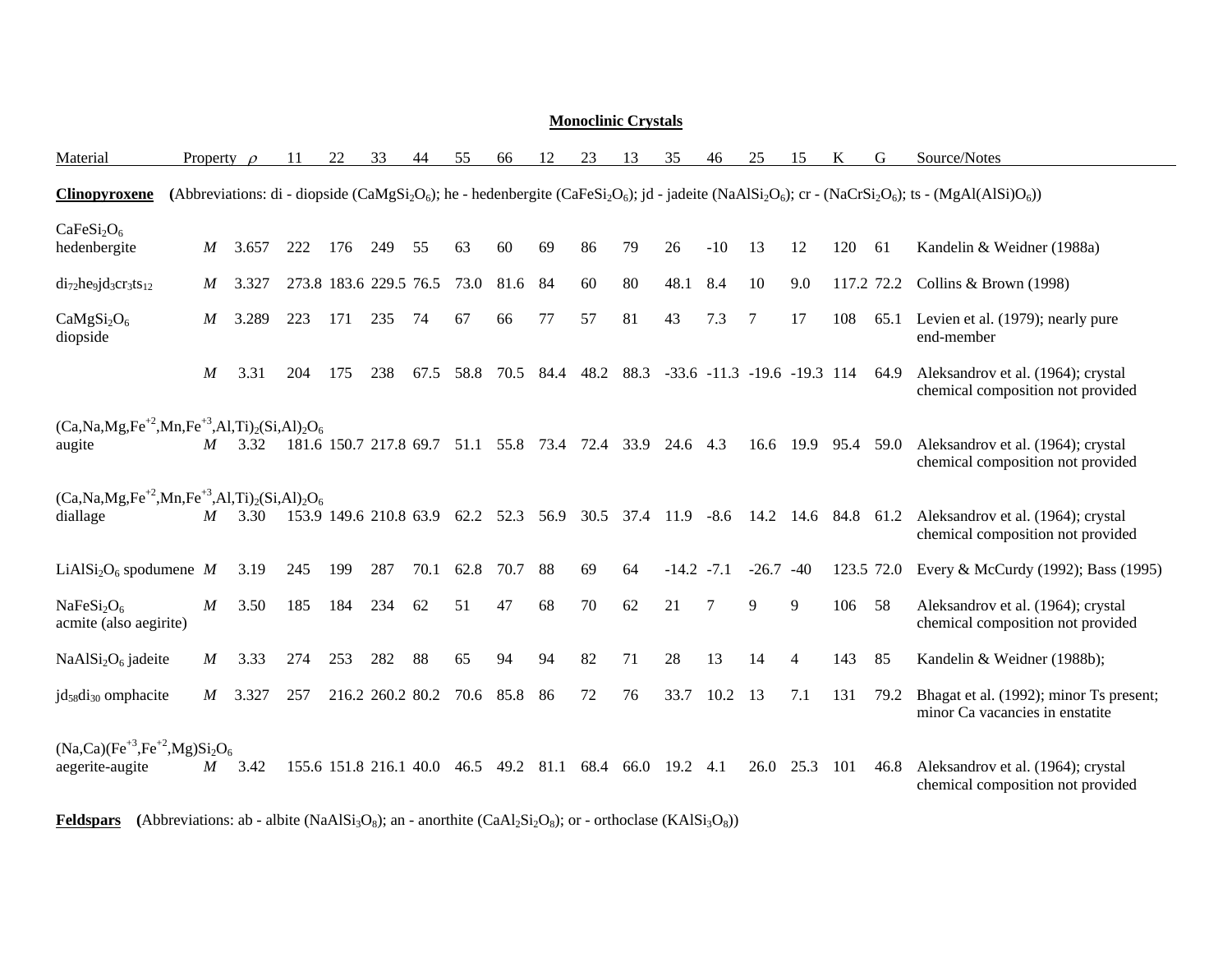| $(Ba,K)Al2Si12O8$<br>hyalophane                         | $\boldsymbol{M}$ |      | 67.4 | -161                   | 124  | 13.6 | 25.3      | 35.4      | 42.9                     |            |      | $25.6$ $45.1$ $-15.8$ $-1.7$                              |        |                    |              |      |      | $-7.6$ $-12.8$ 58.4 26.8 Every & McCurdy (1992); Bass (1995)                                      |
|---------------------------------------------------------|------------------|------|------|------------------------|------|------|-----------|-----------|--------------------------|------------|------|-----------------------------------------------------------|--------|--------------------|--------------|------|------|---------------------------------------------------------------------------------------------------|
|                                                         |                  |      |      |                        |      |      |           |           |                          |            |      |                                                           |        |                    |              |      |      |                                                                                                   |
| $CaAl2Si2O8$ anorthite M                                |                  |      | 124  | 205                    | 156  | 23.5 | 40.4      | 24.2      | $-3.0$                   | $-0.7 -24$ |      | 2.2                                                       | 1.2    | $-0.7$             |              |      |      | -3.6 84.2 39.9 Every & McCurdy (1992); Bass (1995)                                                |
| $an(50-70\%) - ab(30-50\%)$                             |                  |      |      |                        |      |      |           |           |                          |            |      |                                                           |        |                    |              |      |      |                                                                                                   |
| Labradorite                                             | $\boldsymbol{M}$ |      | 99.4 | 158                    | 150  | 21.7 | 34.5      | 37.1      |                          |            |      |                                                           |        |                    |              |      |      | 62.8 26.7 48.7 -12.4 -5.4 -10.7 -2.5 74.5 33.7 Every & McCurdy (1992); Bass (1995)                |
| $KAISi3O8$ microcline M<br>(triclinic quasi monoclinic) |                  |      | 67.0 | 169                    | 118  |      |           |           |                          |            |      |                                                           |        |                    |              |      |      | 14.3 23.8 36.4 45.3 20.4 26.5 -15.0 -1.9 -12.3 -0.2 55.4 28.1 Every & McCurdy (1992); Bass (1995) |
| $KAISi3O8$ orthoclase                                   | M                |      | 80.8 | 163                    | 124  | 18.7 | 27.1      |           | 35.7 37.9 32.7 52.9 -6.0 |            |      |                                                           | $-0.9$ |                    |              |      |      | -23.7 -15.7 62.0 29.3 Every & McCurdy (1992); Bass (1995)                                         |
| NaAlSi <sub>3</sub> O <sub>8</sub> albite               | $\boldsymbol{M}$ |      | 74   | 131                    | 128  | 17.3 |           |           |                          |            |      |                                                           |        |                    |              |      |      | 29.6 32.0 36.4 31.0 39.4 -20.0 -2.5 -12.8 -6.6 56.9 28.6 Every & McCurdy (1992); Bass (1995)      |
|                                                         |                  |      |      |                        |      |      |           |           |                          |            |      | Alkali feldspar (orthoclase-albite) solid solution        |        |                    |              |      |      |                                                                                                   |
| (subscripts show weight percent)                        |                  |      |      |                        |      |      |           |           |                          |            |      |                                                           |        |                    |              |      |      |                                                                                                   |
| $or_{79}ab_{19}an_2$                                    | M                | 2.56 | 62.5 | 172                    | 124  | 14.8 | 22.2      | 37.5      | 41.9                     | 18.7       | 34.3 | $-11.0 -2.9$                                              |        | $-15.2$ $-15.7$ 54 |              |      | 27   | Every & McCurdy (1992); Bass (1995);                                                              |
| $or_{75}ab_{22}$                                        | M                | 2.54 | 57.0 | 148                    | 102  | 14.0 | 20.9      | 31.7      | 33.7                     | 17.7       | 33.6 | $-11.4 -2.2$                                              |        | $-11.2$ $-12.6$ 47 |              |      | 24   | based on recalculation by Aleksandrov et                                                          |
| $or_{67}ab_{29}$                                        | $\boldsymbol{M}$ | 2.54 | 58.4 | 146                    | 98.5 | 12.7 | 18.8      | 34.1      | 35.5                     | 19.1       | 33.9 | $-13.2 -2.7$                                              |        | $-8.4$             | $-10.2$ 48   |      | 24   | al. (1974) of earlier data; triclinic quasi-                                                      |
| $or_{54}ab_{35}an_9$                                    | M                | 2.58 | 63.0 | 152                    | 118  | 9.9  | 26.9      | 35.4      | 38.4                     | 35.7       | 48.5 | $-21.3 -1.9$                                              |        | $-2.2$             | $-12.5$ 57   |      | 24   | monoclinic symmetry                                                                               |
| $or_{65}ab_{27}an_4$                                    | $\boldsymbol{M}$ | 2.57 | 59.7 | 158                    | 105  | 14.0 | 20.0      | 37.1      | 36.9                     | 26.7       | 35.5 | $-12.5 -2.6$                                              |        | $-6.6$             | $-12.0$ 51   |      | 25   |                                                                                                   |
| $\text{or}_{74}$ ab <sub>19</sub> an <sub>2</sub>       | $\boldsymbol{M}$ | 2.57 | 61.9 | 159                    | 100  | 14.1 | 19.5      | 35.7      | 43.7                     | 21.0       | 36.5 | $-12.0 -2.0$                                              |        | $-0.4$             | $-10.3$ 53   |      | 25   |                                                                                                   |
|                                                         |                  |      |      |                        |      |      |           |           |                          |            |      | Plagioclase feldspar (albite-anorthite) solid solution    |        |                    |              |      |      |                                                                                                   |
| ab <sub>91</sub> an <sub>9</sub>                        | $\boldsymbol{M}$ |      | 74.8 | - 137                  | 129  | 17.4 | 30.2      | 31.8      | 28.9                     | 21.5       | 38.1 | $-19.2 -2.1$                                              |        | $-30.7 -9.1$       |              | 50.8 | 29.3 | Every & McCurdy (1992); Bass (1995);                                                              |
| $ab_{76}an_{24}$                                        | M                |      | 82   | 145                    | 133  | 18.1 | 31.0      | 33.5      | 39.8                     | 33.7       | 41.0 | $-18.7 - 1.0$                                             |        | $-6.3$             | $-8.4$       | 62.0 | 30.6 | based on compilation of Aleksandrov et                                                            |
| $ab_{71}an_{29}$                                        | $\boldsymbol{M}$ |      | 84.4 | 151                    | 132  | 18.9 | 31.4      | 34.2      | 42.1                     | 32.2       | 40.9 | $-18.8 - 1.1$                                             |        | $-6.5$             | $-8.5$       | 63.0 | 31.4 | al. (1974) of earlier data; $ab_{91}$ an <sub>9</sub>                                             |
| $ab_{47}an_{53}$                                        | M                |      | 97.1 | 163                    | 141  | 20.1 | 33.1      | 36.1      | 51.9                     | 35.8       | 44.0 | $-15.0 - 1.4$                                             |        | $-9.8$             | $-9.4$       | 70.7 | 33.6 | apparently mislabeled in Every $\&$                                                               |
| $ab_{44}an_{53}$                                        | $\boldsymbol{M}$ |      | 98.8 | 173                    | 141  | 20.5 | 34.3      | 36.8 52.9 |                          | 37.2       | 43.7 | $-18.0 -1.3$                                              |        | $-7.4$             | $-10.2$ 71.9 |      | 34.5 | McCurdy                                                                                           |
| <b>Other</b>                                            |                  |      |      |                        |      |      |           |           |                          |            |      |                                                           |        |                    |              |      |      |                                                                                                   |
| $Ca2(Al,Fe)3Si3O12(OH)$                                 |                  |      |      |                        |      |      |           |           |                          |            |      |                                                           |        |                    |              |      |      |                                                                                                   |
| epidote                                                 | M                |      |      | 211.8 238.7 202.0 39.1 |      |      | 43.2 77.5 |           |                          |            |      | 66.3 45.6 45.2 -14.3 -3.4                                 |        | $-8.2$ 0.0         |              |      |      | 106.2 61.2 Bass (1995)                                                                            |
| $(Ca,Na)_{2-3}(Mg,Fe,Al)_{5}(Al,Si)_{8}O_{22}(OH)_{2}$  |                  |      |      |                        |      |      |           |           |                          |            |      |                                                           |        |                    |              |      |      |                                                                                                   |
| Hornblende                                              | M                | 3.12 |      |                        |      |      |           |           |                          |            |      | 116.0 159.7 191.6 57.4 31.8 36.8 44.9 65.5 61.4 10.0 -6.2 |        | $-2.5$             | 4.3          |      |      | 87.0 43.0 Hearmon (1984); Bass (1995)                                                             |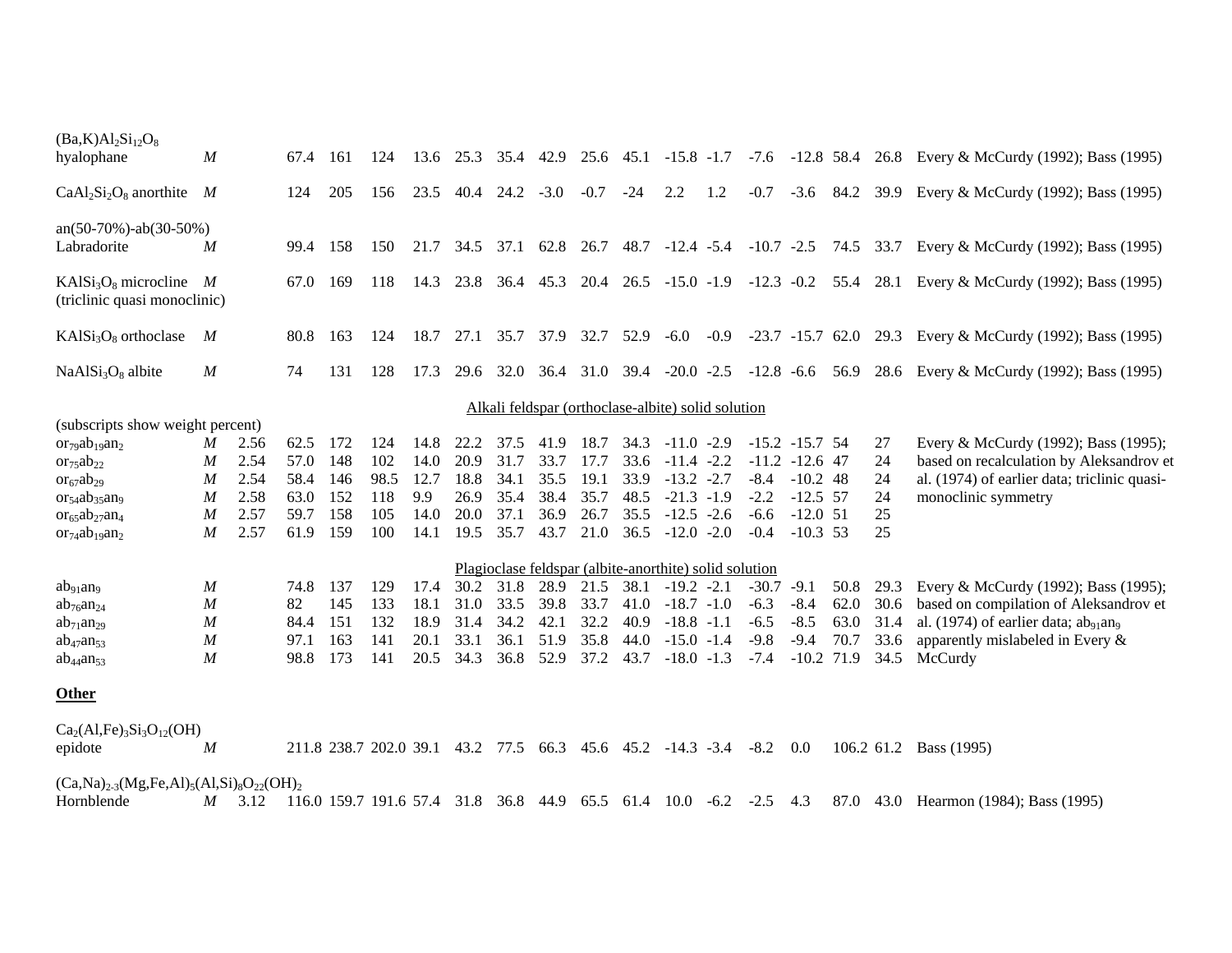|                                                                                          | M                | 3.15                              |     |                  | 130.1 187.7 198.4 61.1 |           |                |         |      |    |                    |                      |          | 38.7 45.0 61.4 61.4 59.2 -40.6 -0.9 -6.9 9.5 |                    | 93.3 |    | 49.3 Hearmon (1984); Bass (1995)                                                           |
|------------------------------------------------------------------------------------------|------------------|-----------------------------------|-----|------------------|------------------------|-----------|----------------|---------|------|----|--------------------|----------------------|----------|----------------------------------------------|--------------------|------|----|--------------------------------------------------------------------------------------------|
| $CaSO_4$ -2H <sub>4</sub> O gypsum <i>M</i> 2.317 78.6 62.7 72.6 9.1                     |                  |                                   |     |                  |                        |           |                |         |      |    |                    |                      |          | 26.4 10.4 41.0 24.2 26.8 -17.4 -1.6 -1.6 3.1 |                    |      |    | 42.0 15.4 Every & McCurdy (1992); Bass (1995)                                              |
|                                                                                          |                  | <i>M</i> 2.317 94.5 65.2 50.2 8.6 |     |                  |                        |           |                |         |      |    |                    |                      |          |                                              |                    |      |    | 32.4 10.8 37.9 32.0 28.2 -7.5 -1.1 6.9 -11.0 42.5 15.7 Every & McCurdy (1992); Bass (1995) |
| $KAl3Si3O10(OH)2$<br>muscovite                                                           | $\boldsymbol{M}$ | 2.844                             |     | 184.3 178.4 59.1 |                        |           | 16.0 17.6 72.4 |         |      |    | 48.3 21.7 23.8 1.2 |                      | 0.5      | 3.9                                          |                    |      |    | $-2.0$ 58.2 35.3 Vaughan & Guggenheim (1986)                                               |
| $Mg_{4.69}Fe_{0.27}Ti_{0.02}Mn_{0.01}(SiO_4)2F_{0.63}(OH)_{1.33}O_{0.04}$<br>chondrodite | M                | 3.23                              | 213 | 275              | 198                    | 69.7 72.1 |                | 75.2 70 |      | 67 | 59                 |                      |          | $-2.6$ $-0.7$ $-1.7$ $7.2$                   |                    | 118  |    | 75.6 Sinogeikin & Bass $(1999)$                                                            |
| $4(Mg,Fe)_2SiO_4 \cdot Mg(OH,F)_2$<br>clinohumite                                        | M                | 3.261                             | 212 | 296              | 191                    | 72.0 65   |                | 74.3 66 |      | 72 | 80                 | 2                    | $-0.6$ 1 |                                              | $-0.3$             | 125  | 73 | Fritzel & Bass $(1997)$                                                                    |
| $SiO2$ coesite                                                                           | M                | 2.911                             |     |                  | 160.8 230.4 231.6 67.8 |           | 73.3           | 58.8    | 82.1 |    |                    | 35.6 102.9 -39.3 9.9 |          | 2.6                                          | $-36.2$ 113.7 94.7 |      |    | Weidner & Carleton $(1977)$                                                                |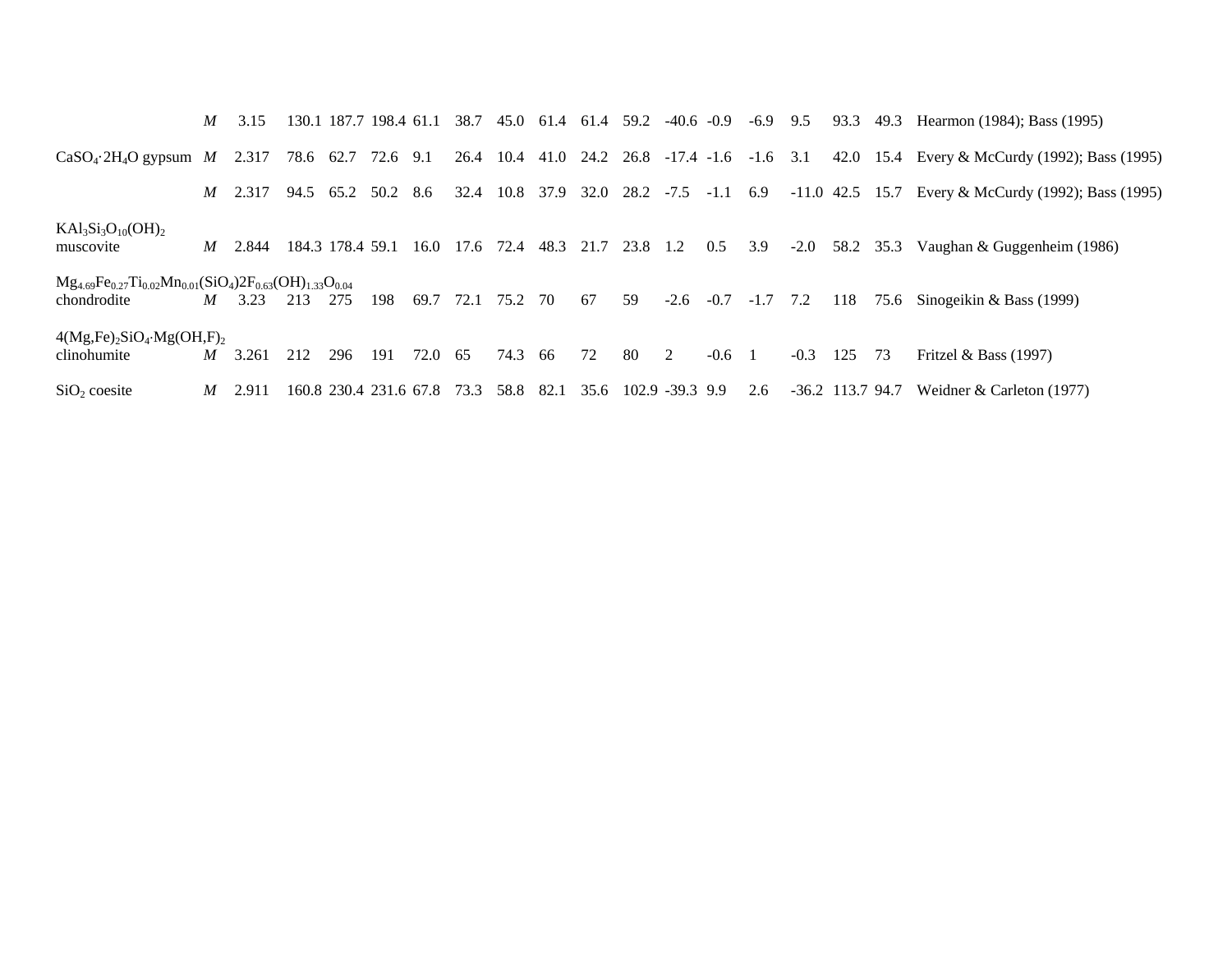#### **Orthorhombic Crystals**

| Material                                                                  | Property                                                                   | $\mathcal{D}$           | 11                     | 22                      | 33                      | 44                     | 55                     | 66                     | 12                     | 23                     | 13                     |                         | G                     | Source/Notes                                                                                                   |
|---------------------------------------------------------------------------|----------------------------------------------------------------------------|-------------------------|------------------------|-------------------------|-------------------------|------------------------|------------------------|------------------------|------------------------|------------------------|------------------------|-------------------------|-----------------------|----------------------------------------------------------------------------------------------------------------|
| <b>Olivine structure</b>                                                  |                                                                            |                         |                        |                         |                         |                        |                        |                        |                        |                        |                        |                         |                       |                                                                                                                |
| $Al2BeO4 chrysoberyl$                                                     | $\boldsymbol{M}$                                                           | 3.72                    | 528                    | 439                     | 466                     | 144.4                  | 145.8                  | 151.8                  | 125                    | 128                    | 111                    | 240                     | 160                   | Wang et al. (1975)                                                                                             |
| $(Ca_{1.01}Mg_{0.85}Fe_{0.12}Mn_{0.02})$ SiO <sub>4</sub><br>monticellite | M                                                                          | 3.116                   | 215.9                  |                         | 149.6 183.5             | 50.6                   | 56.5                   | 59.2                   | 59.4                   | 77.4                   | 71                     | 106                     | 55.2                  | Peercy & Bass $(1990)$                                                                                         |
| Co <sub>2</sub> SiO <sub>4</sub>                                          | $\boldsymbol{M}$<br>$\partial M/\partial T$                                | 4.706<br>4.706          | 307.8<br>$-3.31$       | 194.7<br>$-2.12$        | 234.2<br>$-3.37$        | 46.7<br>$-0.49$        | 63.9<br>$-1.02$        | 64.8<br>$-1.01$        | 101.6<br>$-1.83$       | 103.2<br>$-1.36$       | 105.0<br>$-1.36$       | 148.2<br>$-1.95$        | 62.0<br>$-0.77$       | Sumino (1979)<br>293-673 K; deriv. ave. 303-473 K                                                              |
| $Fe2SiO4$ fayalite                                                        | $\boldsymbol{M}$<br>$\partial M/\partial T$<br>$\partial^2 M/\partial T^2$ | 4.393<br>4.393<br>4.393 | 266<br>$-5.1$          | 168<br>$-4.1$           | 232<br>$-4.3$           | 32.3<br>$-0.92$<br>39  | 46.5<br>$-0.80$<br>27  | 57<br>$-2.0$<br>25     | 94<br>$-2.3$           | 92<br>$-0.72$<br>$-23$ | 92<br>$-1.2$           | 134<br>$-2.4$           | 50.7<br>$-1.3$<br>24  | Isaak et al. (1993); preferred value from<br>using new and existing data; 300-500 K                            |
|                                                                           | $\overline{M}$<br>$\partial M/\partial P$<br>$\partial M/\partial T$       | 4.38<br>4.38<br>4.38    | 265.9<br>7.4<br>$-5.2$ | 160.3<br>5.3<br>$-5.2$  | 222.4<br>5.2<br>$-3.8$  | 31.6<br>2.5<br>$-0.98$ | 46.7<br>1.4<br>$-0.96$ | 57.2<br>1.7<br>$-1.8$  | 92<br>6.1<br>$-2.7$    | 88<br>3.5<br>$-1.5$    | 81<br>5.7<br>$-1.2$    | 127.9<br>5.2<br>$-3.0$  | 50.3<br>1.5<br>$-1.3$ | Graham et al. (1988)<br>$0-1$ GPa<br>273-313 K                                                                 |
|                                                                           | $\cal M$<br>$\partial M/\partial T$                                        | 4.400<br>4.400          | 267.0<br>$-4.09$       | $-3.47$                 | 173.6 239.2<br>$-4.59$  | 32.4<br>$-0.52$        | 46.7<br>$-0.48$        | 57.3<br>$-1.76$        | 95.2<br>$-1.68$        | 97.9<br>$-0.54$        | 98.7<br>$-0.86$        | 137.9<br>$-2.05$        | 50.9<br>$-1.08$       | Sumino (1979)<br>293-673 K; deriv. ave. 298-473 K                                                              |
| $Mg_2GeO_4$                                                               | $\boldsymbol{M}$                                                           | 4.030                   | 312                    | 187                     | 217                     | 57.2                   | 66.1                   | 71                     | 60                     | 66                     | 65                     | 120                     | 72                    | Weidner & Hamaya (1983)                                                                                        |
| $Mg_2SiO_4$ forsterite                                                    | $\cal M$<br>$\partial M/\partial P$                                        |                         |                        |                         |                         |                        | 81.9<br>1.41           |                        |                        |                        |                        |                         |                       | Chen et al. (1996); only value enumerated;<br>0-13 GPa; $\rho$ not given; $\partial^2 M / \partial P^2 \sim 0$ |
|                                                                           | $\partial M/\partial P$                                                    |                         | 6.1                    | 5.1                     | 4.7                     | 1.6                    | 1.3                    | 1.7                    | 4.6                    | 3.5                    | 3.4                    | 4.2                     | 1.4                   | Zha et al. (1996); Duffy et al. (1995)<br>3-16 GPa; $\partial C_{ii}/\partial P$ from graphs in ref.           |
|                                                                           | $\boldsymbol{M}$<br>$\partial M/\partial P$<br>$\partial^2 M/\partial P^2$ | 3.226<br>3.226<br>3.226 | 329.3<br>7.22          | 199.7<br>5.24<br>$-4.7$ | 236.7<br>5.57<br>$-5.1$ | 67.5<br>2.01<br>$-9.4$ | 81.9<br>1.46<br>$-7.1$ | 81.3<br>2.16<br>$-2.1$ | 66.0<br>3.59<br>$-2.5$ | 72.1<br>2.94<br>$-0.9$ | 68.2<br>3.62<br>$+7.7$ | 128.7<br>4.19<br>$-7.2$ | 1.7<br>$-1.8$         | Yoneda & Morioka (1992)<br>$0-6$ GPa<br>$-4.4$                                                                 |
|                                                                           | $\boldsymbol{M}$<br>$\partial M/\partial T$                                | 3.222<br>3.222          | 330.0<br>$-3.64$       | 200.3<br>$-2.76$        | 236.2<br>$-2.89$        | 67.1<br>$-1.38$        | 81.6<br>$-1.47$        | 81.2<br>$-1.65$        | 66.2<br>$-1.09$        | 72.2<br>$-0.63$        | 68.0<br>$-0.94$        | 128.8<br>$-1.57$        | 81.8<br>$-1.35$       | Isaak et al. (1989)<br>300-1700 K                                                                              |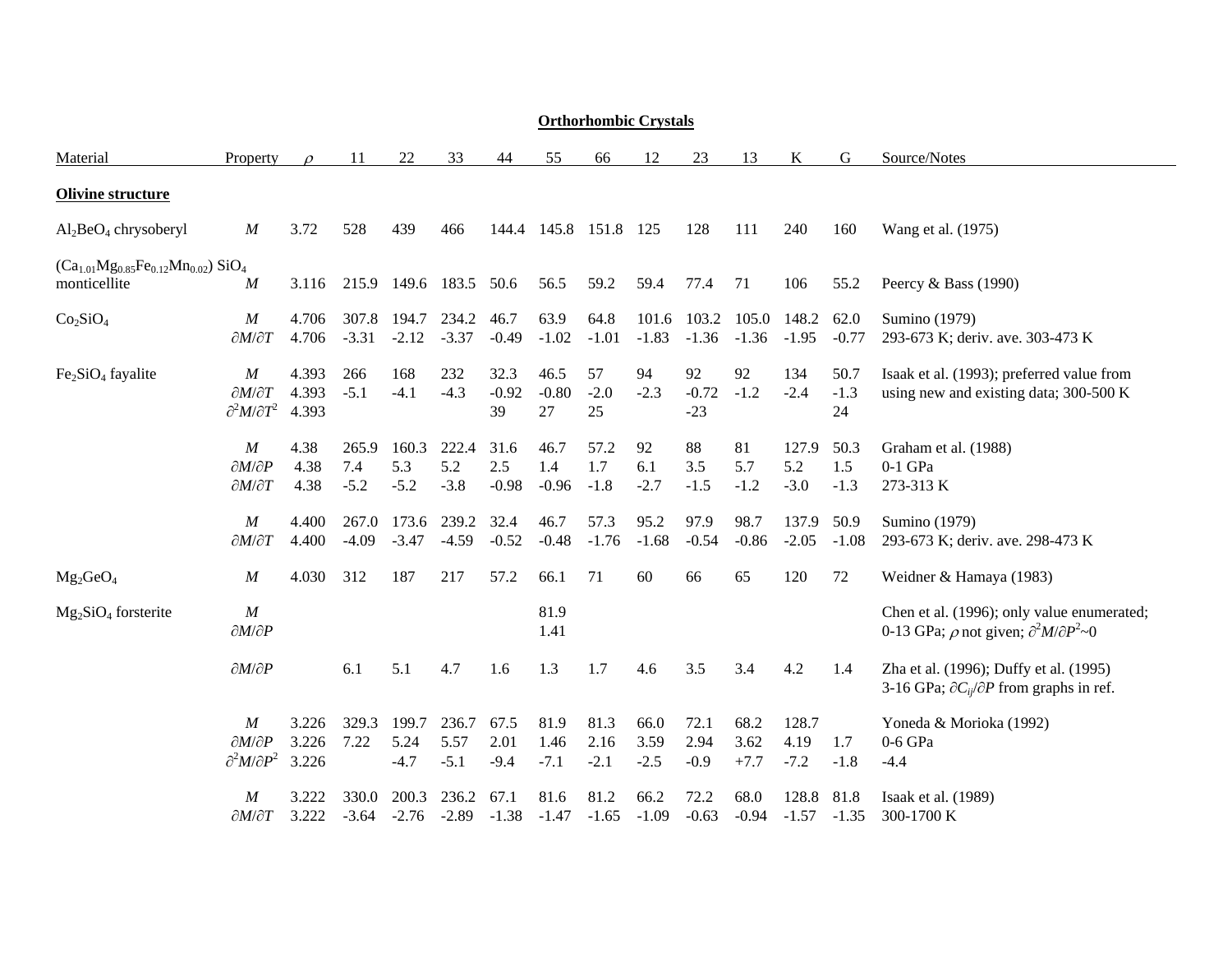|                                        | $\partial^2 M/\partial T^2$ 3.222                                          |                         | $-12$<br>$-7$            | $-10$                    | $-12$<br>$-4$            |                         |                         |                         |                         |                         |                         | $-5.2$<br>$-0.7$         | $-2.6$                  | T<760 K<br>T>760 K                                                                   |
|----------------------------------------|----------------------------------------------------------------------------|-------------------------|--------------------------|--------------------------|--------------------------|-------------------------|-------------------------|-------------------------|-------------------------|-------------------------|-------------------------|--------------------------|-------------------------|--------------------------------------------------------------------------------------|
|                                        | $\boldsymbol{M}$<br>$\partial M/\partial T$                                | 3.225<br>3.225          | 328.7<br>$-3.84$         | 199.8<br>$-2.69$         | 235.5<br>$-2.94$         | 66.8<br>$-1.23$         | 80.9<br>$-1.25$         | 80.6<br>$-1.41$         | 66.6<br>$-1.11$         | 72.7<br>$-0.68$         | 68.4<br>$-1.23$         | 128.8<br>$-1.59$         | 81.2<br>$-1.27$         | Suzuki et al. (1983)<br>300-1200 K                                                   |
|                                        | $\boldsymbol{M}$<br>$\partial M/\partial T$                                | 3.220<br>3.220          | 327.3<br>$-4.31$         | 200.4<br>$-2.87$         | 235.4 67.0<br>$-2.66$    | $-1.29$                 | 81.2<br>$-1.33$         | 80.7<br>$-1.61$         | 67.3<br>$-0.97$         | 73.2<br>$-0.41$         | 69.1<br>$-1.11$         | 129.2<br>$-1.60$         | 81.2<br>$-1.35$         | Sumino et al. (1977)<br>83-673 K; $(\partial M/\partial T)_P$ average from 298-673 K |
|                                        | M<br>$\partial M/\partial P$<br>$\partial M/\partial T$                    | 3.221<br>3.221<br>3.221 | 329<br>8.32<br>$-3.89$   | 200.5<br>5.93<br>$-3.11$ | 236.3<br>6.21<br>$-2.69$ | 67.2<br>2.12<br>$-1.30$ | 81.4<br>1.65<br>$-1.44$ | 81.1<br>2.32<br>$-1.63$ | 66.3<br>4.30<br>$-1.17$ | 72.8<br>3.53<br>$-0.92$ | 68.4<br>4.23<br>$-0.87$ | 129.1<br>4.97<br>$-1.76$ | 81.6<br>1.82<br>$-1.36$ | Graham & Barsch (1969)<br>$0-1$ GPa<br>300-700 K                                     |
|                                        | M<br>$\partial M/\partial P$<br>$\partial M/\partial T$                    | 3.224<br>3.224<br>3.224 | 328.4<br>8.47<br>$-3.31$ | 199.8<br>6.56<br>$-2.81$ | 235.3<br>6.37<br>$-2.83$ | 65.9<br>2.12<br>$-1.30$ | 81.2<br>1.66<br>$-1.32$ | 80.9<br>2.37<br>$-1.51$ | 63.9<br>4.67<br>$-1.04$ | 73.8<br>4.11<br>$-0.46$ | 68.8<br>4.84<br>$-0.82$ | 128.9<br>5.37<br>$-1.50$ | 81.1<br>1.80<br>$-1.30$ | Kumazawa & Anderson (1969)<br>0-0.2 GPa<br>297.5-306 K                               |
|                                        | $\boldsymbol{M}$<br>$\partial M/\partial P$                                | ~23.20<br>$-3.20$       |                          |                          |                          |                         |                         |                         |                         |                         |                         | 128<br>4.44              | 80<br>1.32              | Li et al. (1996a, 1998b); polycrystal<br>0-12.5 GPa                                  |
| $(Mg_{1.85}Fe_{0.15})SiO4$<br>olivine  | $\boldsymbol{M}$<br>$\partial M/\partial P$<br>$\partial M/\partial T$     | 3.311<br>3.311<br>3.311 | 323.7<br>7.98<br>$-3.40$ | 197.6<br>6.37<br>$-2.85$ | 235.1<br>6.38<br>$-2.86$ | 64.6<br>2.17<br>$-1.28$ | 78.1<br>1.64<br>$-1.30$ | 79.0<br>2.31<br>$-1.57$ | 66.4<br>4.74<br>$-1.05$ | 75.6<br>3.76<br>$-0.51$ | 71.6<br>4.48<br>$-0.94$ | 129.4<br>5.13<br>$-1.56$ | 79.1<br>1.79<br>$-1.30$ | Kumazawa & Anderson (1969)<br>0-0.2 GPa<br>297.5-306 K                               |
| $(Mg_{1.84}Fe_{0.16})SiO_4$<br>olivine | $\boldsymbol{M}$<br>$\partial M/\partial T$                                | 3.330<br>3.330          | 325.5<br>$-3.88$         | 198.8<br>$-2.99$         | 236.9<br>$-3.39$         | 64.4<br>$-1.27$         | 78.3<br>$-1.36$         | 78.8<br>$-1.57$         | 70.6<br>$-1.04$         | 75.8<br>$-0.57$         | 72.5<br>$-0.87$         | 131.0<br>$-1.69$         | 78.8<br>$-1.38$         | Isaak (1992)<br>296-1400 K                                                           |
|                                        | $\boldsymbol{M}$                                                           | 3.299                   | 319                      | 192                      | 238                      | 63.8                    | 78.3                    | 79.7                    | 59                      | 72                      | 76                      | 126.7                    | 79.0                    | Ohno (1976); minor amounts of Ni                                                     |
| $(Mg_{1.83}Fe_{0.17})SiO_4$<br>olivine | $\boldsymbol{M}$                                                           | 3.316                   | 324                      | 196                      | 232                      | 63.9                    | 77.9                    | 78.8                    | 72                      | 69                      | 72                      | 128.1                    | 78.7                    | Ohno (1976); minor amounts of Ni                                                     |
| $(Mg_{1.83}Fe_{0.17})SiO4$<br>olivine  | M                                                                          | 3.324                   | 324                      | 198                      | 249                      | 66.7                    | 81.0                    | 79.3                    | 59                      | 78                      | 79                      | 131.2                    | 80.9                    | Verma (1976)                                                                         |
| $(Mg_{1.81}Fe_{0.19})SiO_4$<br>olivine | $\boldsymbol{M}$<br>$\partial M/\partial P$<br>$\partial^2 M/\partial P^2$ | 3.347<br>3.347<br>3.347 | 320.2<br>7.98<br>$-24$   | 195.9<br>5.32<br>$-11$   | 233.8<br>6.00<br>$-26$   | 63.5<br>2.65<br>$-14$   | 76.9<br>1.80<br>$-12$   | 78.1<br>2.46<br>$-18$   | 67.9<br>4.07<br>$-12$   | 78.5<br>3.11<br>$-16$   | 70.5<br>4.55<br>-5      | 129.5<br>4.64<br>$-15$   | 77.5<br>1.94<br>$-11$   | Webb et al. (1989)<br>$\rho$ average of 4 specimens; 0-3 GPa                         |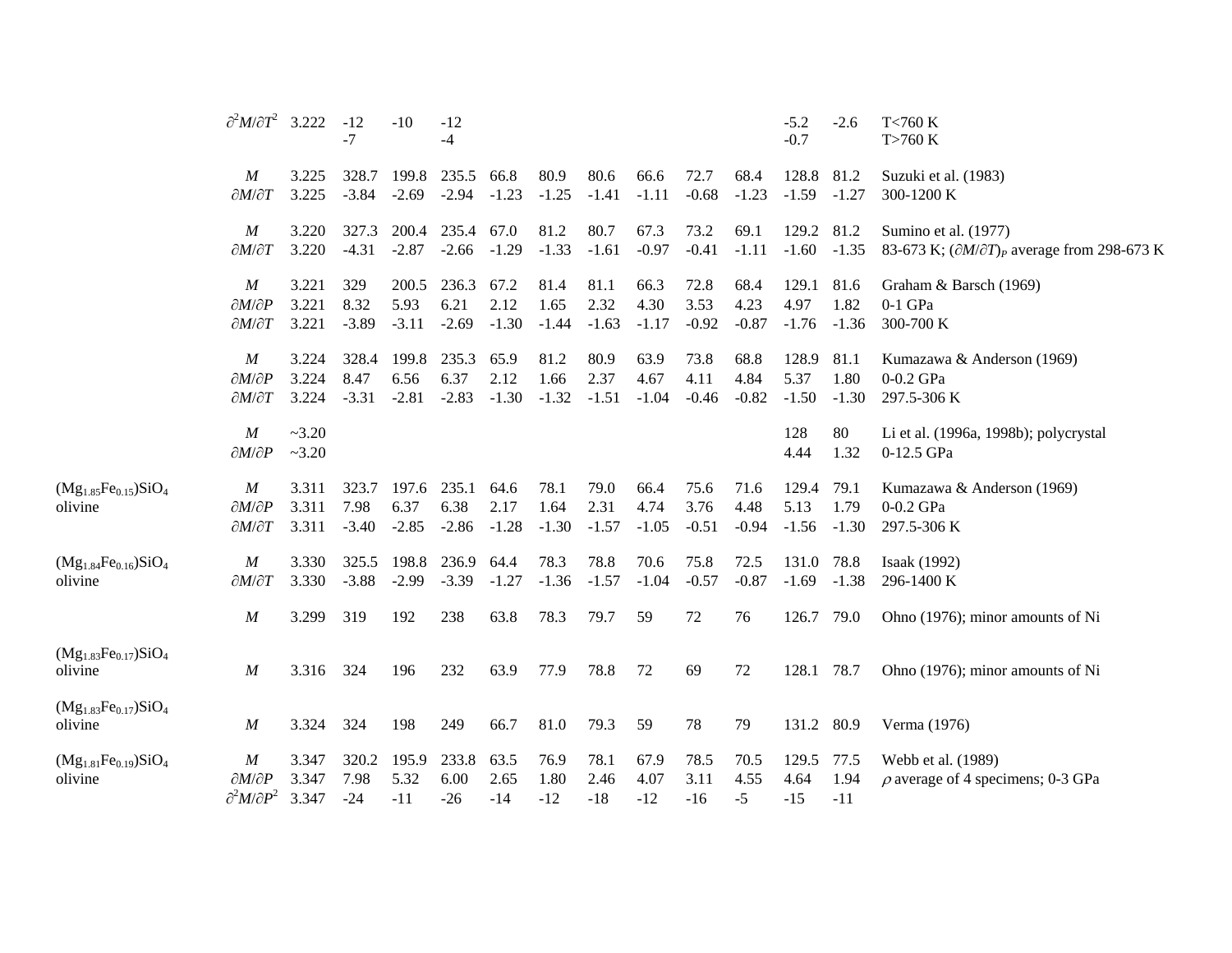| $(Mg_{1.80}Fe_{0.20})SiO4$<br>olivine  | $\boldsymbol{M}$<br>$\partial M/\partial P$                                      |                         |                  |                  |                  |                 | 77.2<br>1.56           |                 |                 |                 |                 |                         |                        | Chen et al. (1996); only value enumerated;<br>0-13 GPa; $\rho$ not given; $\partial^2 M / \partial P^2 \sim 0$ |
|----------------------------------------|----------------------------------------------------------------------------------|-------------------------|------------------|------------------|------------------|-----------------|------------------------|-----------------|-----------------|-----------------|-----------------|-------------------------|------------------------|----------------------------------------------------------------------------------------------------------------|
|                                        | $\boldsymbol{M}$<br>$\partial M/\partial T$                                      | 3.353<br>3.353          | 320.9<br>$-4.02$ | 197.1<br>$-3.10$ | 234.7<br>$-3.53$ | 63.6<br>$-1.26$ | 77.5<br>$-1.30$        | 78.1<br>$-1.56$ | 69.6<br>$-1.14$ | 75.1<br>$-0.72$ | 71.2<br>$-0.96$ | 129.4<br>$-1.80$        | 78.0<br>$-1.36$        | Isaak (1992)<br>295-1500 K                                                                                     |
|                                        | M<br>$\partial M/\partial P$<br>$\partial^2 M/\partial P^2$                      | 3.362<br>3.362<br>3.362 |                  |                  |                  |                 |                        |                 |                 |                 |                 | 129.0<br>4.56<br>$-10$  | 77.6<br>1.71<br>$-12$  | Zaug et al. (1993)<br>0-12.5 GPa<br>Incorrectly given as $(1/2)(\partial^2 M/\partial P^2)$ in ref.            |
| $(Mg_{1.78}Fe_{0.22})SiO_4$<br>olivine | $\boldsymbol{M}$<br>$\partial M/\partial P$<br>$\partial^2 M/\partial P^2$ 3.355 | 3.355<br>3.355          | 320.5<br>6.54    | 196.5<br>5.38    | 233.5<br>5.51    | 64.0<br>1.67    | 77.0<br>1.81<br>$-7.0$ | 78.7<br>1.93    | 68.1<br>3.86    | 76.8<br>3.37    | 71.6<br>3.57    | 129.4<br>4.46<br>$-3.6$ | 78.0<br>1.71<br>$-5.4$ | Abramson et al. (1997); minor Ca, Ti<br>0-17 GPa; with linear fit $\partial K_S/\partial P$ is 4.29            |
| $(Mg_{1.78}Fe_{0.22})SiO_4$            | $\boldsymbol{M}$                                                                 | 3.370                   | 320.1            |                  | 195.4 233.9 61.3 |                 | 77.2                   | 78.0            | 70.1            | 73.6            | 70.1            |                         |                        | Brown et al. (1989); minor Ca, Ni, Mn                                                                          |
| $Mn2SiO4$ tephroite                    | $\boldsymbol{M}$<br>$\partial M/\partial T$                                      | 4.129<br>4.129          | 258.4<br>$-3.50$ | 165.6<br>$-2.83$ | 206.8<br>$-2.85$ | 45.3<br>$-0.94$ | 55.6<br>$-1.21$        | 57.8<br>$-1.36$ | 87.1<br>$-1.63$ | 91.7<br>$-1.12$ | 95.2<br>$-1.44$ | 128.8 54.6<br>$-1.95$   | $-1.04$                | Sumino (1979)<br>293-673 K; deriv. ave. 303-473 K                                                              |
| Ni <sub>2</sub> SiO <sub>4</sub>       | $\boldsymbol{M}$                                                                 | 4.933                   | 340              | 238              | 253              | 71              | 87                     | 78              | 109             | 113             | 110             | 165                     | 80                     | Bass et al. (1984)                                                                                             |
| Olivine $(\beta$ -phase)               |                                                                                  |                         |                  |                  |                  |                 |                        |                 |                 |                 |                 |                         |                        |                                                                                                                |
| $Mg_2SiO_4$                            | $\boldsymbol{M}$                                                                 | 3.489                   | 371              | 368              | 272              | 111             | 123                    | 103             | 66              | 105             | 95              | 170                     | 115                    | Zha et al. (1997); 0-14 GPa<br>Single-crystal derivatives not tabulated                                        |
|                                        | $\boldsymbol{M}$                                                                 | 3.474                   | 360              | 383              | 273              | 112             | 118                    | 98              | 75              | 105             | 110             | 174                     | 114                    | Sawamoto et al. (1984)                                                                                         |
|                                        | $\boldsymbol{M}$<br>$\partial M/\partial P$<br>$\partial M/\partial T$           | 3.470<br>3.470<br>3.470 |                  |                  |                  |                 |                        |                 |                 |                 |                 | 172<br>4.2<br>$-1.2$    | 113<br>1.5<br>$-1.7$   | Li et al. (1998a); polycrystal<br>$0-7$ GPa<br>273-873 K                                                       |
|                                        | $\boldsymbol{M}$<br>$\partial M/\partial P$                                      | ~23.45<br>~23.45        |                  |                  |                  |                 |                        |                 |                 |                 |                 | 170<br>4.2              | 108<br>1.5             | Li et al. (1996a, 1998b); polycrystal<br>0-12.5 GPa                                                            |
| $Mg_{1.84}Fe_{0.16}SiO_4$              | $\boldsymbol{M}$                                                                 | 3.57                    | 348              | 372              | 254              | 106             | 115                    | 97              | 78              | 105             | 102             | 170                     | 108                    | Sinogeikin et al. (1998)                                                                                       |

**Perovskite**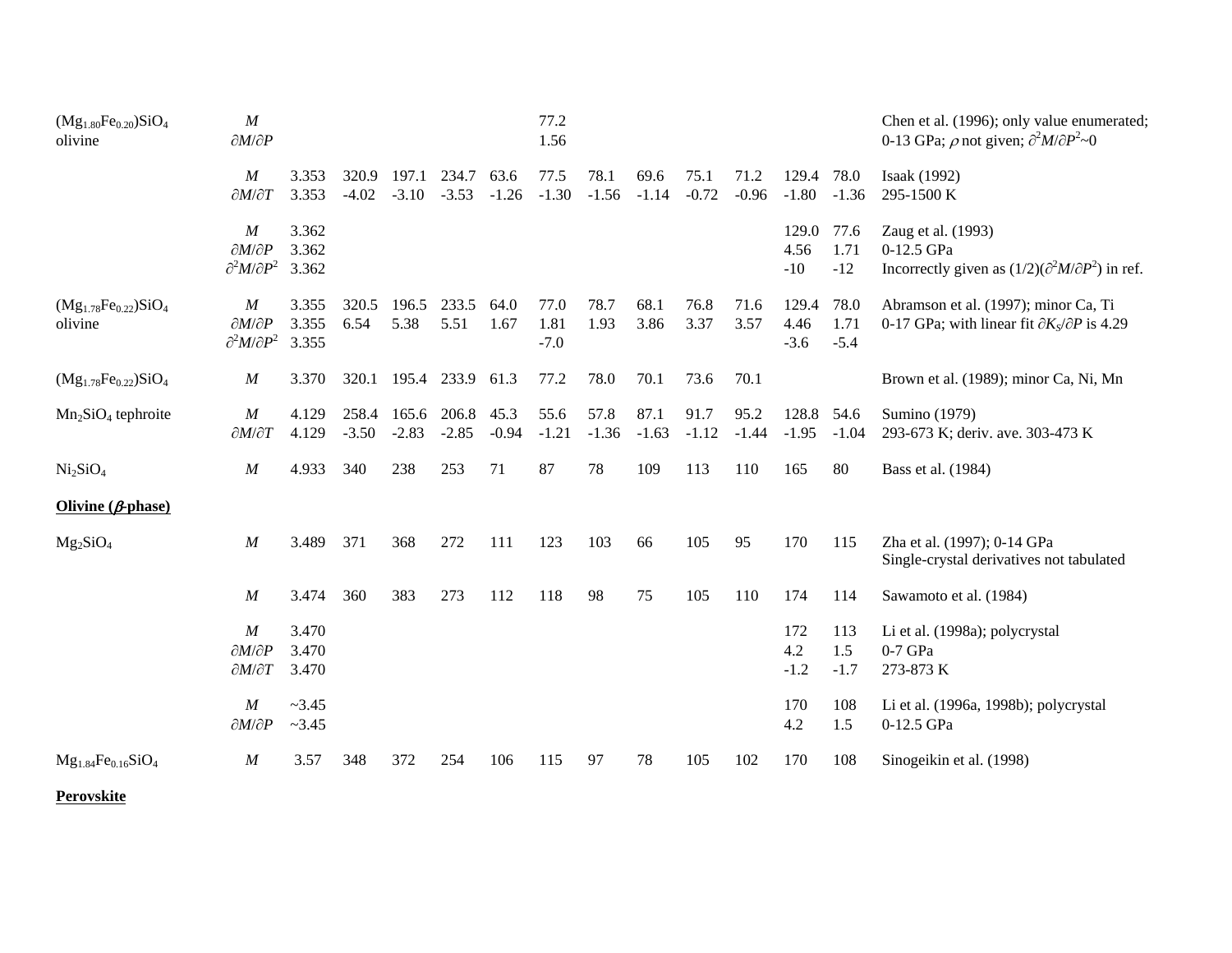| CaTiO <sub>3</sub>          | $\partial M/\partial P$      | 4.043        |       |       |       |      |      |      |      |      |      | 5.78       | 1.48       | Kung & Rigden (1999); polycrystal; 0-3 GPa;                           |
|-----------------------------|------------------------------|--------------|-------|-------|-------|------|------|------|------|------|------|------------|------------|-----------------------------------------------------------------------|
|                             | M                            | 4.03         |       |       |       |      |      |      |      |      |      | 175        | 107        | Sinelnikov et al. (1998a); polycrystal                                |
|                             | $\boldsymbol{M}$             | 4.014        |       |       |       |      |      |      |      |      |      | 177        | 105        | Fischer et al. (1993); polycrystal                                    |
|                             | $\partial M/\partial P$      | 4.014        |       |       |       |      |      |      |      |      |      | 5.1        | 1.44       | $0-3$ GPa                                                             |
|                             | $\partial M/\partial P$      | 4.043        |       |       |       |      |      |      |      |      |      | (6.0)      | (1.6)      | recalculated by Kung & Rigden (1999)                                  |
| $Ca(Ti_{0.77}Si_{0.23})O_3$ | $\boldsymbol{M}$             | 4.043        |       |       |       |      |      |      |      |      |      | 182        | 107        | Sinelnikov et al. (1998a); polycrystal                                |
| $Ca(Ti_{0.51}Si_{0.49})O_3$ | $\cal M$                     | 4.11         |       |       |       |      |      |      |      |      |      | 188        | 109        | Sinelnikov et al. (1998a); polycrystal                                |
| EuAlO <sub>3</sub>          | M                            | 7.246        |       |       |       |      |      |      |      |      |      | 213        | 123        | Kung & Rigden (1999); polycrystal                                     |
|                             | $\partial M/\partial P$      | 7.246        |       |       |       |      |      |      |      |      |      | 4.89       | 1.33       | 0-3 GPa; corrected for porosity                                       |
| CdTiO <sub>3</sub>          | M                            | 6.331        |       |       |       |      |      |      |      |      |      | 214        | 105        | Kung & Rigden (1999); polycrystal                                     |
|                             | $\partial M/\partial P$      | 6.331        |       |       |       |      |      |      |      |      |      | 6.36       | 1.49       | 0-3 GPa; corrected for porosity                                       |
| CdSnO <sub>3</sub>          | $\boldsymbol{M}$             | 7.615        |       |       |       |      |      |      |      |      |      | 185        | 87         | Kung & Rigden (1999); polycrystal                                     |
|                             | $\partial M/\partial P$      | 7.615        |       |       |       |      |      |      |      |      |      | 5.09       | 0.88       | 0-3 GPa; corrected for porosity                                       |
| GdAlO <sub>3</sub>          | $\partial M/\partial P$      | 7.445        |       |       |       |      |      |      |      |      |      | 5.12       | 1.82       | Kung & Rigden (1999); polycrystal; 0-3 GPa;<br>corrected for porosity |
| GdAlO <sub>3</sub>          | M                            | 7.443        | 391   | 302   | 343   | 155  | 142  | 101  | 124  | 126  | 154  | 203        | 120        | Bass (1984)                                                           |
| MgSiO <sub>3</sub>          | $\boldsymbol{M}$             | 4.108        | 482   | 537   | 485   | 204  | 186  | 147  | 144  | 146  | 147  | 264        | 177        | Yeganeh-Haeri (1994)                                                  |
|                             | M                            | 4.108        | 515   | 525   | 435   | 179  | 202  | 175  | 117  | 139  | 117  | 246        | 184        | Yeganeh-Haeri et al. (1989)                                           |
|                             | $\cal M$                     | 4.06         |       |       |       |      |      |      |      |      |      |            | 175        | Sinelnikov et al. (1998b); polycrystal                                |
|                             | $\partial M/\partial P$      | 4.06         |       |       |       |      |      |      |      |      |      |            | 1.8        | $0-8$ GPa                                                             |
|                             | $\partial M/\partial T$      | 4.06         |       |       |       |      |      |      |      |      |      |            | $-2.9$     | 273-800 K                                                             |
| NaMgF <sub>3</sub>          | $\boldsymbol{M}$             | 3.058        | 125.7 | 147.3 | 142.5 | 46.7 | 44.8 | 50.4 | 49.5 | 43.1 | 45.1 | 75.7       | 46.7       | Zhao & Weidner (1993)                                                 |
| SmAlO <sub>3</sub>          | M                            | 7.178        | 403   | 328   | 334   | 152  | 144  | 94   | 115  | 103  | 147  | 197        | 122        | <b>Bass</b> (1984)                                                    |
| ScAlO <sub>3</sub>          | M<br>$\partial M/\partial P$ | 4.23<br>4.23 |       |       |       |      |      |      |      |      |      | 217<br>3.8 | 127<br>1.9 | Kung et al. (2000); ave. of two polycrystalline<br>specimens; 0-3 GPa |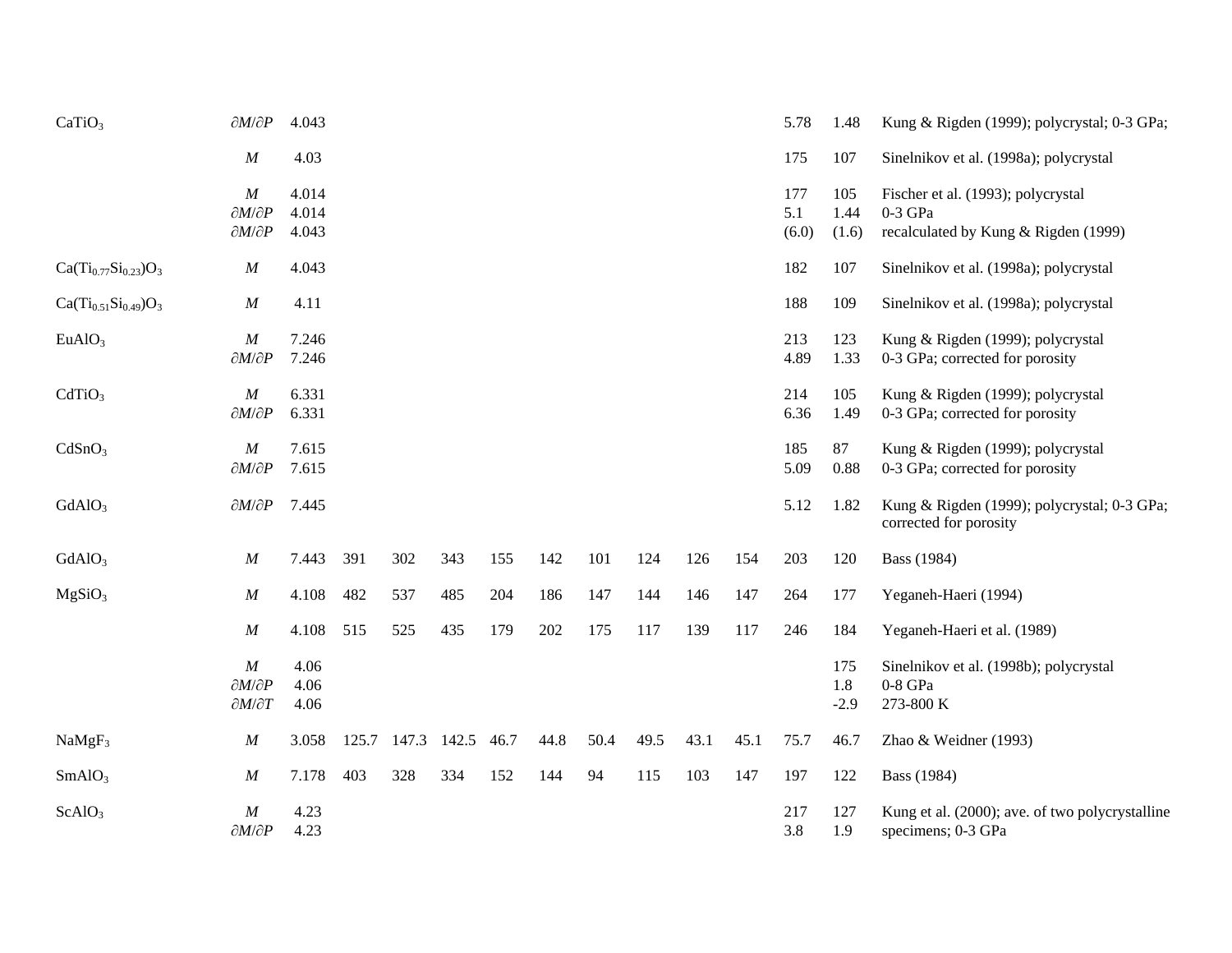|                                                                                                                   | $\cal M$                                                                                              | 4.284                            | 424                       | 420                      | 395                       | 179                                 | 129                                 | 163                                | 129                             | 198                             | 174                             | 249                      | 140                 | Bass (1984)                                         |
|-------------------------------------------------------------------------------------------------------------------|-------------------------------------------------------------------------------------------------------|----------------------------------|---------------------------|--------------------------|---------------------------|-------------------------------------|-------------------------------------|------------------------------------|---------------------------------|---------------------------------|---------------------------------|--------------------------|---------------------|-----------------------------------------------------|
| <b>Pyroxene</b>                                                                                                   |                                                                                                       |                                  |                           |                          |                           |                                     |                                     |                                    |                                 |                                 |                                 |                          |                     |                                                     |
| $FeSiO3$ ferrosilite                                                                                              | $\cal M$                                                                                              | 4.002                            | 198                       | 136                      | 175                       | 59                                  | 58                                  | 49                                 | 84                              | 55                              | 72                              | 101                      | 52                  | Bass & Weidner (1984)                               |
| $MgSiO3$ enstatite                                                                                                | $\boldsymbol{M}$                                                                                      | 3.194                            | 233                       | 171                      | 216                       | 83                                  | 79                                  | 87                                 | 73                              | 50                              | 56                              | 108                      | 76.8                | Jackson et al. (1999)                               |
|                                                                                                                   | $\boldsymbol{M}$                                                                                      | 3.198                            | 225                       | 178                      | 214                       | 78                                  | 76                                  | 82                                 | 72                              | 53                              | 54                              | 108                      | 76                  | Weidner et al. (1978)                               |
|                                                                                                                   | $\cal M$<br>$\partial M/\partial P$<br>$\partial^2 M/\partial P^2$                                    | 3.18<br>3.18<br>3.18             |                           |                          |                           |                                     |                                     |                                    |                                 |                                 |                                 | 104<br>10.9<br>$-160$    | 75<br>1.6           | Flesch et al. (1998); polycrystal<br>0-10 GPa       |
| $(Mg_{0.94}Fe_{0.06})SiO_3$                                                                                       | $\boldsymbol{M}$                                                                                      | 3.272                            | 229                       | 167                      | 194                       | 80                                  | 76                                  | 77                                 | 74                              | 47                              | 50                              | 102.2                    | 73.9                | Duffy & Vaughan (1988)                              |
| $(Mg_{1.64}Fe_{0.17}Ca_{0.04}Mn_{0.07})$<br>$(Al_{0.12}Cr_{0.01})(Si_{1.98}Al_{0.11})O_6$ $\partial M/\partial P$ | $\cal M$<br>$\partial^2 M/\partial P^2$                                                               | 3.304<br>3.304<br>3.304          | 236.9<br>10.27<br>$-47$   | 180.5<br>8.87<br>$-38$   | 230.4<br>11.07<br>$-53$   | 84.3<br>1.23                        | 79.4<br>0.75                        | 80.1<br>2.78                       | 79.9<br>6.22<br>$-33$           | 56.8<br>7.26<br>$-31$           | 63.2<br>6.63<br>$-26$           | 115.5<br>7.82<br>$-35$   | 78.1<br>1.45        | Chai et al. (1997b)<br>0-12.5 GPa                   |
| $(Mg_{0.84}Fe_{0.16})SiO_3$                                                                                       | $\boldsymbol{M}$                                                                                      | 3.335                            | 229.9                     | 165.4                    | 205.7                     | 83.06                               | 76.4                                | 78.5                               | 70.1                            | 49.6                            | 57.3                            | 105.0                    | 75.5                | Kumazawa (1969)                                     |
| $(Mg_{0.8}Fe_{0.2})SiO_3$ bronzite                                                                                | $\boldsymbol{M}$<br>$\partial M/\partial P$<br>$\partial^2 M/\partial P^2$                            | 3.373<br>3.373<br>3.373          | 231<br>11.0<br>$-96$      | 170<br>10.7<br>$-111$    | 216<br>16.1<br>$-230$     | 81<br>2.26<br>$-27$                 | 44<br>2.65<br>$-42$                 | 67<br>2.76<br>$-23$                | 76<br>7.8<br>$-101$             | 70<br>8.5<br>$-70$              | 59<br>14.0<br>$-380$            | 112<br>10.8<br>$-160$    | 63<br>2.06<br>$-12$ | Webb & Jackson (1993)<br>$0-3$ GPa                  |
|                                                                                                                   | $\boldsymbol{M}$<br>$\partial M/\partial P$<br>$\partial^2 M/\partial P^2$<br>$\partial M/\partial T$ | 3.354<br>3.354<br>3.354<br>3.354 | 228.6<br>11.04<br>$-3.52$ | 160.5<br>9.19<br>$-3.28$ | 210.4<br>16.42<br>$-5.16$ | 81.75<br>2.38<br>$-28.1$<br>$-1.31$ | 75.48<br>2.92<br>$-59.5$<br>$-1.38$ | 77.6<br>2.75<br>$-17.3$<br>$-1.45$ | 71.0<br>6.97<br>50.7<br>$-2.12$ | 46.0<br>8.73<br>62.0<br>$-3.18$ | 54.8<br>9.09<br>66.3<br>$-1.07$ | 103.5<br>9.59<br>$-2.68$ | 75.5<br>2.38        | Frisillo & Barsch (1972)<br>0-0.45 GPa<br>398-623 K |
| $(Mg_{1.6}Li_{0.2}Sc_{0.2})Si_2O_6$                                                                               |                                                                                                       |                                  |                           |                          |                           |                                     |                                     |                                    |                                 |                                 |                                 |                          | $-1.19$             |                                                     |
| protoenstatite                                                                                                    | M                                                                                                     | 3.052                            | 213                       | 152                      | 246                       | 81                                  | 44                                  | 67                                 | 76                              | 70                              | 59                              | 112                      | 63.2                | Vaughan and Bass (1983)                             |
| <b>Other Oxides</b>                                                                                               |                                                                                                       |                                  |                           |                          |                           |                                     |                                     |                                    |                                 |                                 |                                 |                          |                     |                                                     |
| $\text{Al}_2(\text{F}, \text{OH})_2\text{SiO}_4$ topaz                                                            | $\boldsymbol{M}$                                                                                      | 3.563                            | 281                       | 349                      | 294                       | 108                                 | 132                                 | 131                                | 125                             | 88                              | 84                              | 167.4                    |                     | 114.8 Hearmon (1979); Bass (1995)                   |
| $Al2SiO5$ and alusite                                                                                             | $\cal M$                                                                                              | 3.145                            | 233.4                     | 289.0                    | 380.1                     | 99.5                                | 87.8                                | 112.3                              | 81.4                            | 97.7                            |                                 | 116.2 162.0 99.1         |                     | Vaughan & Weidner (1978)                            |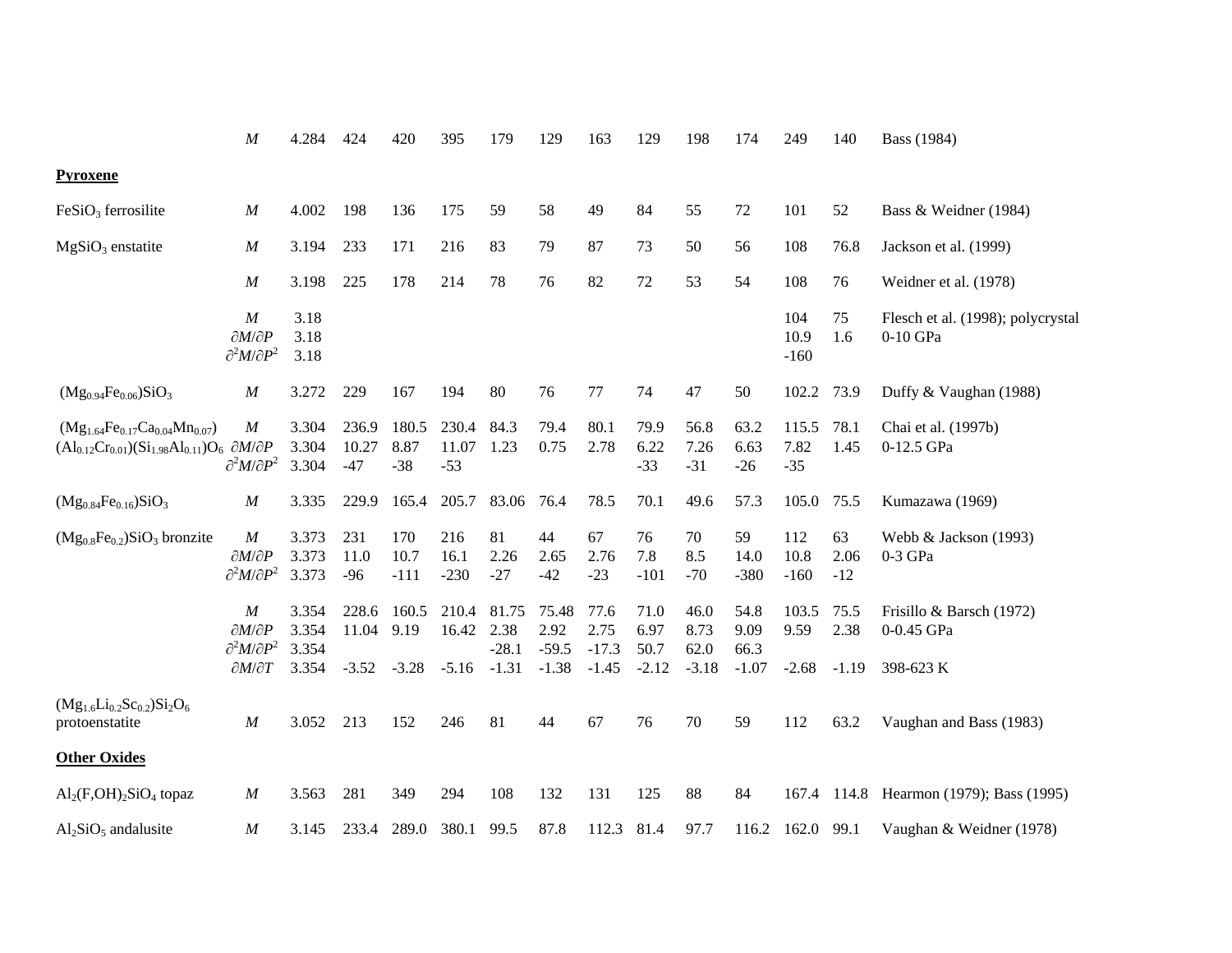| $Al_2SiO_5$ sillimanite                                                                         | $\boldsymbol{M}$ | 3.241 | 287.3 | 231.9 | 388.4 | 122.4 | 80.7 | 89.3 | 94.7 | 158.6 83.4 |      | 170.8 | 91.5 | Vaughan & Weidner (1978)        |
|-------------------------------------------------------------------------------------------------|------------------|-------|-------|-------|-------|-------|------|------|------|------------|------|-------|------|---------------------------------|
| $Ba2SO4$ barite                                                                                 | $\boldsymbol{M}$ | 4.473 | 89.0  | 81.0  | 107   | 12.0  | 28.1 | 26.9 | 47.9 | 29.8       | 31.7 | 55.0  | 22.8 | Hearmon (1979); Bass (1995)     |
|                                                                                                 |                  | 4.473 | 95.1  | 83.7  | 110.6 | 11.8  | 29.0 | 27.7 | 51.3 | 32.8       | 33.6 | 58.2  | 23.2 | Bass (1995)                     |
| CaBSi <sub>4</sub> O <sub>4</sub> OH datolite                                                   | $\boldsymbol{M}$ | 3.05  | 215   | 155   | 110   | 37.1  | 50.3 | 78.5 | 44   | 41         | 50   | 80.4  | 53.6 | Hearmon (1979); Bass (1995)     |
| $Ca_2B_2Si_2O_8$ danburite                                                                      | $\boldsymbol{M}$ | 2.99  | 131   | 198   | 211   | 64.0  | 59.8 | 74.9 | 50   | 34         | 64   | 91.7  | 64.2 | Hearmon (1979); Bass (1995)     |
| $Ca2CO3$ aragonite                                                                              | $\boldsymbol{M}$ | 2.930 | 160   | 87.2  | 84.8  | 41.3  | 25.6 | 42.7 | 37.3 | 15.7       | 1.7  | 46.9  | 38.5 | Hearmon (1979); Bass (1995)     |
| $Ca2SO4$ anhydrite                                                                              | $\boldsymbol{M}$ | 2.963 | 93.8  | 185   | 112   | 32.5  | 26.5 | 9.3  | 16.5 | 31.7       | 15.2 | 54.9  | 29.3 | Hearmon (1979); Bass (1995)     |
| $(Fe, Mg)_2(Al, F^{3+})O_6SiO_4(O, OH)_2$<br>staurolite                                         | $\boldsymbol{M}$ | 3.79  | 343   | 185   | 147   | 46    | 70   | 92   | 67   | 128        | 61   | 128.2 | 57.5 | Hearmon (1979); Bass (1995)     |
| $Mg_{10}Si_3O_{14}(OH)_4$<br>super hydrous B                                                    | $\boldsymbol{M}$ | 3.327 | 280   | 307   | 293   | 90    | 99.2 | 89.6 | 66   | 82         | 106  | 154   | 97   | Pacalo & Weidner (1996)         |
| $Na2Al2Si3O10·2H2O$<br>natrolite                                                                | $\boldsymbol{M}$ | 2.25  | 72.2  | 65.7  | 138   | 19.7  | 24.1 | 41.1 | 29.6 | 36.9       | 25.6 | 48.9  | 27.4 | Hearmon (1984); Bass (1995)     |
| $Na2SO4$ thenardite                                                                             | $\boldsymbol{M}$ | 2.663 | 80.4  | 105   | 67.4  | 14.8  | 18.0 | 23.6 | 29.8 | 16.8       | 25.6 | 43.4  | 22.3 | Hearmon (1979); Bass (1995)     |
| $Na_{0.047}(Mg_{0.840}Fe_{0.158})_2(Al_{3.83}Si_{5.17})O_{18}[0.25H_2O,0.31CO_2]$<br>cordierite | M                | 2.62  | 207.3 | 213.6 | 186.1 | 46.5  | 51.6 | 64.0 | 93.7 | 88.9       | 95.1 | 129   | 54.0 | Toohill et al. (1999); minor Mn |
| $Sr2SO4$ celestite                                                                              | $\boldsymbol{M}$ | 3.972 | 104   | 106   | 129   | 13.5  | 27.9 | 26.6 | 77   | 62         | 60   | 81.8  | 21.5 | Hearmon (1979); Bass (1995)     |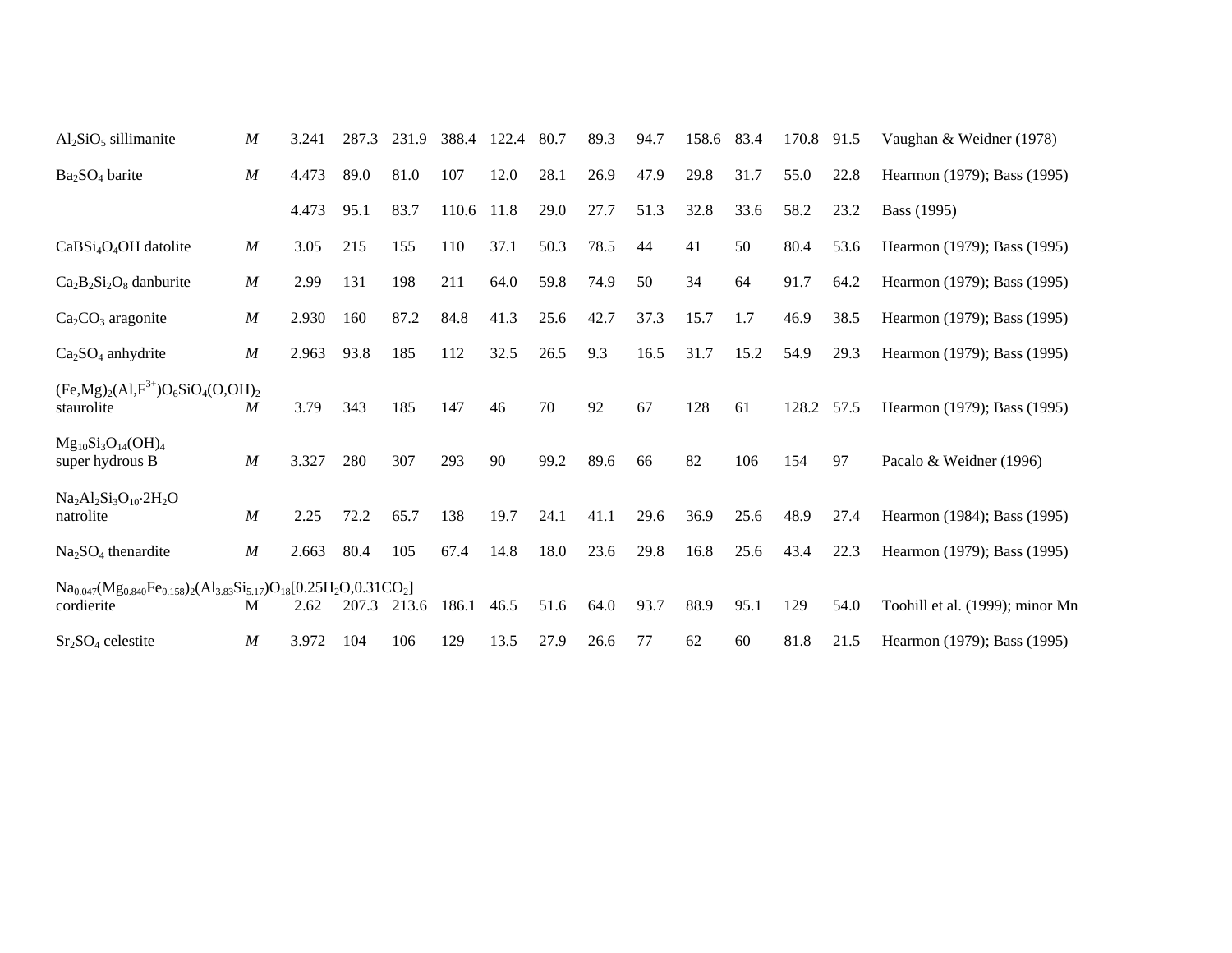| Material                           | <b>Property</b>                                                    | $\mathcal{O}$           | 11                              | 33                      | 44                       | 66                      | 12                      | 13                      | K                       | $\mathsf G$              | Source/Notes                                                |
|------------------------------------|--------------------------------------------------------------------|-------------------------|---------------------------------|-------------------------|--------------------------|-------------------------|-------------------------|-------------------------|-------------------------|--------------------------|-------------------------------------------------------------|
| <b>Rutile Structure</b>            |                                                                    |                         |                                 |                         |                          |                         |                         |                         |                         |                          |                                                             |
| BaTiO <sub>3</sub><br>(perovskite) | M<br>$\partial M/\partial P$                                       | 6.020<br>6.020          |                                 |                         |                          |                         |                         |                         | 139<br>10.5             | 68<br>5.2                | Fischer et al. (1993); polycrystal<br>0-1.65 GPa            |
| $Ca2MgSi2O7$ akermite              | $\cal M$                                                           | 2.946                   | 159.4                           | 149.4                   | 30.26                    | 58.1                    | 76.53                   | 57.80                   | 94.4                    | 40.7                     | Li et al. (1990); incommensurate phase                      |
| GeO <sub>2</sub>                   | $\cal M$<br>$\partial M/\partial P$<br>$\partial M/\partial T$     | 6.279<br>6.279<br>6.279 | 337.2<br>6.65<br>$-4.2$         | 599.4<br>6.63<br>$-3.8$ | 161.5<br>1.78<br>$-1.5$  | 258.4<br>4.10<br>$-3.8$ | 188.2<br>8.05<br>$-4.6$ | 187.4<br>4.10<br>$-2.3$ | 258.9<br>6.15<br>$-3.6$ | 150.9<br>1.22<br>$-1.2$  | Wang $&$ Simmons (1973)<br>0-0.5 GPa<br>293-373 K           |
| $SiO2$ stishovite                  | $\cal M$                                                           | 4.287                   |                                 |                         |                          |                         |                         |                         | 305<br>5.3              | 217<br>1.8               | Li et al. (1996b); polycrystal<br>$0-3$ GPa                 |
|                                    | $\cal M$                                                           | 4.290                   | 453                             | 776                     | 252                      | 302                     | 211                     | 203                     | 316                     | 220                      | Weidner et al. (1982)                                       |
| $SiO2$ $\alpha$ -cristobalite      | $\cal M$                                                           | 2.335                   | 59.4                            | 42.4                    | 67.2                     | 25.7                    | 3.8                     | $-4.4$                  | 16.4                    | 39.1                     | Yeganeh-Haeri et al. (1992)                                 |
| $SnO2$ cassiterite                 | $\cal M$<br>$\partial M/\partial P$<br>$\partial M/\partial T$     | 6.975<br>6.975<br>6.975 | 262<br>5.3<br>$-2.0$            | 450<br>6.1<br>$-3.7$    | 103.1<br>0.89<br>$-0.59$ | 207.4<br>3.2<br>$-2.56$ | 177<br>6.8<br>$-2.1$    | 155.5<br>4.7<br>$-1.32$ | 212.3<br>5.1<br>$-1.9$  | 101.8<br>0.61<br>$-0.67$ | Chang & Graham (1975)<br>$0-1$ GPa<br>298-373 K             |
| $TeO2$ paratellurite               | $\cal M$                                                           | 6.02                    | 55.7<br>5.3                     | 105.8<br>13.4           | 26.5<br>$-1.0$           | 65.9<br>6.9             | 51.2<br>10.4            | 21.8                    | 45.0                    | 20.4                     | Peercy et al. (1975)<br>0-0.89 GPa                          |
|                                    | $\cal M$                                                           | 5.99                    | 53.2                            | 108.5                   | 24.4                     | 55.2                    | 48.6                    | 21.2                    | 43.7                    | 19.0                     | Uchida & Ohmachi (1969)                                     |
| $TiO2$ rutile                      | $\cal M$<br>$\partial M/\partial T$<br>$\partial^2 M/\partial T^2$ | 4.24<br>4.24<br>4.24    | 268<br>$-4.2$<br>$\overline{4}$ | 484<br>$-8.7$<br>15     | 123.8<br>$-1.87$         | 190.2<br>$-6.7$<br>21   | 175<br>$-4.8$<br>$10\,$ | 147<br>$-2.5$<br>8      | 212<br>$-4.0$<br>8      | 113<br>$-1.8$            | Isaak et al. (1998)<br>300-1800 K                           |
|                                    | $\cal M$                                                           | 4.249                   | 267.4                           | 479                     | 123.3                    | 189.4                   | 180.8                   | 146.6                   | 213.1                   | 111.1                    | Grimsditch & Ramdas (1976)                                  |
|                                    | $\cal M$<br>$\partial M/\partial P$                                | 4.25<br>4.25            | 270<br>6.3                      | 482<br>8.1              | 124<br>1.08              | 193<br>5.9              | 177<br>9.0              | 148<br>5.6              | 214<br>6.91             | 113<br>0.61              | Fritz (1974)<br>0-2 GPa; $dG/dP \& dK/dP$ from Chung (1967) |

### **Tetragonal Crystals (4***mm***, 42***<sup>m</sup>***, 422, 4/***mmm***)**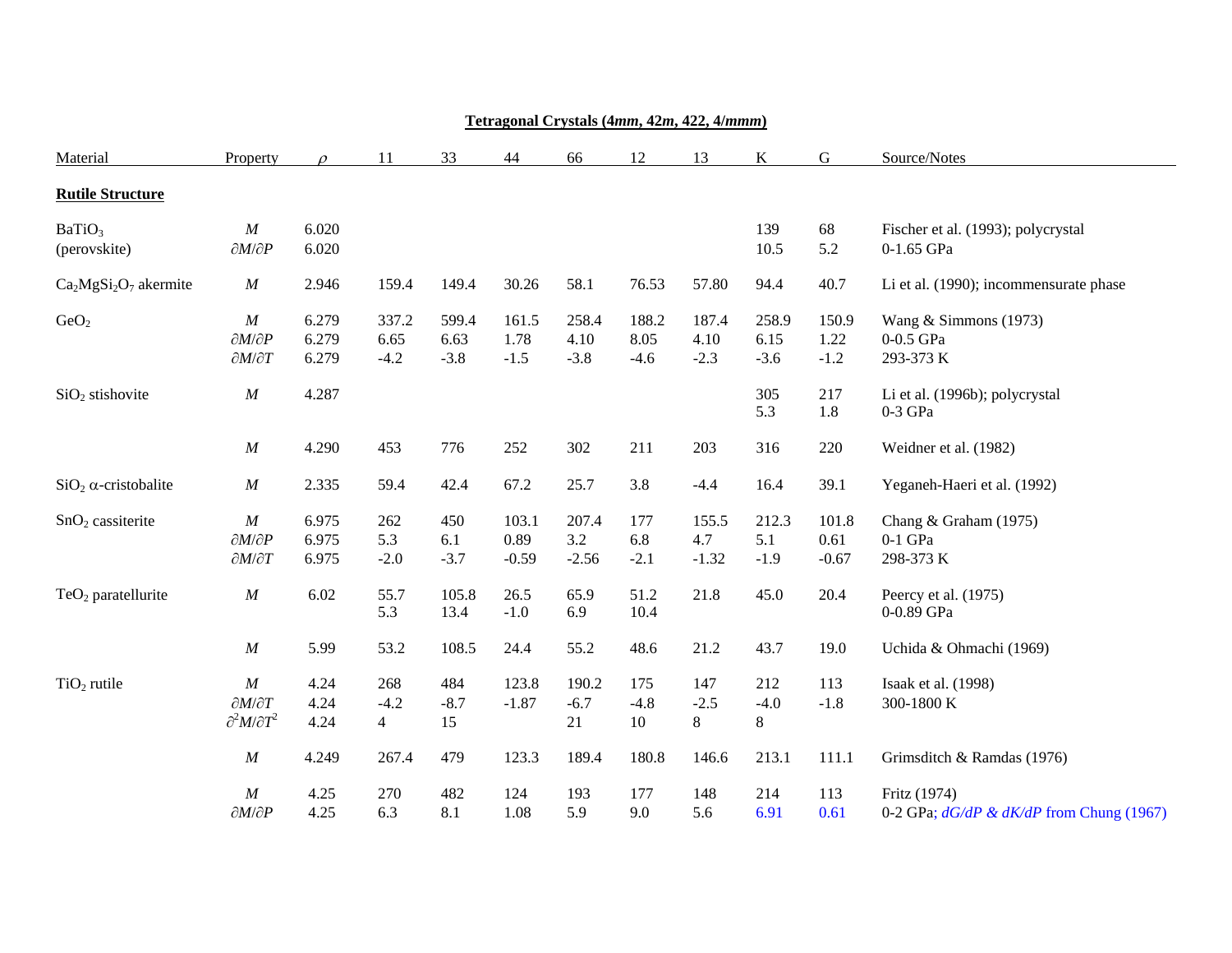|                                                                | $\partial M/\partial T$      | 4.25           | $-5.4$      | $-10.6$     | $-2.1$       | $-9.6$           | $-6.1$       | $-3.6$       |              |              | 80-300 K                                                                                                        |
|----------------------------------------------------------------|------------------------------|----------------|-------------|-------------|--------------|------------------|--------------|--------------|--------------|--------------|-----------------------------------------------------------------------------------------------------------------|
|                                                                | M<br>$\partial M/\partial P$ | 4.260<br>4.260 | 271<br>6.47 | 484<br>8.34 | 124<br>1.10  | 195<br>6.43      | 178<br>9.10  | 150<br>5.02  | 215<br>6.80  | 114<br>0.78  | Manghnani (1969), Manghnani et al. (1972)<br>0-0.75 GPa                                                         |
|                                                                | $\partial M/\partial T$      | 4.260          | $-5.2$      | $-9.0$      | $-2.2$       | $-7.8$           | $-5.8$       | $-3.2$       | $-4.8$       | $-2.1$       | 4-583 K; deriv. analyzed in Isaak et al. (1998)                                                                 |
| <b>Other</b>                                                   |                              |                |             |             |              |                  |              |              |              |              |                                                                                                                 |
| $Ba2TiO8$ fresnoite                                            | M                            |                | 140<br>166  | 83<br>100   | 33<br>31.7   | 59<br>69.4       | 36<br>58     | 24<br>44     | 56.9<br>77.6 | 42.1<br>43.3 | Hearmon (1979); Bass (1995)<br>$C_{ii}^E$ (constant electric field)                                             |
| $Ca_{10}Mg_2Al_4(SiO_4)_{5}(Si_2O_7)_{2}(OH)_4$<br>vesuvianite | M                            |                | 153         | 166         | 55.8         | 54.0             | 48           | 44           | 82.6         | 55.5         | Hearmon (1984); Bass (1995)                                                                                     |
| $(Na, Ca, K)_4 Al_3(Al, Si)_3Si_6O_{24}(Cl, SO_4, CO_3)$       |                              |                |             |             |              |                  |              |              |              |              |                                                                                                                 |
| scapolite                                                      | M<br>$\boldsymbol{M}$        |                | 99<br>102   | 113<br>140  | 15.6<br>23.0 | 22.9<br>30.4     | 35.1<br>38.9 | 35.4<br>43.3 | 58.0<br>65.3 | 23.1<br>29.1 | Hearmon (1984); Bass (1995)                                                                                     |
| $PbTiO3$ lead titanate                                         | M                            | 7.97           | 237<br>237  | 60<br>90    | 69<br>69     | 104<br>104       | 90<br>90     | 70<br>100    |              |              | Kalinichev et al. (1997); set A minimization<br>set B minimization;<br>all $C_{ii}^E$ (constant electric field) |
|                                                                |                              |                | 235         | 105         | 65           | 104              | 101          | 99           |              |              | Li et al. (1993); $C_{ij}^E$ (constant electric field)                                                          |
| $ZrSiO4$ nonmetamict zircon                                    | M<br>$\partial M/\partial P$ | 4.675<br>4.675 | 424<br>10.8 | 489<br>5.88 | 113<br>0.994 | 48.3<br>$-0.305$ | 69<br>3.24   | 149<br>6.20  | 228<br>6.50  | 109<br>0.78  | Özkan et al. (1978); average of 2 specimens<br>0-1.2 GPa                                                        |
|                                                                | $\partial M/\partial T$      | 4.675          | $-4.51$     | $-4.34$     | $-0.91$      | $-0.23$          | $-0.54$      | $-1.02$      | $-2.1$       | $-0.94$      | 298-573 K                                                                                                       |
| ZrSiO <sub>4</sub> zircon                                      | M                            | 4.70           | 256         | 372         | 73.5         | 116              | 175          | 214          | 223.9        | 66.6         | Hearmon (1984); Bass (1995)                                                                                     |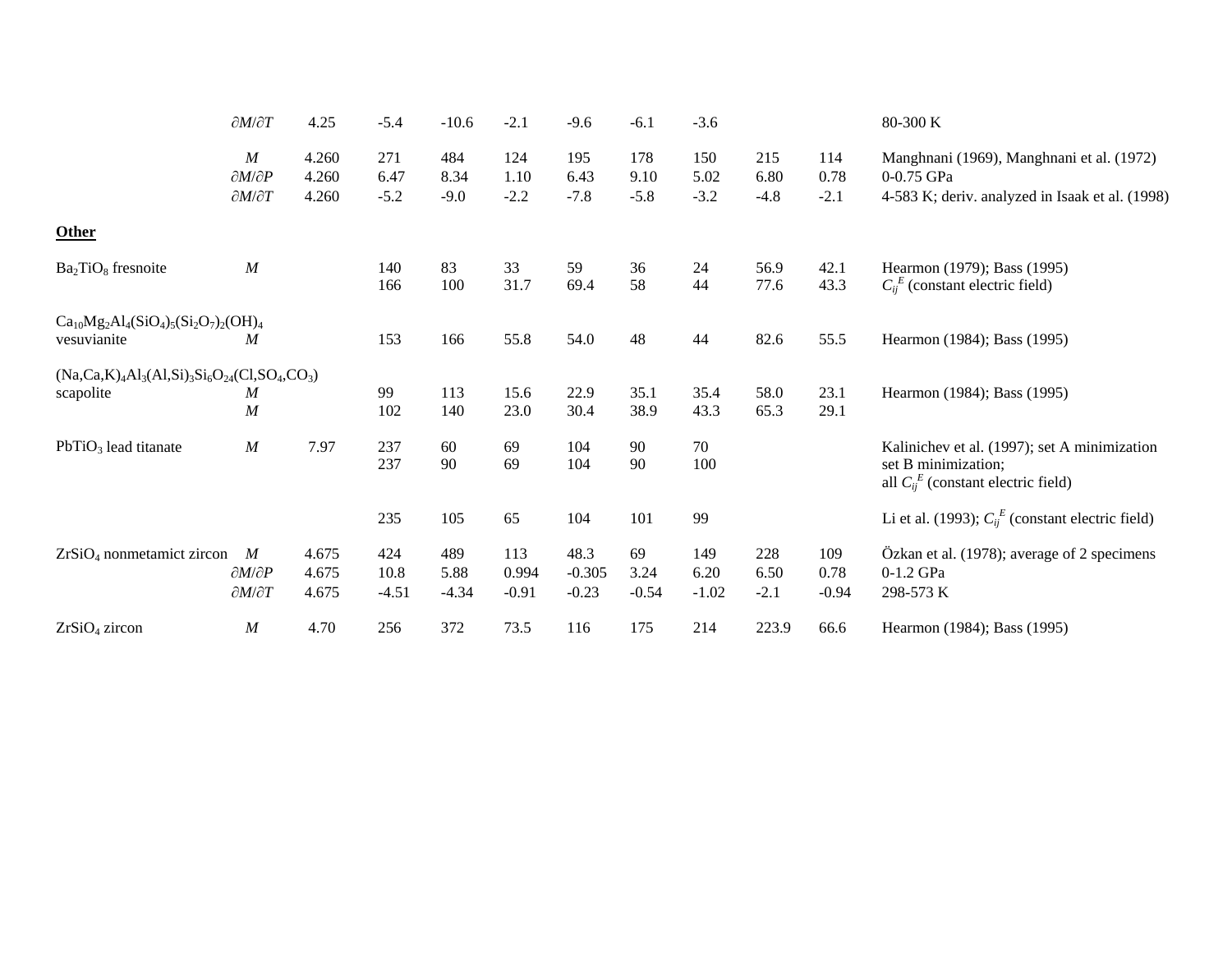|                        | <b>Tetragonal Crystals <math>(4, 4, 4/m)</math></b> |                |            |          |              |              |          |          |                    |              |              |                                                           |  |  |
|------------------------|-----------------------------------------------------|----------------|------------|----------|--------------|--------------|----------|----------|--------------------|--------------|--------------|-----------------------------------------------------------|--|--|
| Material               | Property                                            |                | 11         | 33       | 44           | 66           | 12       | 13       | 16                 | K            | G            | Source/Notes                                              |  |  |
| <b>Majorite Garnet</b> |                                                     |                |            |          |              |              |          |          |                    |              |              |                                                           |  |  |
| $MgSiO3$ enstatite     | $\boldsymbol{M}$                                    | 3.522          | 286        | 280      | 85.0         | 93           | 83       | 105      | 1.4                | 160          | 90           | Pacalo & Weidner (1998)                                   |  |  |
|                        | $\boldsymbol{M}$<br>$\partial M/\partial P$         | 3.525<br>3.525 |            |          |              |              |          |          |                    | 165<br>6.7   | 88<br>1.9    | Gwannesia et al (1997); ave. of 3 polycrystals<br>0-8 GPa |  |  |
|                        | $\boldsymbol{M}$                                    | 3.555          |            |          |              |              |          |          |                    | 166          | 88           | Sinogeikin et al. (1997a); polycrystal                    |  |  |
| Other                  |                                                     |                |            |          |              |              |          |          |                    |              |              |                                                           |  |  |
| $CaMoO4$ powellite     | $\boldsymbol{M}$                                    | 4.255          | 144        | 127      | 36.8         | 45.8         | 65       | 47       | $-13.6$            | 81.0         | 39.9         | Hearmon (1979); Bass (1995)                               |  |  |
| $CaWO4$ scheelite      | $\boldsymbol{M}$                                    | 6.119          | 141        | 125      | 33.7         | 40.7         | 61       | 41       | $-17$              | 76.5         | 37.4         | Hearmon (1979); Bass (1995)                               |  |  |
| $PbMoO4$ wulfenite     | M                                                   | 6.816<br>6.816 | 109<br>108 | 92<br>95 | 26.7<br>26.4 | 33.7<br>35.4 | 68<br>63 | 53<br>51 | $-13.6$<br>$-15.8$ | 72.4<br>70.8 | 24.5<br>25.0 | Hearmon (1979); Bass (1995)                               |  |  |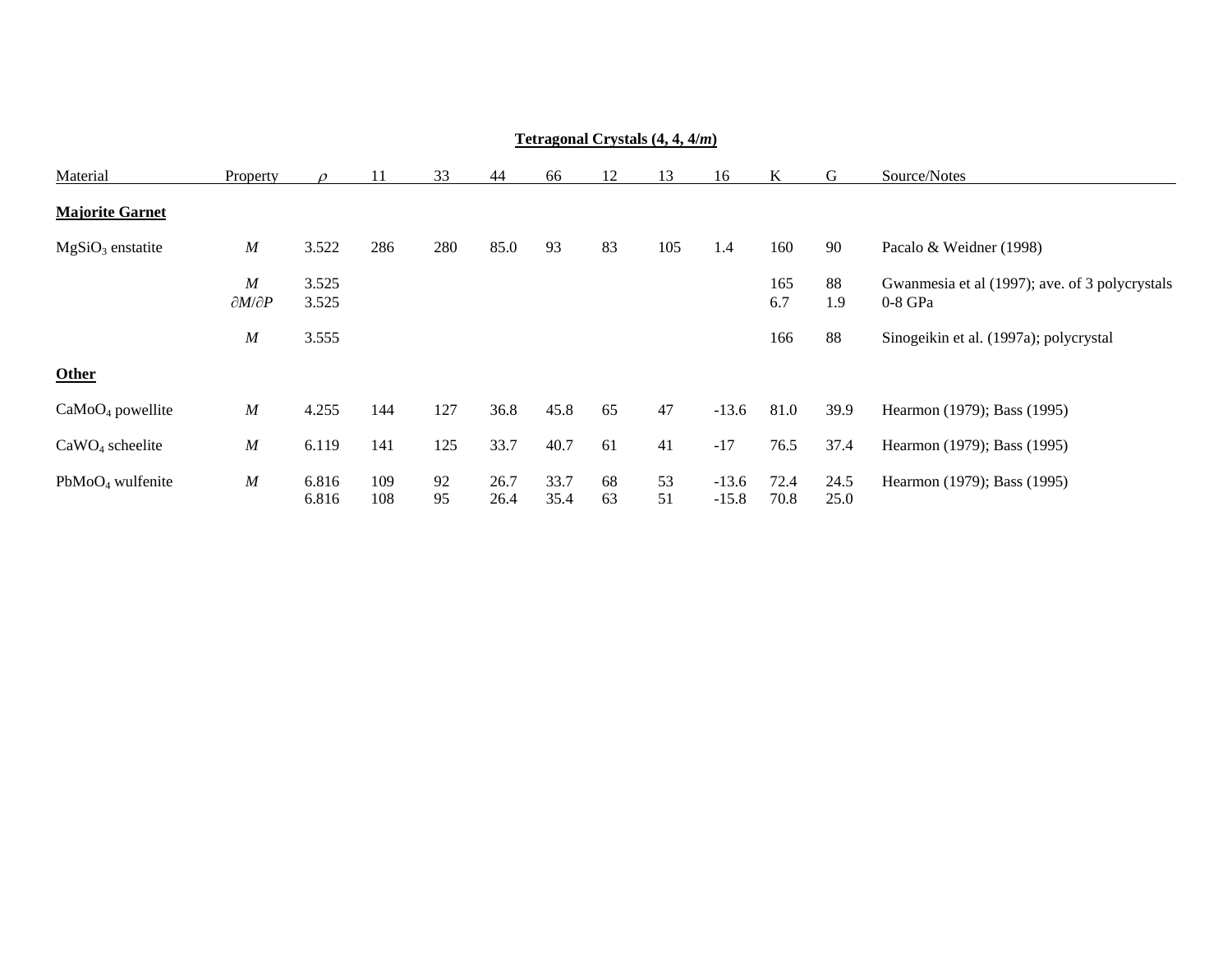| Material                              | Property                                                                                                                         | $\Omega$                         | 11                                                 | 33                                                 | 44                                                      | 12                                                    | 13                                                   | 14                                                          | K                                                  | G                                 | Source/Notes                                                                                                                                          |
|---------------------------------------|----------------------------------------------------------------------------------------------------------------------------------|----------------------------------|----------------------------------------------------|----------------------------------------------------|---------------------------------------------------------|-------------------------------------------------------|------------------------------------------------------|-------------------------------------------------------------|----------------------------------------------------|-----------------------------------|-------------------------------------------------------------------------------------------------------------------------------------------------------|
| <b>Corundum Structure</b>             |                                                                                                                                  |                                  |                                                    |                                                    |                                                         |                                                       |                                                      |                                                             |                                                    |                                   |                                                                                                                                                       |
| $Al_2O_3$ corundum                    | $\cal M$<br>$\partial M/\partial P$<br>$\partial^2 M/\partial P^2$                                                               |                                  |                                                    |                                                    |                                                         |                                                       |                                                      |                                                             |                                                    | 163.8<br>1.782<br>$-1.04$         | Zhang & Chopelas (1994)<br>0-62 GPa                                                                                                                   |
|                                       | $\cal M$<br>$\partial M/\partial T$<br>$\partial M/\partial T$<br>$\partial M/\partial T$<br>$\cal M$<br>$\partial M/\partial P$ | 3.982<br>3.982<br>3.982<br>3.982 | 497<br>$-3.5$<br>$-4.9$<br>$-5.0$<br>497.6<br>6.17 | 501<br>$-3.5$<br>$-4.8$<br>$-4.4$<br>501.9<br>5.00 | 146.8<br>$-2.46$<br>$-2.69$<br>$-2.51$<br>147.2<br>2.24 | 163<br>$+0.15$<br>$-0.48$<br>$-0.42$<br>162.6<br>1.45 | 116<br>$-0.83$<br>$-1.3$<br>$-0.52$<br>117.2<br>3.65 | $-21.9$<br>$-0.59$<br>$-0.16$<br>$+0.08$<br>$-22.9$<br>0.13 | 254<br>$-1.5$<br>$-2.3$<br>$-1.9$<br>254.2<br>4.32 | 163<br>$-2.1$<br>$-2.4$<br>$-2.4$ | Goto et al. (1989)<br>296-1825 K; derivative at 296 K<br>derivative at 1000 K<br>derivative at 1825 K<br>Gieske & Barsch (1968)<br>$0-1$ GPa          |
| $Cr_2O_3$ eskolaite                   | $\cal M$                                                                                                                         |                                  | 374                                                | 362                                                | 159                                                     | 148                                                   | 175                                                  | $-19$                                                       | 234                                                | 123                               | Alberts & Boeyens (1976); $K_s$ and G from<br>Bass (1995)                                                                                             |
| $Fe2O3$ hematite                      | $\cal M$                                                                                                                         | 5.254                            |                                                    |                                                    |                                                         |                                                       |                                                      |                                                             | 206.6<br>4.5                                       | 91.0<br>0.73                      | Liebermann & Schreiber (1968); polycrystal<br>0-0.3 GPa                                                                                               |
| Ti <sub>2</sub> O <sub>3</sub>        | $\cal M$<br>$\partial M/\partial P$<br>$\partial M/\partial T$                                                                   | 4.58<br>4.58<br>4.58             | 330<br>5.7<br>$-4.92$                              | 297<br>6.0<br>$-5.61$                              | 107<br>1.1<br>$-2.15$                                   | 132<br>5.0<br>$-2.67$                                 | 163<br>2.5<br>$-0.098$                               | $-2.4$<br>$-0.4$                                            |                                                    |                                   | Rimai et al. (1978,1979)<br>0-0.4 GPa                                                                                                                 |
| <b>Other</b>                          |                                                                                                                                  |                                  |                                                    |                                                    |                                                         |                                                       |                                                      |                                                             |                                                    |                                   |                                                                                                                                                       |
| AlPO <sub>4</sub> $\alpha$ -berlinite | $\cal M$                                                                                                                         |                                  | 69.8                                               | 87.1                                               | 42.2                                                    | 10.6                                                  | 14.9                                                 | 13.4                                                        | 33.9                                               | 32.7                              | Ecolivet & Poignant (1981); no density given;<br>$C_{ii}^{D}$ constants stiffened by piezoelectric effect;<br>$K_s$ and G from Bass (1995)            |
|                                       | $\cal M$<br>$\partial M/\partial T$                                                                                              | 2.620<br>2.620                   | 64.0<br>$-0.49$                                    | 85.8<br>$-1.87$                                    | 43.2<br>$-0.68$                                         | 7.2<br>$-1.07$                                        | 9.6<br>$-0.38$                                       | $-12.4$<br>$-0.089$                                         | $-0.7$                                             | $-0.2$                            | Chang & Barsch (1976); $C_{ij}^{E}$ (constant electric<br>field); 80-298 K; $\partial K_S/\partial T$ and $\partial G/\partial T$ from Bass<br>(1995) |
| $BaB2O4$ barium borate                | $\cal M$                                                                                                                         | 3.840                            | 123.8                                              | 53.3                                               | 7.8                                                     | 60.3                                                  | 49.4                                                 | 12.3                                                        |                                                    |                                   | Eimerl et al. (1987)                                                                                                                                  |

# **Trigonal Crystals (32, 3***<sup>m</sup>***, 3***m***)**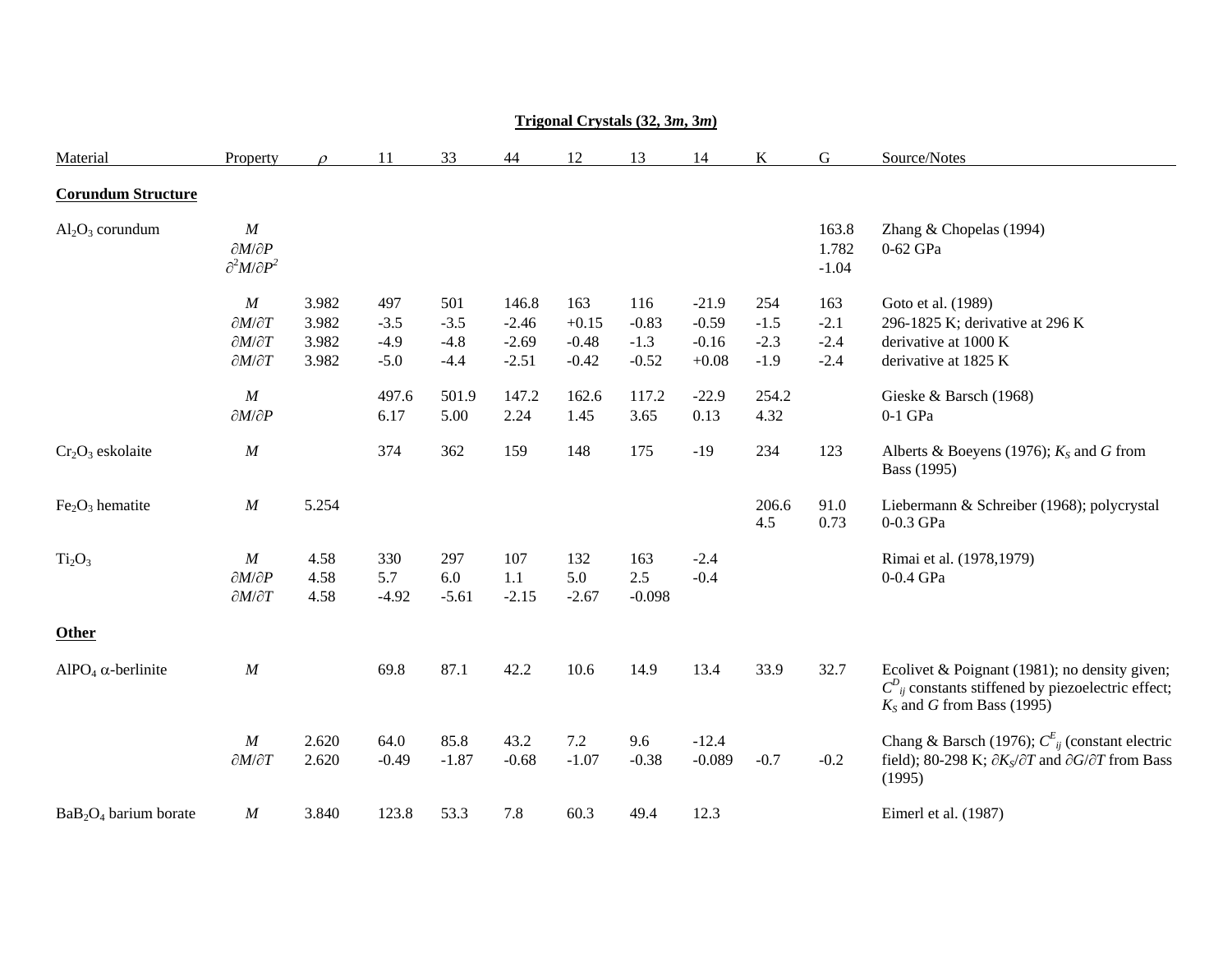|                                         | $\partial M/\partial T$                                           | 3.840                                     | $-2.83$                                   | $-2.06$                                   | $-1.36$                              | $-0.90$                               | $-1.11$                    | $-0.77$                               |                                           |                                      | 298-323 K                                                                                                                                                                        |
|-----------------------------------------|-------------------------------------------------------------------|-------------------------------------------|-------------------------------------------|-------------------------------------------|--------------------------------------|---------------------------------------|----------------------------|---------------------------------------|-------------------------------------------|--------------------------------------|----------------------------------------------------------------------------------------------------------------------------------------------------------------------------------|
| $CaCO3$ calcite                         | $\cal M$                                                          | 2.712                                     | 144                                       | 84.3                                      | 33.5                                 | 54.2                                  | 51.2                       | $-20.5$                               |                                           |                                      | Every & McCurdy (1992)                                                                                                                                                           |
|                                         | $\cal M$                                                          | 2.712                                     | 144                                       | 84.0                                      | 33.5                                 | 53.9                                  | 51.1                       | $-20.5$                               | 73.3                                      | 32.0                                 | Hearmon (1984); Bass (1995)                                                                                                                                                      |
|                                         | $\cal M$<br>$\partial M/\partial P$<br>$\partial M/\partial T$    | 2.712<br>2.712<br>2.712                   | 145<br>3.02<br>$-5.65$                    | 85.6<br>2.80<br>$-1.25$                   | 32.9<br>0.92<br>$-0.96$              | 55.0<br>2.05<br>$-2.90$               | 52.8<br>3.19<br>$-2.55$    | $-20.3$<br>$-1.25$<br>$+0.58$         | 71.6<br>4.83                              |                                      | Kaga (1968)<br>0-0.010 GPa; $\partial K/\partial P$ is isothermal K<br>273-275 K; derivative at 273 K                                                                            |
| $CoCO3$ cobalt carbonate                | M                                                                 |                                           | 271                                       | 163                                       | 52                                   | 119                                   | 87                         | $\sqrt{5}$                            |                                           |                                      | Every & McCurdy (1992)                                                                                                                                                           |
|                                         | $\cal M$<br>$\partial M/\partial T$                               | 2.620<br>2.620                            | 64.0<br>$-0.49$                           | 85.8<br>$-1.87$                           | 43.2<br>$-0.68$                      | 7.2<br>$-1.07$                        | 9.6<br>$-0.38$             | $-12.4$<br>$-0.089$                   | 254<br>$-7$                               | 163<br>$-2$                          | Chang & Barsch (1976); zero-field $C_{ii}^E$ ; $K_S$ and<br>G from Bass (1995); 80-298 K                                                                                         |
| $FeBO3$ iron borate                     | $\cal M$                                                          | 4.28                                      | 445                                       | 305                                       | 95                                   | 145                                   | 140                        | 20                                    |                                           |                                      | Jantz et al. (1976)                                                                                                                                                              |
| $MgCO3$ magnesite                       | $\cal M$                                                          |                                           | 258.7                                     | 155.5                                     | 54.8                                 | 75.5                                  | 58.8                       | $-19.05$                              | 114                                       | 68                                   | Every & McCurdy (1992); Bass (1995)                                                                                                                                              |
| $MnCO3$ manganese carb.                 | $\cal M$                                                          |                                           | 216                                       | 126                                       | 44                                   | 141                                   | 74                         | $22\,$                                |                                           |                                      | Every & McCurdy (1992)                                                                                                                                                           |
| $NaNO3$ nitratine                       | $\cal M$                                                          | 2.260                                     | 54.6                                      | 34.9                                      | 11.3                                 | 18.9                                  | 19.3                       | $7.5$                                 | 28.2                                      | 12.0                                 | Hearmon (1979); Bass (1995)                                                                                                                                                      |
| $Na(Mn, Fe, Li, Al)B3Al6Si6O27(OH, F)4$ |                                                                   |                                           |                                           |                                           |                                      |                                       |                            |                                       |                                           |                                      |                                                                                                                                                                                  |
| tourmaline                              | $\cal M$                                                          | 3.100                                     | 305.0                                     | 176.4                                     | 64.8                                 | 108                                   | 51                         | $-6$                                  | 127                                       | 81.5                                 | Özkan (1979)                                                                                                                                                                     |
| tourmaline                              | $\cal M$<br>M<br>$\boldsymbol{M}$<br>$\boldsymbol{M}$<br>$\cal M$ | 3.108<br>3.105<br>3.046<br>3.051<br>3.061 | 305.2<br>295.8<br>300.0<br>301.1<br>301.6 | 176.4<br>173.3<br>173.8<br>174.6<br>169.8 | 64.6<br>63.6<br>65.2<br>65.4<br>65.5 | 98.4<br>96.3<br>96.9<br>97.3<br>102.8 | 51<br>45<br>42<br>43<br>47 | $-6$<br>$-10$<br>$-7$<br>$-7$<br>$-9$ | 126.0<br>121.3<br>121.1<br>121.7<br>122.6 | 81.7<br>79.8<br>81.6<br>81.9<br>82.6 | Tätli & Özkan (1987); Specimen 1<br>Tätli & Özkan (1987); Specimen 2<br>Tätli & Özkan (1987); Specimen 3<br>Tätli & Özkan (1987); Specimen 4<br>Tätli & Özkan (1987); Specimen 5 |
| $SiO2 \alpha$ -quartz                   | M<br>$\partial M/\partial T$                                      | 2.641<br>2.641                            | 87.7<br>$-0.64$                           | 106.3<br>$-2.99$                          | 59.0<br>$-1.42$                      | 6.8<br>$-2.42$                        | 12.3<br>$-1.12$            | $+18.7$<br>$+0.09$                    | 38.0<br>$-1.48$                           | 44.8<br>$-0.28$                      | Ohno (1995)<br>linear fit of data from 296-567 K                                                                                                                                 |
|                                         | $\cal M$<br>$\cal M$                                              | 2.641<br>2.641                            | 88.1<br>87.6                              | 104.7<br>104.8                            | 58.6<br>58.4                         | 7.6<br>8.1                            | 12.1<br>12.0               | $-18.3$<br>$-18.1$                    |                                           |                                      | Ohno (1990); from elastic theory;<br>from piezoelectric theory                                                                                                                   |
|                                         | $\cal M$                                                          | 2.648                                     | 86.6                                      | 106.1                                     | 57.8                                 | 6.7                                   | 12.6                       | $-17.8$                               | 37.8                                      | 44.3                                 | Hearmon (1979); Bass (1995)                                                                                                                                                      |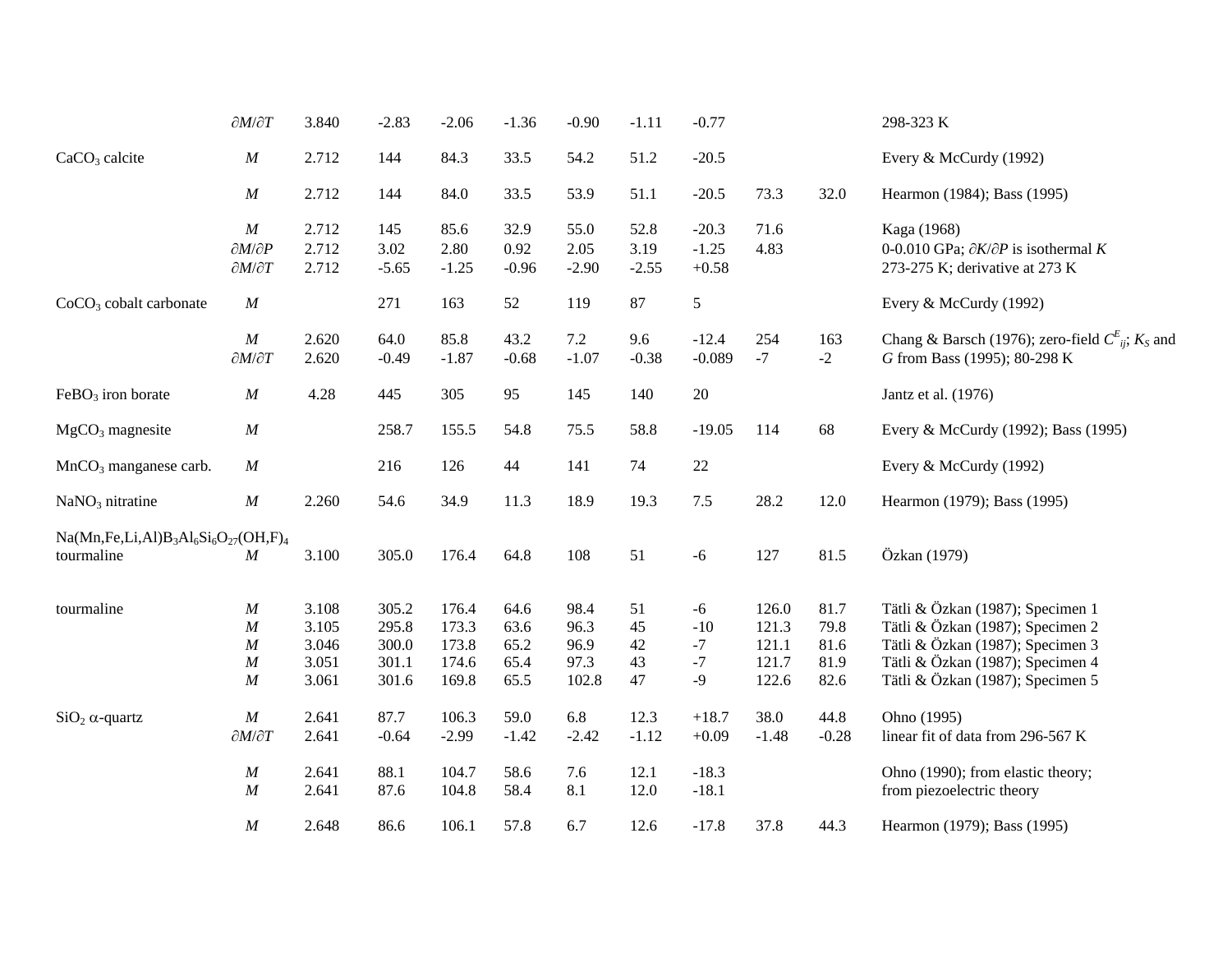| M                            | 2.648          | 86.74         | 107.2          | 57.9          | 6.98         | 11.9          | $-17.9$          | 37.8  | 44.4 | $C_{ii}^{E}$ (constant electric field)                                         |
|------------------------------|----------------|---------------|----------------|---------------|--------------|---------------|------------------|-------|------|--------------------------------------------------------------------------------|
| M                            | 2.648          | 86.6          | 106.1          | 57.8          | 6.7          | 12.6          | $-17.8$          | 37.8  | 44.3 | $C_{ii}^{D}$ (constant electric displacement)                                  |
| M<br>$\partial M/\partial P$ | 2.649<br>2.649 | 86.80<br>3.28 | 105.8<br>10.84 | 58.20<br>2.66 | 7.04<br>8.66 | 11.91<br>5.97 | $-18.04$<br>1.93 | 37.41 |      | McSkimin et al. (1965); $C_{ii}^{E}$ (constant electric<br>field); $0-0.2$ GPa |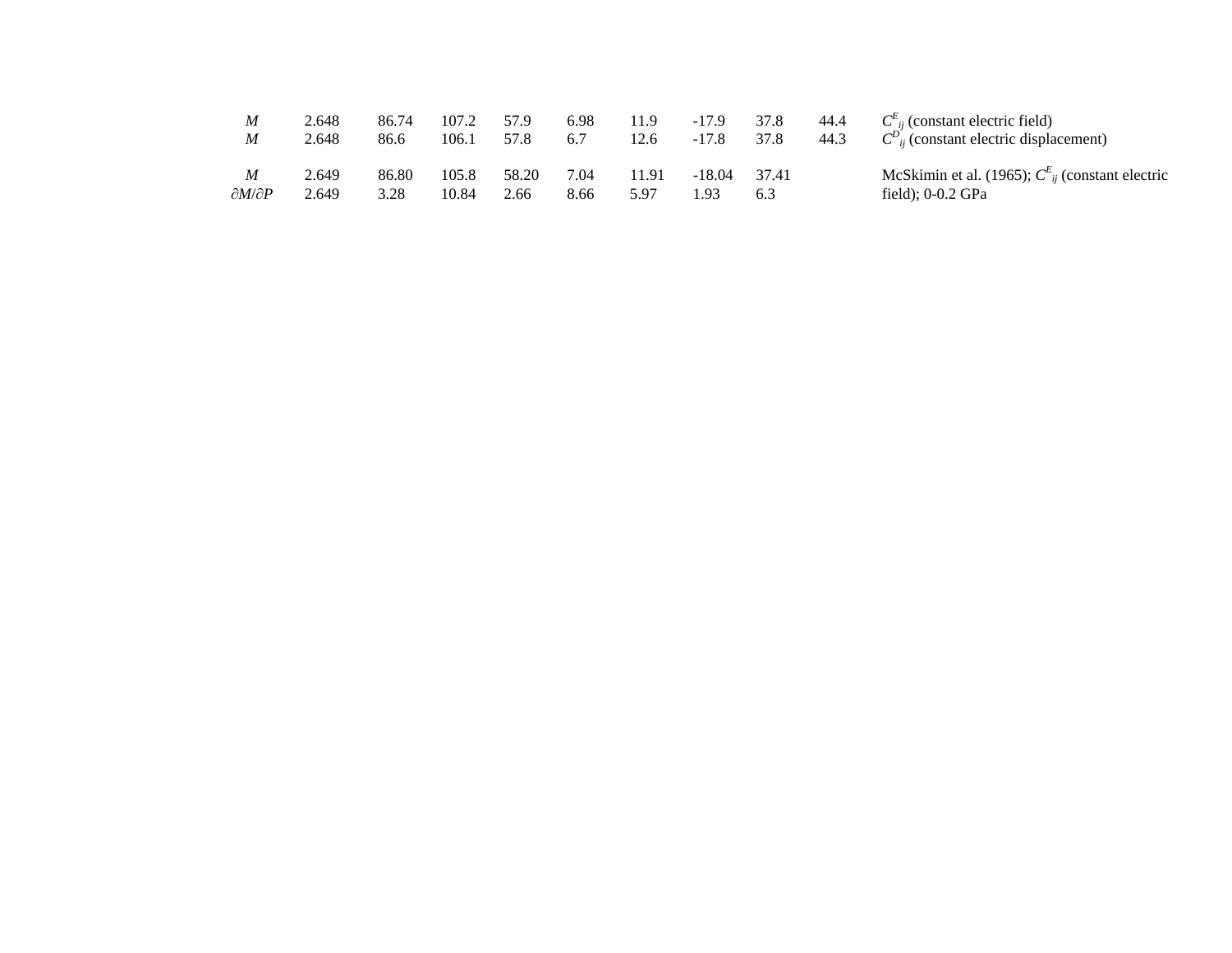|                       |          |       |       |       |      |       | $\mathbf{111}$ |         |      |       |       |                                     |
|-----------------------|----------|-------|-------|-------|------|-------|----------------|---------|------|-------|-------|-------------------------------------|
| Material              | Property |       |       | 33    | -44  |       | -13            | 14      |      |       |       | Source/Notes                        |
| $Be2SiO4$ phenacite   | M        | 2.960 | 341.9 | 391.0 | 91.4 | 148.0 | 136.0          | 0.1     | 3.5  | 212.8 | -98.9 | Yeganeh-Haeri & Weidner (1989)      |
| $CaMg(CO3)3$ dolomite | M        | 3.795 | 205   | 113   | 39.8 | 71.0  | 57.4           | $-19.5$ | 13.7 | 94.9  | 45.7  | Every & McCurdy (1992); Bass (1995) |
| $MgSiO3$ ilmenite     | M        | 3.795 | 472   | 382   | 106  | 168   | 70             | -27     | 24   | 212   | 132   | Weidner $&$ Ito (1985)              |

#### **Trigonal Crystals (3, 3)**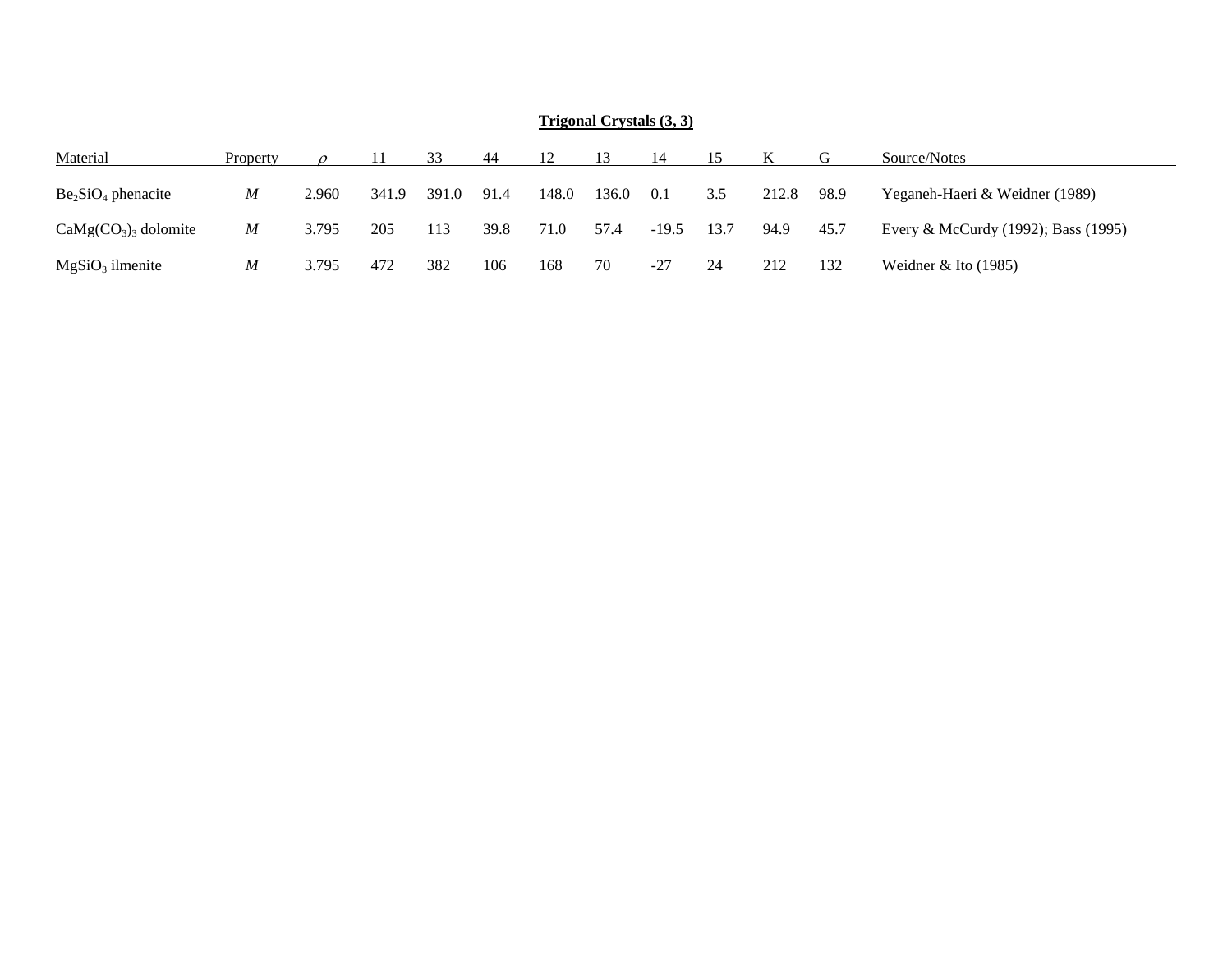| пслагонаг от уэмцэ                           |                                     |                |               |                           |                            |               |               |              |                |                                                                                                                                                                                                                |  |  |
|----------------------------------------------|-------------------------------------|----------------|---------------|---------------------------|----------------------------|---------------|---------------|--------------|----------------|----------------------------------------------------------------------------------------------------------------------------------------------------------------------------------------------------------------|--|--|
| Material                                     | Property                            | $\Omega$       | 11            | 33                        | 44                         | 12            | 13            | K            | $\overline{G}$ | Source/Notes                                                                                                                                                                                                   |  |  |
| BeO bromellite                               | $\cal M$                            | 3.010          | 460.6         | 491.6                     | 147.7                      | 126.5         | 88.5          | 224          |                | Cline et al. (1970)                                                                                                                                                                                            |  |  |
|                                              | $\cal M$                            | 3.01           | 470           | 494                       | 153                        | 168           | 119           | 251          | 162            | Bentle (1966)                                                                                                                                                                                                  |  |  |
| $Be3Al2Si6O18$ beryl                         | $\cal M$<br>$\partial M/\partial P$ | 2.698<br>2.698 | 308.5<br>4.47 | 283.4<br>3.43             | 66.1<br>$-0.18$            | 128.9<br>3.96 | 118.5<br>3.78 | 181<br>3.90  | 79.2<br>0.0074 | Yoon & Newnham (1973); aquamarine spec.<br>0-0.1 GPa; $dG/dP$ calc. from Chung (1967)                                                                                                                          |  |  |
|                                              | M                                   | 2.724          | 304.2         | 277.6                     | 65.3                       | 123.8         | 114.5         | 176          | 78.8           | Yoon & Newnham (1973); goshenite spec.                                                                                                                                                                         |  |  |
| $\beta$ -SiO <sub>2</sub>                    | $\cal M$                            |                | 117           | 110                       | 36                         | 16            | 33            | 56.4         | 41.4           | Hearmon (1984); Bass (1995); at 873 K                                                                                                                                                                          |  |  |
| C carbon<br>(pyrolytic graphite)             | $\cal M$                            | 2.26           | 1060          | 36                        | 0.3                        | 180           | 15            | 161          | 109            | Blakslee et al. (1970); Bass (1995)                                                                                                                                                                            |  |  |
| $Ca_{10}(PO_4)_6(OH)_2$<br>hydroxyapatite    | $\cal M$                            | 3.146          | 140           | 180                       | 36.2                       | 13            | 69            | 80.4         | 45.6           | Hearmon (1984); Bass (1995)                                                                                                                                                                                    |  |  |
| $Ca_{10}(PO_4)_6F_2$<br>flourapatite         | $\boldsymbol{M}$                    | 3.200          | 141           | 177                       | 44.3                       | 46            | 56            | 212.3        | 101.8          | Hearmon (1984); Bass (1995)                                                                                                                                                                                    |  |  |
| CdSe                                         | $\cal M$                            | 5.684          | 749.0         | 845.1                     | 131.5                      | 460.9         | 392.6         | 53.7         |                | Cline et al. (1970)                                                                                                                                                                                            |  |  |
| CdS greenockite                              | $\cal M$                            | 4.824          | 86.5          | 94.4                      | 15.0                       | 54.0          | 47.3          | 62.7         | 16.9           | Hearmon (1984); Bass (1995)                                                                                                                                                                                    |  |  |
|                                              | M<br>M<br>$\partial M/\partial T$   |                | 83.1<br>83.8  | 94.8<br>96.53<br>$-0.155$ | 15.33<br>15.77<br>$-0.090$ | 50.4<br>51.1  | 46.2<br>45.0  | 60.7<br>60.7 | 17.1<br>17.5   | Kobiakov (1980); Bass (1995)<br>$C_{ij}^{E}$ (constant electric field)<br>$C_{ii}^{D'}$ (constant electric displacement)<br>180-300 K where $C_{ii}$ vrs T are linear<br>(Other $C_{ii}(T)$ data not provided) |  |  |
| $K(Mg,Fe)_3AISi_3O_{10}(OH, F)_2$<br>biotite | $\boldsymbol{M}$                    |                | 186           | 54                        | 5.8                        | 32            | 12            |              |                | Every & McCurdy (1992)                                                                                                                                                                                         |  |  |
| $Na3KA4Si4O16$ nepheline                     | $\cal M$                            | 2.571          | 79            | 125                       | 37.2                       | 38            | 21            | 48.9         | 30.7           | Hearmon (1984); Bass (1995)                                                                                                                                                                                    |  |  |

### **Hexagonal Crystals**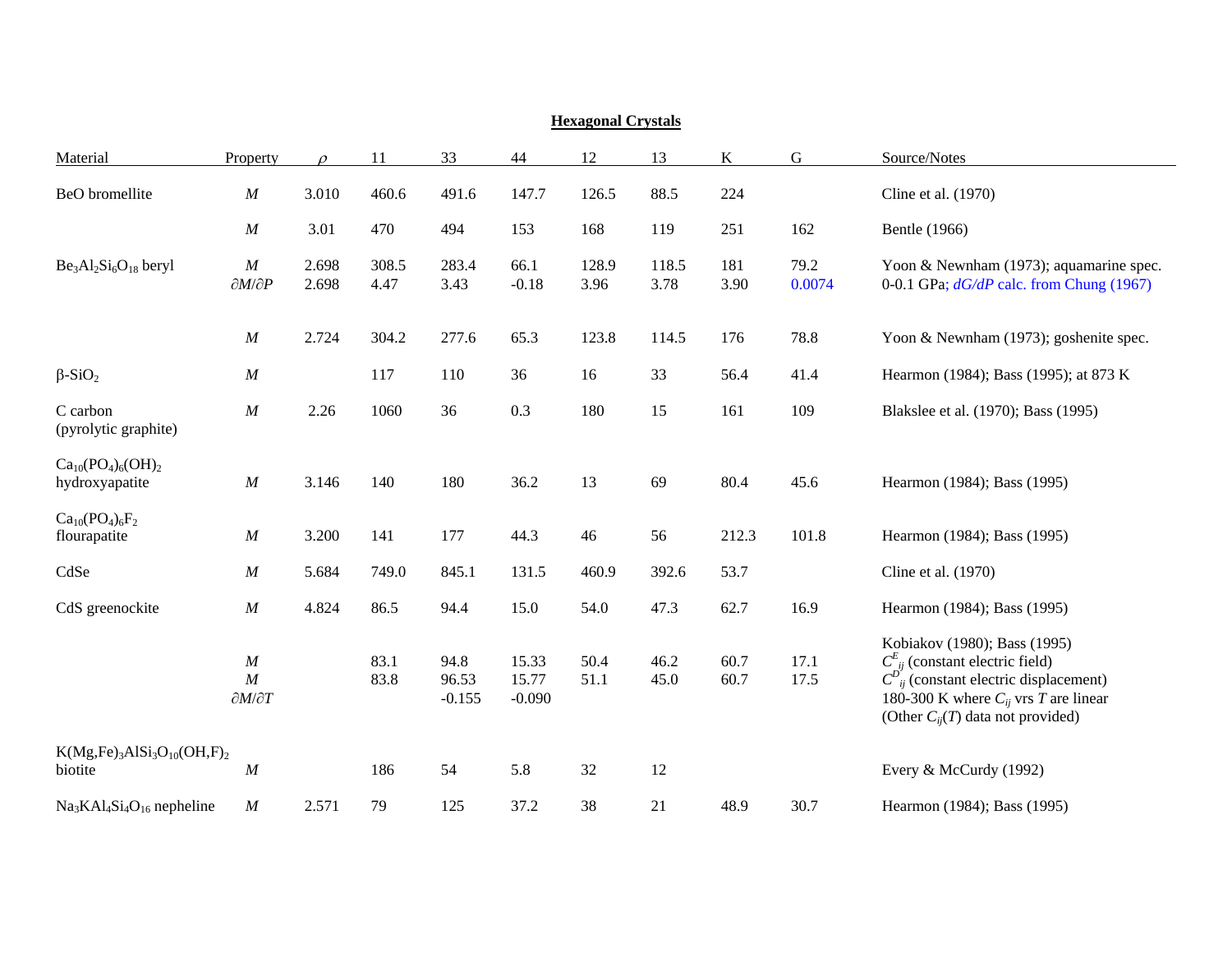|              | $\boldsymbol{M}$<br>$\partial M/\partial T$                                            | 2.571<br>2.571                   | 80<br>3.7                | 119<br>$-1.5$            | 41<br>$-0.49$                           | 31<br>$-2.6$                    | 27<br>$-1.3$             | 49<br>$-0.5$ to $0.1$    | 1.6          | Bonczar & Barsch (1975)<br>298-353 K; range in $\partial K/\partial T$ from Bonzcar &<br>Barsch; $\partial G/\partial T$ from Bass (1995)                                                                        |
|--------------|----------------------------------------------------------------------------------------|----------------------------------|--------------------------|--------------------------|-----------------------------------------|---------------------------------|--------------------------|--------------------------|--------------|------------------------------------------------------------------------------------------------------------------------------------------------------------------------------------------------------------------|
| ZnO zincite  | $\boldsymbol{M}$                                                                       | 5.675                            | 209                      | 218                      | 44.1                                    | 120                             | 104                      | 143.5                    | 46.8         | Hearmon (1984); Bass (1995)                                                                                                                                                                                      |
|              | $\boldsymbol{M}$<br>$\boldsymbol{M}$<br>$\partial M/\partial T$                        |                                  | 207<br>209.6             | 209.5<br>221<br>$-0.123$ | 44.8<br>46.1<br>$-0.069$                | 117.7<br>120.4                  | 106.1<br>101.3           | 142.6<br>142.9           | 46.3<br>48.2 | Kobiakov (1980); Bass (1995)<br>$C_{ii}^{E}$ (constant electric field)<br>$C_{ii}^{D}$ (constant electric displacement)<br>~300-500 K where $C_{ii}$ vrs T are linear;<br>(Other $C_{ij}$ (T) data not provided) |
| ZnS wurtzite | $\boldsymbol{M}$                                                                       | 4.084                            | 122                      | 138                      | 28.7                                    | 58                              | 42                       | 74.0                     | 33.3         | Hearmon (1979); Bass (1995)                                                                                                                                                                                      |
|              | M<br>$\partial M/\partial P$<br>$\partial^2 M/\partial P^2$<br>$\partial M/\partial T$ | 4.084<br>4.084<br>4.084<br>4.084 | 123.4<br>4.3<br>$-1.412$ | 139.6<br>5.1<br>$-1.53$  | 28.85<br>$-0.085$<br>$-5.8$<br>$-0.276$ | 58.5<br>4.6<br>14.4<br>$-0.776$ | 45.5<br>4.15<br>$-0.674$ | 76.2<br>4.37<br>$-0.956$ | $-0.037$     | E. Chang $&$ Barsch (1973)<br>0-0.1GPa; $dG/dP$ calc. from Chung (1967)<br>298-373 K                                                                                                                             |
|              | $\boldsymbol{M}$                                                                       | 4.091                            | 122.2                    | 138.5                    | 28.23                                   | 59.1                            | 46.0                     |                          |              | Uchita & Saito (1972)                                                                                                                                                                                            |
|              | $\boldsymbol{M}$                                                                       | 4.089                            | 124.2                    | 140.0                    | 28.64                                   | 60.15                           | 45.54                    | 76.7                     |              | Cline et al. $(1970)$                                                                                                                                                                                            |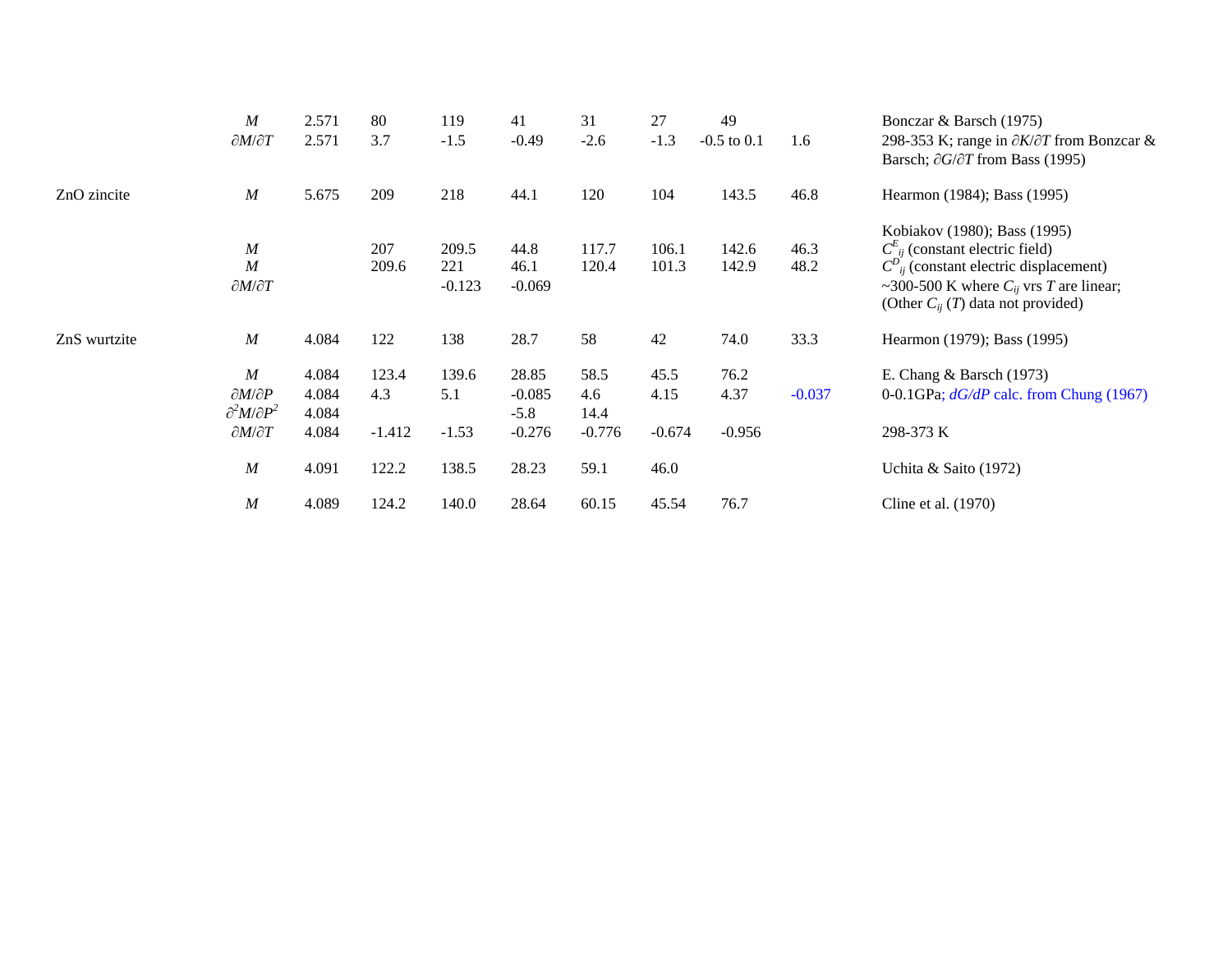| <b>Cubic Crystals</b>                                                                                  |                                                             |                         |                            |                            |                        |                             |                            |                                                                                      |  |  |  |
|--------------------------------------------------------------------------------------------------------|-------------------------------------------------------------|-------------------------|----------------------------|----------------------------|------------------------|-----------------------------|----------------------------|--------------------------------------------------------------------------------------|--|--|--|
| Material                                                                                               | Property                                                    |                         | 11                         | 44                         | 12                     | K                           | $\mathbf G$                | Source/Notes                                                                         |  |  |  |
| Garnet                                                                                                 |                                                             |                         |                            |                            |                        |                             |                            |                                                                                      |  |  |  |
| $Ca3Cr2Si3O12$ uvarovite                                                                               | $\boldsymbol{M}$                                            | 3.850                   | 304                        | 84                         | 91                     | 162                         | 92                         | <b>Bass</b> (1986)                                                                   |  |  |  |
| $Ca3Al2(SiO4)1.72(H4O4)1.28$<br>hibschite (hydrous grossular)                                          | $\cal M$                                                    | 3.13                    | 187                        | 63.9                       | 57                     | 100                         | 64.3                       | O'Neill et al. (1993)                                                                |  |  |  |
| $Ca3(Fe1.92Al0.08)Si3O12$<br>andradite                                                                 | $\cal M$                                                    | 3.836                   | 289                        | 85                         | 92                     | 157                         | 90                         | Bass (1986)                                                                          |  |  |  |
| $(Ca_{0.99}Mg_{0.01})_3Al_2Si_3O_{12}$<br>grossular                                                    | M<br>$\partial M/\partial T$<br>$\partial^2 M/\partial T^2$ | 3.597<br>3.597<br>3.597 | 318.8<br>$-3.61$<br>$-3.8$ | 102.9<br>$-1.02$<br>$-2.0$ | 92.1<br>$-0.33$<br>0.0 | 167.8<br>$-1.49$<br>$0.0\,$ | 107.0<br>$-1.25$<br>$-2.1$ | Isaak et al. $(1992)$ ; ~1% and radite<br>300-1350 K                                 |  |  |  |
| $(Ca_{0.98}Mg_{0.02})_3Al_2Si_3O_{12}$<br>grossular                                                    | $\partial M/\partial P$                                     | 3.60                    |                            |                            |                        | 5.46                        | 1.1                        | Conrad et al. (1999); 0-10 GPa                                                       |  |  |  |
| $Ca3(Al0.99Fe0.01)2Si3O12$<br>grossular                                                                | $\boldsymbol{M}$                                            | 3.602                   | 3217                       | 104.6                      | 91.4                   | 168.4                       | 108.9                      | Bass (1989)                                                                          |  |  |  |
| $(Ca_{0.94}Fe_{0.03}Mg_{0.02}Mn_{0.01})_3(Al_{0.86}Fe^{3+}_{0.14})_2Si_3O_{12}$<br>grossular-andradite | M                                                           | 3.659                   | 306.1                      | 98.8                       | 88.7                   | 161.2                       | 102.6                      | Babuska et al. (1978); minor Ti present; specimen GR-1                               |  |  |  |
| $Ca_3(Fe^{3+}_{0.91}Al_{0.09})Si_3O_{12}$<br>andradite                                                 | $\partial M/\partial P$                                     | 3.84                    |                            |                            |                        | 5.85                        | 4.3                        | Conrad et al. (1999); 0-9.56 GPa                                                     |  |  |  |
| $(Ca_{0.93}Fe_{0.04}Mg_{0.03})_3(Fe^{3+}{}_{0.71}Al_{0.29})_2Si_3O_{12}$<br>andradite-grossular        | M                                                           | 3.775                   | 281.2                      | 87.9                       | 80.4                   | 147.3                       | 92.7                       | Babuska et al. (1978); minor Ti present; specimen AN-1                               |  |  |  |
| $(Ca_{0.85}Fe_{0.08}Mn_{0.07})_3Al_2Si_3O_{12}$<br>grossular                                           | $\boldsymbol{M}$<br>$\partial M/\partial P$                 | 3.62<br>3.62            | 317.7<br>5.10              | 101.1<br>0.52              | 98.3<br>3.83           | 171.4<br>4.25               | 104.5<br>0.56              | Halleck (1973)<br>$dG/dP$ calculated from Chung (1967)                               |  |  |  |
| $(Ca_{0.49}Mg_{0.28}Fe_{0.23})_3Al_2Si_3O_{12}$<br>grossular-pyrope-almandine                          | $\cal M$                                                    | 3.741                   | 310.2                      | 99.5                       | 100.4                  | 170.4                       | 101.6                      | O'Neill et al. (1989); minor $Mn^{2+}$ , Fe <sup>+3</sup> , Ti <sup>+3</sup> present |  |  |  |

 $(Fe_{0.81}Mg_{0.14}Ca_{0.04}Mn_{0.01})_3Al_2Si_3O_{12}$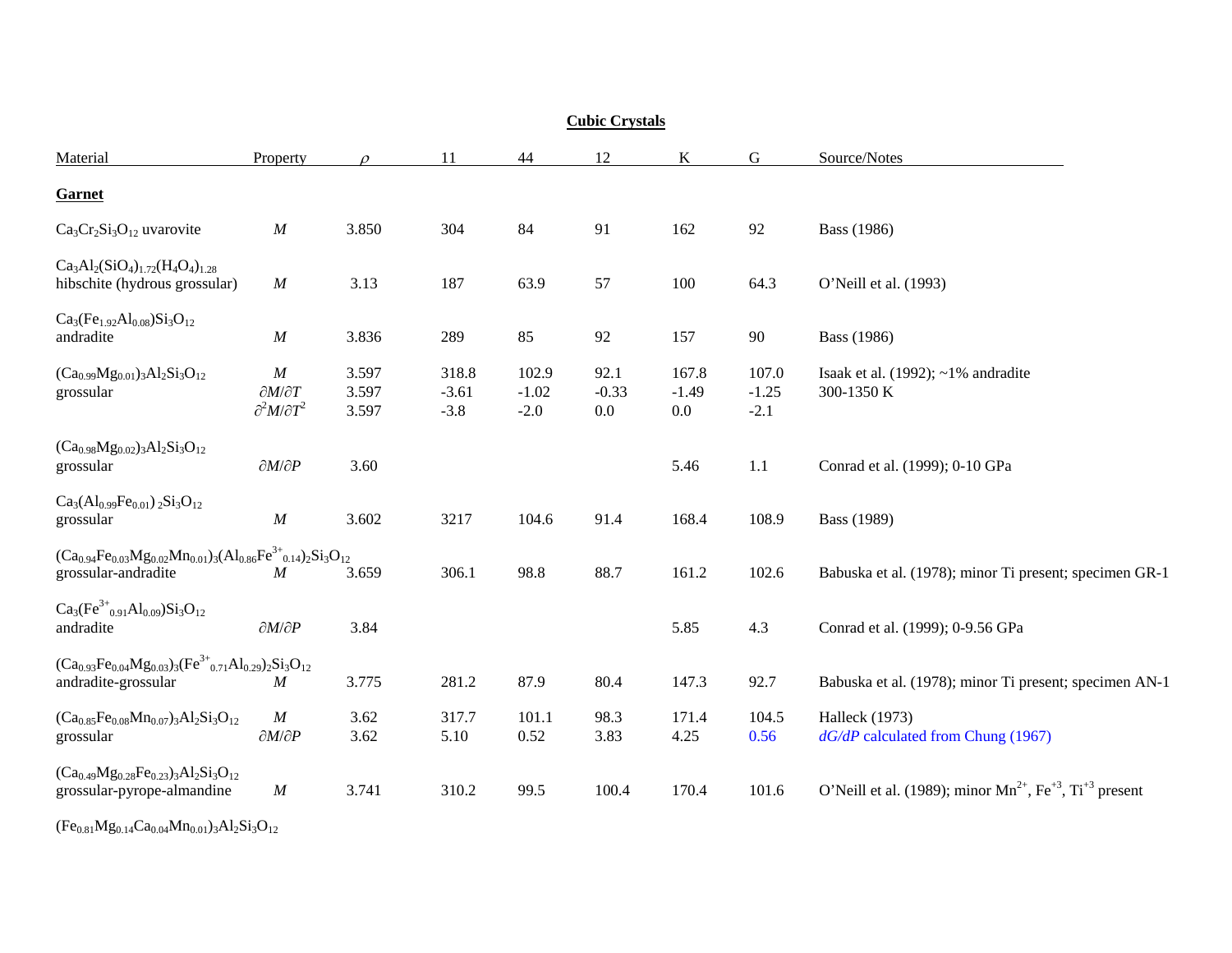| almandine-pyrope                                                                                                | $\cal M$                                           | 4.183            | 304.8           | 94.4            | 112.3           | 176.5           | 95.1            | Verma (1960)                                                           |
|-----------------------------------------------------------------------------------------------------------------|----------------------------------------------------|------------------|-----------------|-----------------|-----------------|-----------------|-----------------|------------------------------------------------------------------------|
| $(Fe_{0.76}Mg_{0.21}Ca_{0.03})_3Al_2Si_3O_{12}$                                                                 | $\boldsymbol{M}$                                   | 4.1602           | 306.2           | 92.7            | 112.5           | 177.1           | 94.3            | Soga (1967)                                                            |
| almandine-pyrope                                                                                                | $\partial M/\partial P$<br>$\partial M/\partial T$ | 4.1602<br>4.1602 | 7.48<br>$-3.48$ | 1.31<br>$-1.04$ | 4.41<br>$-1.28$ | 5.43<br>$-2.01$ | 1.40<br>$-1.06$ | 0-0.28 GPa<br>288-313K                                                 |
| $(Fe_{0.64}Mg_{0.22}Mn_{0.11}Ca_{0.03})_3(Al_{0.97}Fe^{3+}_{0.03})_2Si_3O_{12}$<br>almandine-pyrope-spessartine | M                                                  | 4.131            | 306.7           | 94.9            | 111.9           | 176.8           | 95.9            | Babuska et al. (1978); specimen AL-3                                   |
|                                                                                                                 |                                                    |                  |                 |                 |                 |                 |                 |                                                                        |
| $(Fe_{0.60}Mg_{0.28}Mn_{0.09}Ca_{0.03})_3(Al_{0.97}Fe^{3+}_{0.03})_2Si_3O_{12}$<br>almandine-pyrope             | $\boldsymbol{M}$                                   | 4.043            | 305.5           | 95.3            | 110.3           | 175.4           | 96.2            | Babuska et al. (1978); specimen AL-5                                   |
| $(Fe_{0.54}Mg_{0.39}Ca_{0.06}Mn_{0.01})_3(Al_{0.99}Fe^{3+}_{0.01})_2Si_3O_{12}$<br>almandine-pyrope             | M                                                  | 3.976            | 302.7           | 94.7            | 109.1           | 173.6           | 95.6            | Babuska et al. (1978); specimen AL-Y                                   |
|                                                                                                                 |                                                    |                  |                 |                 |                 |                 |                 |                                                                        |
|                                                                                                                 | $\boldsymbol{M}$                                   | 3.705            | 302.5           | 94.7            | 109.0           | 173.5           | 95.5            | Sumino & Nishizawa (1978); same specimen as AL-Y in                    |
|                                                                                                                 | $\partial M/\partial T$                            |                  | $-4.02$         | $-0.94$         | $-1.40$         | $-2.27$         | $-1.09$         | Babuska et al. (1978); aver. $\partial M/\partial T$ between 223-323 K |
| $(Fe_{0.52}Mn_{0.46}Ca_{0.01})_3Al_2Si_3O_{12}$                                                                 | M                                                  | 4.2396           | 306.5           | 94.36           | 111.3           | 176.3           | 95.6            | Isaak and Graham (1976)                                                |
| almandine-spessartine                                                                                           | $\partial M/\partial P$                            | 4.2396           | 6.69            | 1.26            | 3.54            | 4.59            | 1.38            | 0-1 GPa; $dG/dP$ calculated from Chung (1967)                          |
|                                                                                                                 | $\partial M/\partial T$                            | 4.2396           | $-3.33$         | $-0.87$         | $-0.91$         | $-1.72$         |                 | 298-473 K                                                              |
|                                                                                                                 | $\partial^2 M/\partial P \partial T$               | 4.2396           | 2.7             | 1.19            | 0.0             | 0.9             |                 | 0-0.5 GPa, 298-473 K                                                   |
| $(Fe_{0.51}Mg_{0.39}Ca_{0.09}Mn_{0.01})_3(Al_{0.99}Fe^{3+}_{0.01})_2Si_3O_{12}$                                 |                                                    |                  |                 |                 |                 |                 |                 |                                                                        |
| almandine-pyrope                                                                                                | $\boldsymbol{M}$                                   | 3.945            | 302.7           | 95.1            | 108.7           | 173.4           | 95.9            | Babuska et al. (1978); specimen AL-X                                   |
| $(Fe_{0.48}Mg_{0.41}Ca_{0.10}Mn_{0.01})_3(Al_{0.99}Fe^{3+}{}_{0.01})_2Si_3O_{12}$                               |                                                    |                  |                 |                 |                 |                 |                 |                                                                        |
| almandine-pyrope-grossular                                                                                      | $\boldsymbol{M}$                                   | 3.930            | 303.6           | 94.9            | 110.6           | 174.9           | 95.5            | Babuska et al. (1978); specimen AL-4                                   |
| $Mg_{3,03}Al_{1,97}Si_{2,99}O_{12}$ pyrope                                                                      | $\boldsymbol{M}$                                   | 3.567            | 296.2           | 91.6            | 111.1           | 172.8           | 92.0            | O'Neill et al. (1991); synthetic specimen                              |
| $Mg_3Al_2Si_3O_{12}$ pyrope                                                                                     | $\cal M$                                           | 3.57             |                 |                 |                 | 171             | 92              | Chen et al. (1999); polycrystal, synthetic specimen                    |
|                                                                                                                 | $\partial M/\partial P$                            | 3.57             |                 |                 |                 | 5.3             | 1.6             | 0-10 GPa                                                               |
|                                                                                                                 | $\cal M$                                           | 3.5637           | 295             | 90              | 117             | 177             | 90              | Leitner et al. (1992); synthetic specimen                              |
| $(Mg_{0.97}Fe_{0.02}Ca_{0.01})_3Al_2Si_3O_{12}$                                                                 | $\partial M/\partial P$                            | 3.582            |                 |                 |                 | 3.22            | 1.4             | Conrad et al. (1999); 0-8.75 GPa                                       |
| $(Mg_{0.90}Fe_{0.08}Ca_{0.02})_3Al_2Si_3O_{12}$                                                                 | $\cal M$                                           | 3.609            | 297.6           | 92.7            | 109.8           | 172.4           | 93.2            | O'Neill et al. (1991)                                                  |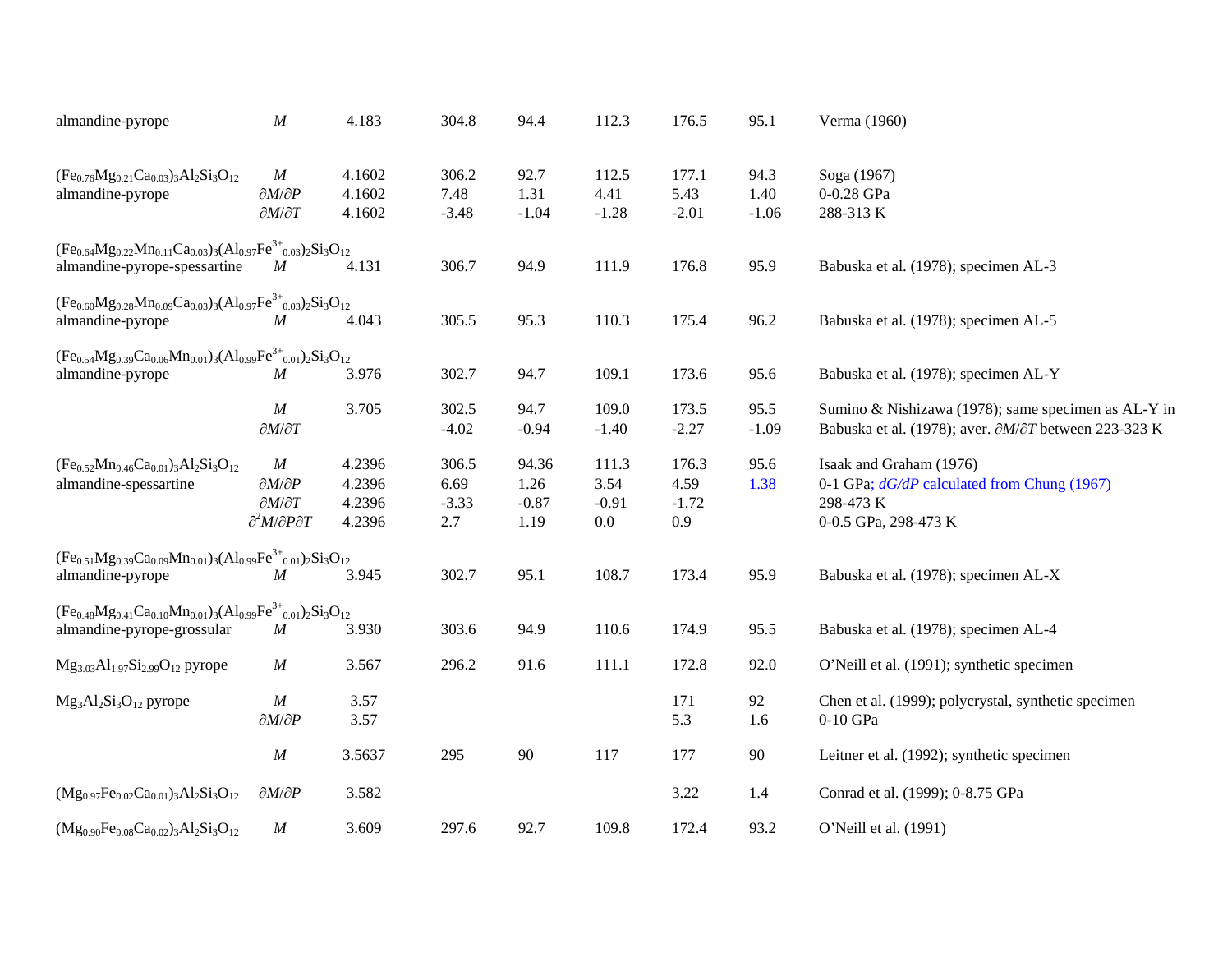| $(Mg_{0.73}Fe_{0.16}Ca_{0.10}Mn_{0.01})_3(Al_{0.91}Cr_{0.05}Fe^{3+}_{0.04})_2Si_3O_{12}$            |                                                        |                |         |                   |         |         |                   |                                                                                                      |
|-----------------------------------------------------------------------------------------------------|--------------------------------------------------------|----------------|---------|-------------------|---------|---------|-------------------|------------------------------------------------------------------------------------------------------|
| pyrope-almandine-grossular                                                                          | $\boldsymbol{M}$                                       | 3.704          | 295.6   | 91.6              | 107.2   | 170.0   | 92.6              | Babuska et al. (1978); minor Ti present; specimen PY-0                                               |
| $(Mg_{0.73}Fe_{0.16}Ca_{0.11}Mn_{0.01})_3(Al_{0.90}Cr_{0.06}Fe^{3+}_{0.04})_2Si_3O_{12}$            |                                                        |                |         |                   |         |         |                   |                                                                                                      |
| pyrope-almandine-grossular                                                                          | $\partial M/\partial T$<br>$\partial^2 M/\partial T^2$ | 3.705<br>3.705 | $-3.60$ | $-0.80$<br>$-1.9$ | $-1.11$ | $-1.94$ | $-0.93$<br>$-2.3$ | Suzuki & Anderson (1983); minor Ti present;<br>300-1000 K; derivs. determined by Isaak et al. (1992) |
|                                                                                                     |                                                        |                |         |                   |         |         |                   |                                                                                                      |
|                                                                                                     | M                                                      | 3.705          | 296.9   | 91.7              | 108.5   | 171.3   | 92.6              | Babuska et al. (1978); specimen PY-1;<br>same specimen as Suzuki & Anderson (1983)                   |
|                                                                                                     | $\boldsymbol{M}$                                       | 3.705          | 296.6   | 91.7              | 108.4   | 171.2   | 92.7              | Sumino & Nishizawa (1978); same specimen as                                                          |
|                                                                                                     | $\partial M/\partial T$                                | 3.705          | $-3.68$ | $-0.74$           | $-1.54$ | $-2.25$ | $-0.87$           | Suzuki & Anderson (1983); average derivative between<br>223-323 K                                    |
| $(Mg_{0.73}Fe_{0.14}Ca_{0.12}Mn_{0.01})_3(Al_{0.88}Cr_{0.09}Fe^{3+}_{0.03})_2Si_3O_{12}$            |                                                        |                |         |                   |         |         |                   |                                                                                                      |
| pyrope-almandine                                                                                    | $\boldsymbol{M}$                                       | 3.699          | 297.5   | 90.7              | 108.7   | 171.6   | 92.1              | Babuska et al. (1978); minor Ti present; specimen PY-2                                               |
| $(Mg_{0.70}Fe_{0.16}Ca_{0.13}Mn_{0.01})_3(Al_{0.89}Cr_{0.09}Fe^{3+}_{0.02})_2Si_3O_{12}$            |                                                        |                |         |                   |         |         |                   |                                                                                                      |
| pyrope-almandine-grossular                                                                          | $\boldsymbol{M}$                                       | 3.723          | 296.0   | 90.8              | 108.2   | 170.8   | 92.0              | Babuska et al. (1978); specimen PY-A                                                                 |
| $(Mg_{0.62}Fe_{0.36}Ca_{0.02})_3Al_2Si_3O_{12}$                                                     | $\boldsymbol{M}$                                       | 3.839          | 301.4   | 94.3              | 110.0   | 173.6   | 94.9              | Webb (1989)                                                                                          |
| pyrope-almandine                                                                                    | $\partial M/\partial P$                                | 3.839          | 7.04    | 1.54              | 3.88    | 4.93    | 1.56              | 0-3 GPa; $dG/dP$ calculated from Chung (1967)                                                        |
|                                                                                                     | $\boldsymbol{M}$                                       | 3.839          | 301.1   | 94.4              | 109.4   | 173.3   | 95.0              | Bonczar et al. (1977) with corrections due to reanalysis                                             |
|                                                                                                     | $\partial M/\partial P$                                | 3.839          | 7.0     | 1.5               | 3.8     | 4.9     | 1.54              | of density by Webb (1989); 0-1 GPa; $dG/dP$ calculated                                               |
|                                                                                                     | $\partial M/\partial T$                                | 3.839          | $-3.29$ | $-0.75$           | $-1.18$ | $-1.88$ |                   | from Chung (1967)                                                                                    |
| $(Mg_{0.51}Fe_{0.32}Ca_{0.16}Mn_{0.01})_3(Al_{0.98}Fe^{3+}{}_{0.02})_2(Si_{0.99}Ti_{0.01})_3O_{12}$ |                                                        |                |         |                   |         |         |                   |                                                                                                      |
| pyrope-almandine-grossular                                                                          | M                                                      | 3.180          | 299     | 93.7              | 107     | 171     | 94.7              | Chai et al. (1997a)                                                                                  |
|                                                                                                     | $\partial M/\partial P$                                | 3.180          | 6.54    | 1.72              | 2.87    | 4.09    | 1.76              | 0-20 GPa                                                                                             |
| $(Mg_{0.50}Fe_{0.46}Ca_{0.03}Mn_{0.01})_3(Al_{0.99}Fe^{3+}_{0.01})_2Si_3O_{12}$                     |                                                        |                |         |                   |         |         |                   |                                                                                                      |
| pyrope-almandine                                                                                    | $\boldsymbol{M}$                                       | 3.916          | 301.7   | 95.0              | 109.7   | 173.7   | 95.4              | Babuska et al. (1978); specimen AL-6                                                                 |
|                                                                                                     | $\boldsymbol{M}$                                       | 3.705          | 301.5   | 95.0              | 109.6   | 173.6   | 95.3              | Sumino & Nishizawa (1978); same specimen as AL-6 in                                                  |
|                                                                                                     | $\partial M/\partial T$                                | 3.705          | $-3.88$ | $-0.97$           | $-1.46$ | $-2.27$ | $-1.07$           | Babuska et al. (1978); aver. $\partial M/\partial T$ between 223-323 K                               |
| $Mn_3Al_2Si_3O_{12}$ spessartine                                                                    | $\boldsymbol{M}$                                       | 4.185          | 299.0   | 92.0              | 108.2   | 171.8   | 93.3              | Babuska et al. (1978); specimen SP-2                                                                 |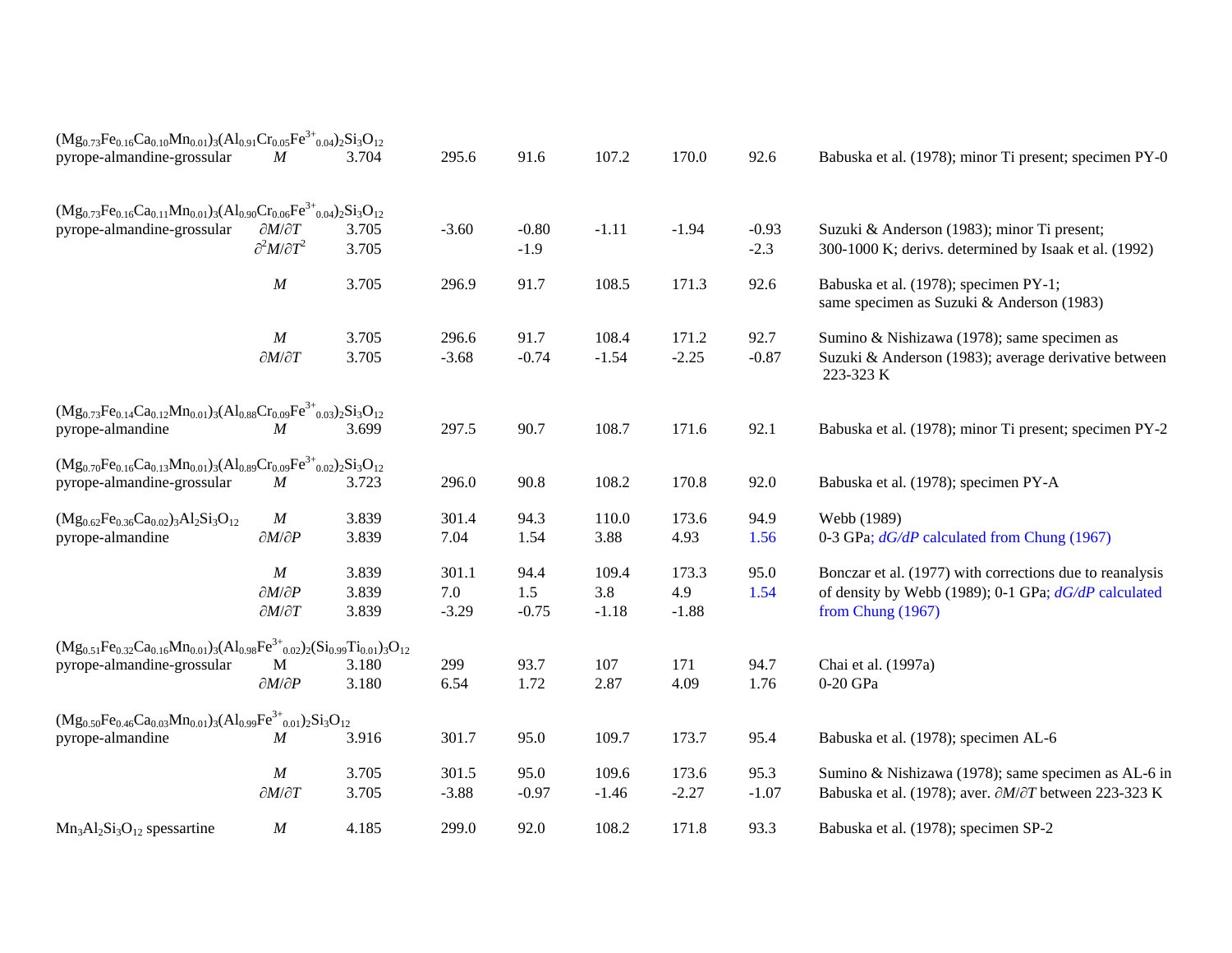| $(Mn_{0.95}Fe_{0.05})_3Al_2Si_3O_{12}$<br>spessartine                              | M                                                                                          | 4.195          | 309.5         | 95.2         | 113.5         | 178.8         | 96.3          | <b>Bass</b> (1989)                                         |
|------------------------------------------------------------------------------------|--------------------------------------------------------------------------------------------|----------------|---------------|--------------|---------------|---------------|---------------|------------------------------------------------------------|
| $(Mn_{0.75}Fe_{0.18}Ca_{0.05}Mg_{0.02})_3 Al_2Si_3O_{12}$<br>spessartine-almandine | $\boldsymbol{M}$                                                                           | 4.172          | 305.5         | 96.2         | 111.9         | 176.4         | 96.5          | Babuska et al. (1978); specimen SP-1                       |
| $(Mn_{0.55}Fe_{0.44}Ca_{0.01})_3Al_2Si_3O_{12}$<br>spessartine-almandine           | M                                                                                          | 4.247          | 307.3         | 95.2         | 109.7         | 175.6         | 96.2          | Verma (1960)                                               |
| $(Mn_{0.54}Fe_{0.46})_3Al_2Si_3O_{12}$<br>spessartine-almandine                    | M<br>$\partial M/\partial P$                                                               | 4.249<br>4.249 | 308.5<br>7.15 | 94.8<br>1.29 | 112.3<br>3.85 | 177.7<br>4.95 | 96.1<br>1.44  | Wang $&$ Simmons (1974)<br>$0-0.5$ GPa                     |
| <b>Garnet (Majorite)</b>                                                           | (Abbreviations: en - enstatite ( $Mg_4Si_4O_{12}$ ); py - pyrope ( $Mg_3Al_2Si_3O_{12}$ )) |                |               |              |               |               |               |                                                            |
| $en_{80}py_{20}$                                                                   | $\boldsymbol{M}$                                                                           | 3.556          |               |              |               | 166           | 88            | Sinogeikin et al. (1997a); polycrystal                     |
| $en_{66}py_{34}$                                                                   | M                                                                                          | 3.527          |               |              |               | 172           | 92            | Yeganeh-Haeri et al. (1990); polycrystal                   |
| en <sub>50</sub> py <sub>50</sub>                                                  | $\boldsymbol{M}$                                                                           | 3.567          |               |              |               | 173           | 92.3          | Sinogeikin et al. (1997a); polycrystal                     |
| en <sub>50</sub> py <sub>50</sub>                                                  | $\boldsymbol{M}$<br>$\partial M/\partial P$                                                | 3.530<br>3.530 |               |              |               | 170<br>6.4    | 989<br>2.1    | Liu et al. (2000); polycrystal<br>0-8.1 GPa                |
| $en_{41}py_{59}$                                                                   | M                                                                                          | 3.555          |               |              |               | 164           | 89            | Bass & Kanzaki (1990); single-crystal data not<br>reported |
| $en_{39}py_{61}$                                                                   | $\boldsymbol{M}$<br>$\partial M/\partial P$                                                | 3.456<br>3.456 |               |              |               | 169<br>5.3    | 89<br>$2.0\,$ | Rigden et al. (1994); polycrystal<br>$0-3$ GPa             |
| $en_{38}py_{62}$                                                                   | $\boldsymbol{M}$<br>$\partial M/\partial P$                                                | 3.533<br>3.533 |               |              |               | 171<br>6.2    | 90<br>1.9     | Liu et al. (2000); polycrystal<br>0-8.9 GPa                |
| $en_{33}py_{67}$                                                                   | $\boldsymbol{M}$                                                                           | 3.545          |               |              |               | 170           | 92            | Yeganeh-Haeri et al. (1990); polycrystal                   |
| $(Mg_{0.78}Fe_{0.21}Ca_{0.01})SiO_3$                                               | $\cal M$<br>$\partial M/\partial P$                                                        | 3.727<br>3.727 |               |              |               | 1.63<br>6.6   |               | Kavner et al. (2000)<br>$0-3$ GPa                          |
| $(Mg_{0.75}Fe_{0.21}Ca_{0.01})SiO_3$                                               | $\boldsymbol{M}$                                                                           | 3.727          |               |              |               | 164           | 87            | Sinogeikin et al. (1997b); polycrystal                     |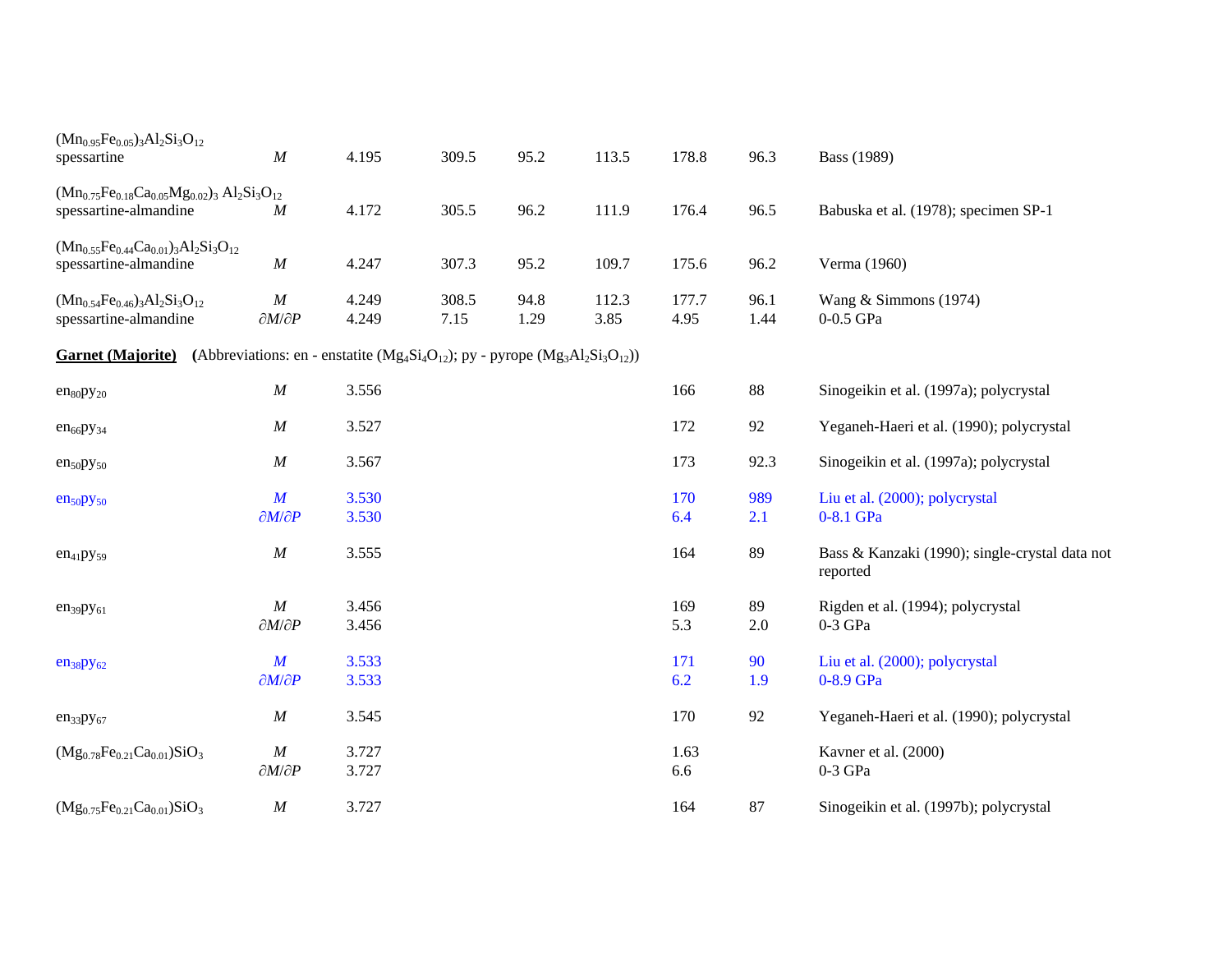| $(Na_{0.62}Mg_{0.39})_3(Si_{0.97}Mg_{0.03})_2Si_3O_{12}$ |                                                        |                |              |              |              |                |         |                                                                 |
|----------------------------------------------------------|--------------------------------------------------------|----------------|--------------|--------------|--------------|----------------|---------|-----------------------------------------------------------------|
| Na-rich majorite                                         | $\boldsymbol{M}$                                       | 3.606          | 329          | 114          | 96           | 174            | 115     | Pacalo et al. (1992)                                            |
| <b>Oxide (binary) - Periclase</b>                        |                                                        |                |              |              |              |                |         |                                                                 |
| MgO                                                      | $\partial^2 M/\partial P \partial T$                   |                | $-1.3$       | $-0.2$       |              | 3              |         | Chen et al. (1998); 0-8GPa; 300-1600 K                          |
|                                                          | $\boldsymbol{M}$                                       | 3.584          | 297.8        | 155.8        | 95.1         | 162.7          | 131.2   | Yoneda (1990)                                                   |
|                                                          | $\partial M/\partial P$<br>$\partial^2 M/\partial P^2$ | 3.584<br>3.584 | 8.76<br>$-3$ | 1.31<br>$-9$ | 1.81<br>$+2$ | 4.13<br>$-0.1$ | 1.95    | 0-7.78 GPa                                                      |
|                                                          | $\cal M$                                               | 3.585          | 299.0        | 157.1        | 96.4         | 163.9          | 131.8   | Isaak et al. (1989a)                                            |
|                                                          | $\partial M/\partial T$                                | 3.585          | $-5.85$      | $-1.22$      | $-0.75$      | $-1.45$        | $-2.4$  | 300-1800 K                                                      |
|                                                          | $\boldsymbol{M}$                                       | 3.584          | 296.6        | 156.2        | 95.9         | 162.8          | 130.9   | Sumino et al. (1983)                                            |
|                                                          | $\partial M/\partial T$                                | 3.584          | $-5.96$      | $-1.22$      | $-0.68$      | $-1.53$        | $-2.35$ | 80-1300 K; derivatives at 300 K                                 |
|                                                          | $\cal M$                                               | 3.584          | 296.8        | 155.8        | 95.3         | 162.5          | 130.8   | Jackson and Niesler (1982)                                      |
|                                                          | $\partial M/\partial P$                                | 3.584          | 9.17         | 1.11         | 1.61         | 4.13           | 2.53    | 0-3 GPa; $dG/dP$ calculated from Chung (1967)                   |
|                                                          | $\partial^2 M/\partial P^2$                            | 3.584          | $-11.8$      | $-3.2$       | $-2.8$       | $-5.8$         |         | Incorrectly given as $(1/2)(\partial^2 M/\partial P^2)$ in ref. |
|                                                          | $\cal M$                                               | 3.584          | 297.8        | 156.3        | 97.0         | 163.9          | 130.9   | Sumino et al. (1976)                                            |
|                                                          | M                                                      | 3.583          | 297.4        | 156.2        | 95.6         | 162.8          | 131.1   | Spetzler (1970)                                                 |
|                                                          | $\partial M/\partial P$                                | 3.583          | 8.7          | 1.09         | 1.42         | 3.85           | 1.78    | 0-0.8 GPa                                                       |
|                                                          | $\partial M/\partial T$                                | 3.583          | $-6.06$      | $-1.03$      | $+0.74$      | $-1.53$        |         | 300-800 K                                                       |
|                                                          | $\cal M$                                               | 3.579          | 296.6        | 155.8        | 95.1         | 162.3          | 130.8   | Chang and Barsch (1969)                                         |
|                                                          | $\partial M/\partial P$                                | 3.579          | 9.16         | 1.12         | 1.82         | 4.27           | 2.47    | 0-3 GPa; $dG/dP$ calculated from Chung (1967)                   |
|                                                          | $\boldsymbol{M}$                                       | 3.583          | 296.5        | 155.9        | 95.1         | 162.2          | 130.9   | Anderson & Andreatch (1966)                                     |
|                                                          | $\partial M/\partial P$                                | 3.583          | 9.48         | 1.16         | 1.99         | 4.49           | 2.54    | 0-0.2 GPa; dG/dP calculated from Chung (1967)                   |
| Oxide (binary) - Wüstite                                 |                                                        |                |              |              |              |                |         |                                                                 |
| Fe <sub>0.943</sub> O                                    | $\boldsymbol{M}$                                       | 5.708          | 221          | 45.6         | 126          | 158            | 46.5    | Isaak & Carnes (1994)                                           |
|                                                          | $\boldsymbol{M}$                                       | 5.708          | 218.4        | 45.5         | 123.0        | 154.8          | 46.4    | Jackson et al. (1990)                                           |
|                                                          | $\partial M/\partial P$                                | 5.708          | 9.65         | $-1.03$      | 2.77         | 5.06           | 0.71    | $0-3$ GPa                                                       |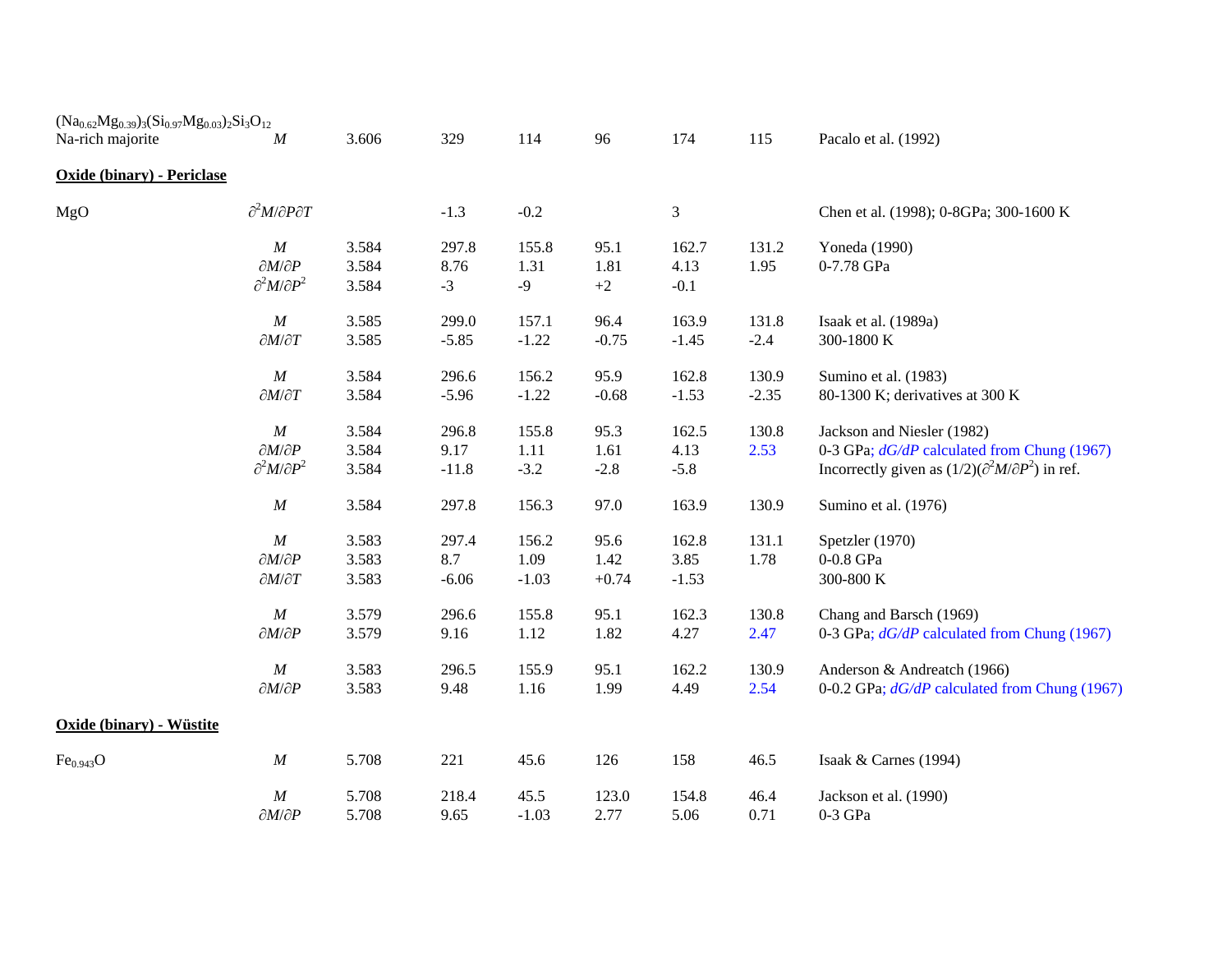|                       | $\partial^2 M/\partial P^2$                                           | 5.708                      | $-42$                       | $-2.8$                      | $+1.6$                     | $-13.0$                     | $-19.4$                    |                                                                                                              |
|-----------------------|-----------------------------------------------------------------------|----------------------------|-----------------------------|-----------------------------|----------------------------|-----------------------------|----------------------------|--------------------------------------------------------------------------------------------------------------|
| Fe <sub>0.950</sub> O | $\cal M$                                                              | 5.730                      | 217                         | 46                          | 121                        | 153                         | 46.8                       | Berger et al. (1981)                                                                                         |
| Fe <sub>0.92</sub> O  | $\cal M$<br>$\partial M/\partial T$                                   | 5.681<br>5.681             | 245.7<br>$-4.2$             | 44.7<br>$+3.15$             | 149.3<br>$-0.8$            | 181.4<br>$-2.0$             | 46.1<br>$+1.24$            | Sumino et al (1980)<br>179-303 K                                                                             |
| Oxides (other binary) |                                                                       |                            |                             |                             |                            |                             |                            |                                                                                                              |
| BaO                   | $\cal M$<br>$\partial M/\partial P$<br>$\partial M/\partial T$        | 5.992<br>5.992<br>5.992    | 126.1<br>10.18<br>$-5.38$   | 33.7<br>$-0.472$<br>$-0.50$ | 50.0<br>3.19<br>$-0.90$    | 75.4<br>5.52<br>$-2.39$     | 35.4<br>1.00               | Chang & Graham (1977)<br>0-1 GPa; $dG/dP$ calculated from Chung (1967)<br>281-298 K                          |
|                       | $\cal M$<br>$\partial M/\partial T$                                   | 5.992<br>5.992             | 112<br>$-3.2$               | 34<br>$-1.6$                | 36<br>$+0.56$              | 61<br>$-0.7$                | 35.5                       | Vetters & Bartels (1973)<br>195-296 K                                                                        |
| CaO                   | $\cal M$<br>$\partial M/\partial T$<br>$\partial^2 M/\partial T^2$    | 3.3493<br>3.3493<br>3.3493 | 220.56<br>$-4.92$<br>$+4.7$ | 80.06<br>$-0.7$<br>$-0.9$   | 57.64<br>$+0.35$<br>$-4.5$ | 111.95<br>$-1.41$<br>$-1.4$ | 80.62<br>$-1.47$<br>$+0.3$ | Oda et al. (1992)<br>300-1200 K                                                                              |
|                       | $\cal M$<br>$\partial M/\partial P$<br>$\partial M/\partial T$        | 3.346<br>3.346<br>3.346    | 221.9<br>10.36<br>$-4.89$   | 80.3<br>0.196<br>$-0.68$    | 57.8<br>2.07<br>$+0.52$    | 112.5<br>4.83<br>$-1.28$    | 81.0<br>1.76               | Chang & Graham (1977)<br>0-1 GPa; $dG/dP$ calculated from Chung (1967)<br>281-298 K                          |
|                       | $\cal M$<br>$\partial M/\partial P$                                   | 3.346<br>3.346             | 223<br>10.3                 | 81<br>$0.6\,$               | 59<br>3.9                  | 114<br>$6.0\,$              | 81.4<br>1.6                | Son & Bartels (1972)<br>0-0.2 GPa; dG/dP calculated from Chung (1967)                                        |
| CoO                   | $\cal M$<br>$\partial M/\partial T$                                   | 6.442<br>6.442             | 262.4<br>$+30$              | 83.6<br>$+3.0$              | 147.2<br>$-12$             | 185.6<br>$+2$               | 72.0<br>$+11.2$            | Sumino et al. (1980)<br>288-303 K; derivatives have large error bars                                         |
|                       | $\cal M$                                                              | 6.394                      | 256                         | 80.3                        | 144                        | 181                         | 69.6                       | Uchida & Saito (1972)                                                                                        |
|                       | $\cal M$                                                              | 6.44                       | 261.7                       | 83.2                        | 145                        | 184                         | 72.3                       | Aleksandrov et al. (1968); data from 243-303 K but<br>derivatives irregular because of magnetic phase change |
| MnO manganosite       | $\mathbf M$<br>$\partial M/\partial P$<br>$\partial^2 M/\partial P^2$ | 5.343<br>5.343<br>5.343    | 230.4<br>8.54               | 79.9<br>$-0.019$<br>$-9.8$  | 117.5<br>2.78              | 155.1<br>4.70               | 69.6<br>1.41               | Pacalo & Graham (1991)<br>0-1 GPa; $dG/dP$ calculated from Chung (1967)                                      |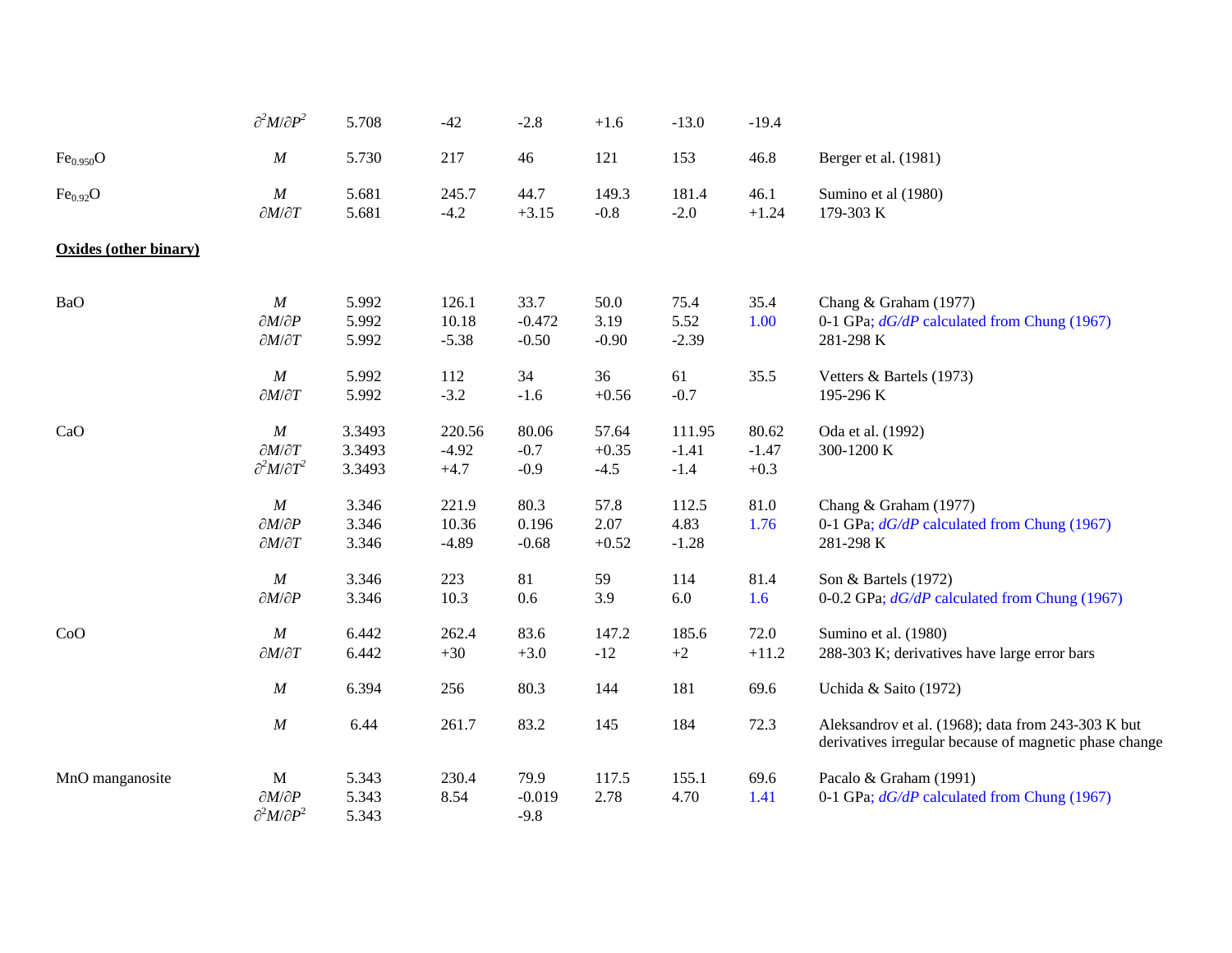|                                  | $\partial M/\partial T$<br>$\partial^2 M/\partial T^2$         | 5.343<br>5.343          | $-6.20$                      | $+0.234$<br>$-1.04$        | $+0.05$                | $-2.04$                |                 | 273-473 K                                                                           |
|----------------------------------|----------------------------------------------------------------|-------------------------|------------------------------|----------------------------|------------------------|------------------------|-----------------|-------------------------------------------------------------------------------------|
|                                  | $\mathbf M$<br>$\partial M/\partial P$                         | 5.346<br>5.346          | 226.4<br>9.26                | 79.0<br>$0.17\,$           | 114.9<br>3.30          | 152.1<br>5.28          | 68.8<br>1.55    | Webb et al. (1988)<br>$0-3$ GPa $\,$                                                |
|                                  | $\cal M$<br>$\partial M/\partial T$                            | 5.372<br>5.372          | 233.0<br>$-6.33$             | 79.4<br>$+0.25$            | 121.5<br>$-0.05$       | 158.6<br>$-2.14$       | 68.9<br>$-1.46$ | Sumino et al. (1980)<br>123-303 K                                                   |
|                                  | $\cal M$                                                       | 5.365                   | $222\,$                      | 78.3                       | 110                    | 147                    | 68.5            | Uchida & Saito (1972)                                                               |
| <b>NiO</b>                       | $\boldsymbol{M}$                                               | 6.828                   | 345                          | 40                         | 141                    | 205                    | 58.8            | Wang et al. (1991)                                                                  |
|                                  | $\cal M$                                                       | 6.790                   | 270                          | 105                        | 125                    | 173                    | 90.6            | Uchida & Saito (1972)                                                               |
| SrO                              | $\cal M$<br>$\partial M/\partial P$<br>$\partial M/\partial T$ | 5.009<br>5.009<br>5.009 | 175.5<br>$11.0\,$<br>$-4.71$ | 55.9<br>$-0.21$<br>$-0.63$ | 49.1<br>2.3<br>$-0.31$ | 91.2<br>5.18<br>$-1.8$ | 58.7<br>1.49    | Chang & Graham (1977)<br>0-1 GPa; $dG/dP$ calculated from Chung (1967)<br>281-298 K |
|                                  | $\boldsymbol{M}$<br>$\partial M/\partial P$                    | 5.009<br>5.009          | 173<br>11.3                  | 56<br>$-0.2$               | 45<br>3.3              | 88<br>$6.0\,$          | 59<br>1.4       | Son & Bartels (1972)<br>0-0.2 GPa; $dG/dP$ calculated from Chung (1967)             |
| UO <sub>2</sub>                  | $\cal M$<br>$\partial M/\partial P$                            | 10.97<br>10.97          | 389.3<br>5.4                 | 59.7<br>1.62               | 118.7<br>4.35          | 208.9<br>4.7           | 83.2<br>1.42    | Fritz (1976)<br>$0-2$ GPa                                                           |
|                                  | $\partial M/\partial T$                                        |                         | $-5.2$                       | $-1.1$                     | $-2.3$                 | $-3.3$                 |                 | Brandt & Walker (1968); 4-300 K; cited by Fritz (1976)                              |
| <b>Spinel Structures</b>         |                                                                |                         |                              |                            |                        |                        |                 |                                                                                     |
| Co <sub>2</sub> GeO <sub>4</sub> | $\boldsymbol{M}$<br>$\partial M/\partial P$                    | 5.81<br>5.81            |                              |                            |                        | 192<br>5.59            | 77<br>0.57      | Rigden & Jackson (1991); polycrystal<br>$0-3$ GPa                                   |
| $FeAl2O4$ hercynite              | $\cal M$                                                       | 4.280                   | 266.0                        | 133.5                      | 182.5                  | 210.3                  | 84.4            | Wang & Simmons (1972)                                                               |
| Fe <sub>2</sub> GeO <sub>4</sub> | $\cal M$<br>$\partial M/\partial P$                            | 5.46<br>5.46            |                              |                            |                        | 196<br>4.86            | 76<br>0.45      | Rigden & Jackson (1991); polycrystal<br>$0-3$ GPa                                   |
| Fe <sub>2</sub> SiO <sub>4</sub> | $\cal M$<br>$\partial M/\partial P$                            | 4.68<br>4.68            |                              |                            |                        | 201<br>5.59            | 79<br>1.06      | Rigden & Jackson (1991); polycrystal<br>$0-3$ GPa                                   |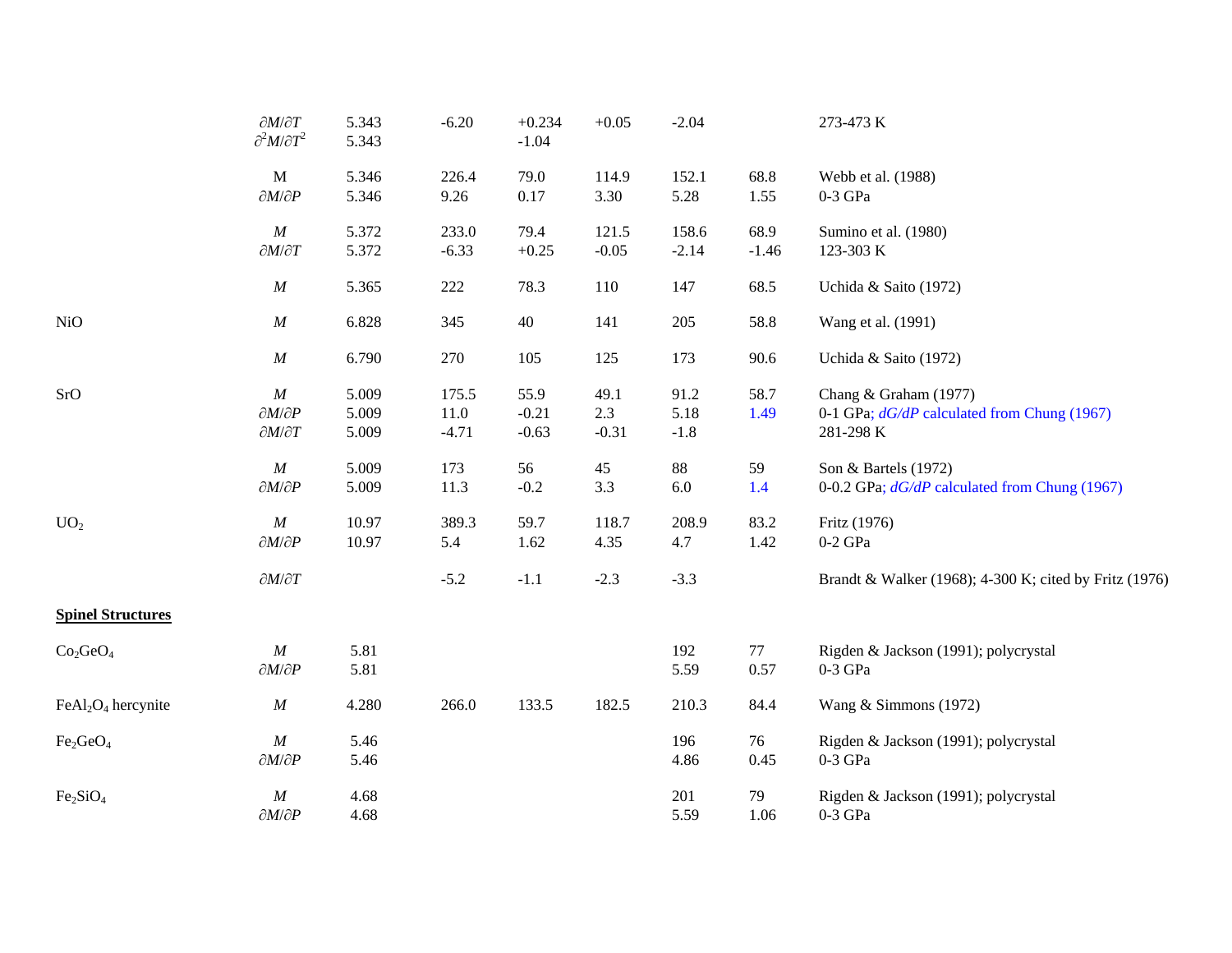| $Fe2TiO4$ ulvöspinel                  | $\cal M$                                                                                      | 4.836                            | 139.0                             | 39.6                               | 112.0                             | 121.0                             | 26.1                        | Syono et al. (1971)                                                                                                                    |
|---------------------------------------|-----------------------------------------------------------------------------------------------|----------------------------------|-----------------------------------|------------------------------------|-----------------------------------|-----------------------------------|-----------------------------|----------------------------------------------------------------------------------------------------------------------------------------|
| $Fe3O4$ magnetite                     | $\cal M$                                                                                      | 5.206                            | 275                               | 95.5                               | 104                               | 161                               | 91.4                        | Hearmon (1984)                                                                                                                         |
|                                       | $\cal M$                                                                                      |                                  | 270                               | 98.7                               | 108                               | 162                               | 91.2                        | Hearmon (1984)                                                                                                                         |
|                                       | $\cal M$                                                                                      | 5.163                            | 267.6                             | 95.3                               | 105.6                             | 159.6                             | 89.3                        | England (1970)                                                                                                                         |
| $FeCr2O4$ chromite                    | $\cal M$                                                                                      | 5.09                             | 322                               | 117                                | 144                               | 203                               | 105                         | Hearmon (1984)                                                                                                                         |
| $MgAl2O4$ spinel                      | $\cal M$<br>$\partial M/\partial T$<br>$\partial^2 M/\partial T^2$                            | 3.5846<br>3.5846<br>3.5846       | 281.31<br>$-2.23$<br>$-29$        | 154.59<br>$-0.92$<br>$-14$         | 155.44<br>$-0.65$<br>$-14$        | 197.39<br>$-1.44$<br>$-31$        | 107.8<br>$-0.81$<br>$-17.3$ | Suzuki et al. (2000); synthetic specimen<br>293-1167 K; second order polynomial fits applied to<br>data up to 760 K to get derivatives |
|                                       | $\cal M$<br>$\partial M/\partial T$                                                           | 3.574<br>3.574                   | 292.5<br>$-3.79$                  | 156.6<br>$-1.50$                   | 168.9<br>$-2.12$                  | 210.1<br>$-1.54$                  | 108.3<br>$-1.21$            | Cynn et al. (1993); natural specimen<br>298-1003 K                                                                                     |
|                                       | $\cal M$<br>$\partial M/\partial T$<br>$\partial M/\partial T$                                | 3.578<br>3.578<br>3.578          | 286<br>$-3.25$<br>$-2.32$         | 153<br>$-1.41$<br>$-1.14$          | 157<br>$-1.21$<br>$-1.29$         | 200<br>$-1.89$<br>$-1.64$         | 109                         | Askarpour et al. (1993)<br>300-923 K<br>923-1273 K                                                                                     |
|                                       | $\cal M$<br>$\partial M/\partial P$<br>$\partial^2 M/\partial P^2$                            | 3.578<br>3.578<br>3.578          | 282.9<br>5.59<br>$-65$            | 154.8<br>1.44<br>$-19$             | 155.4<br>5.69<br>$-64$            | 197.9<br>5.66<br>$-65$            | 108.5<br>0.36               | Yoneda (1990)<br>0-6.16 GPa; $\partial G/\partial P$ is ave. of range in reference                                                     |
|                                       | $\cal M$<br>$\partial M/\partial P$<br>$\partial^2 M/\partial P^2$<br>$\partial M/\partial T$ | 3.578<br>3.578<br>3.578<br>3.578 | 282.5<br>5.15<br>$-52$<br>$-2.62$ | 154.7<br>0.89<br>$-2.9$<br>$-0.88$ | 154.9<br>4.76<br>$-46$<br>$-1.00$ | 197.4<br>4.89<br>$-48$<br>$-1.54$ | 108.8<br>0.51               | Z. Chang and Barsch (1973)<br>0-1 GPa; $dG/dP$ calculated from Chung (1967)<br>288-308 K                                               |
|                                       | $\cal M$                                                                                      | 3.581                            | 279.0                             | 153.0                              | 153.0                             | 195                               | 107.5                       | Lewis (1966)                                                                                                                           |
| MgO:3.5Al <sub>2</sub> O <sub>3</sub> | $\cal M$                                                                                      | 3.630                            | 300.5                             | 158.5                              | 153.7                             | 202.6                             | 116.6                       | Verma (1960)                                                                                                                           |
| MgO:3.0Al <sub>2</sub> O <sub>3</sub> | $\boldsymbol{M}$<br>$\partial M/\partial P$                                                   | 3.624<br>3.624                   | 299.0<br>5.35                     | 158.0<br>0.89                      | 154.4<br>4.21                     | 202.6<br>4.59                     | 115.7<br>0.75               | England (1970)<br>$dG/dP$ calculated from Chung (1967)                                                                                 |
| $MgO:2.6Al_2O_3$                      | $\cal M$                                                                                      | 3.619                            | 298.6                             | 157.6                              | 153.7                             | 202.0                             | 115.7                       | Schreiber (1967)                                                                                                                       |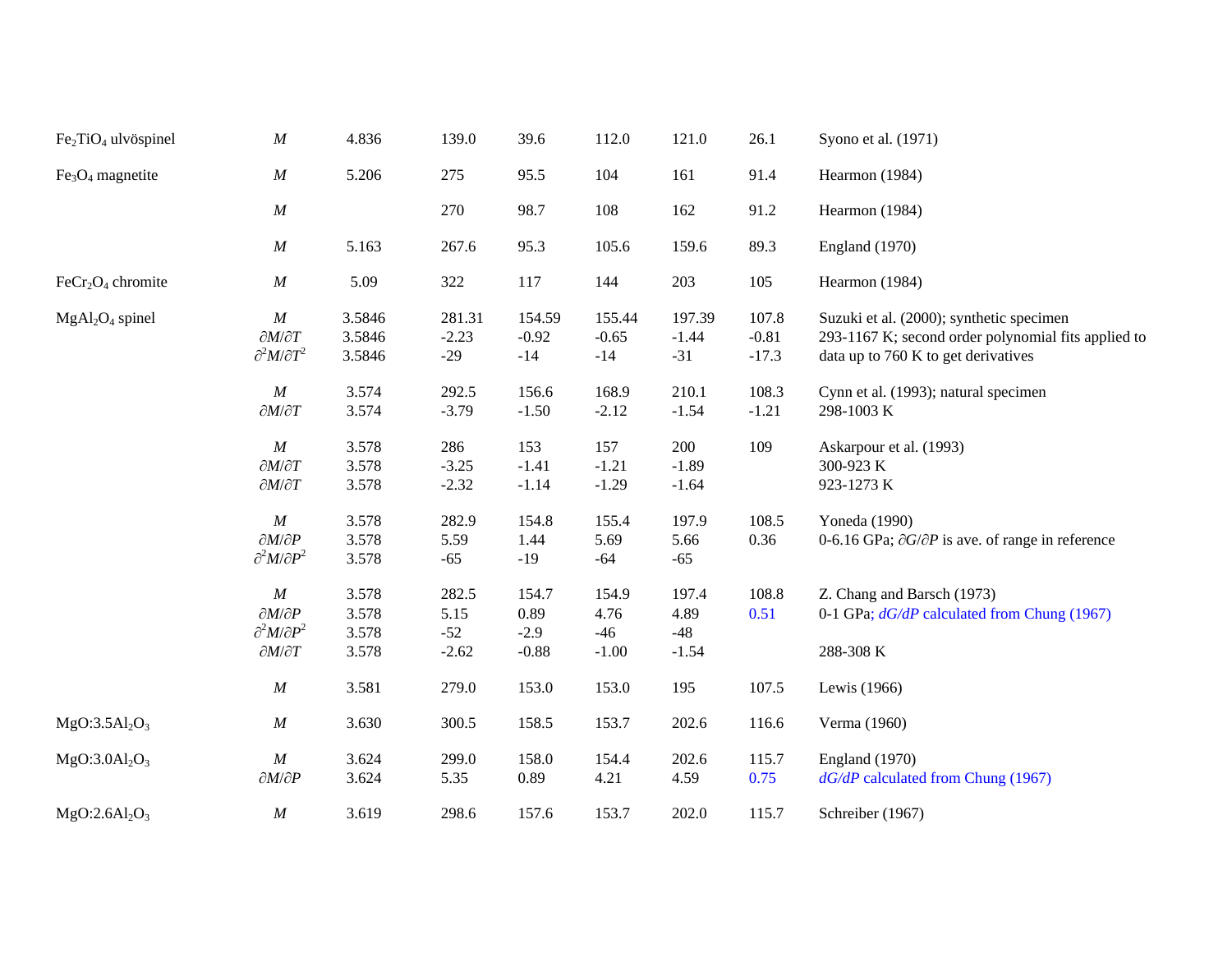|                                              | $\partial M/\partial P$                                        | 3.619                   | 4.90                     | 0.85                      | 3.90                     | 4.23                     | 0.69            | 0-0.2 GPa; $dG/dP$ calculated from Chung (1967)                                       |
|----------------------------------------------|----------------------------------------------------------------|-------------------------|--------------------------|---------------------------|--------------------------|--------------------------|-----------------|---------------------------------------------------------------------------------------|
| $Mg_{0.75}Fe_{0.36}Al_{1.9}O_4$<br>pleonaste | $\cal M$<br>$\partial M/\partial P$                            | 3.826<br>3.826          | 269.5<br>4.85            | 143.5<br>0.75             | 163.3<br>4.95            | 198.7<br>4.92            | 97<br>0.27      | Wang & Simmons (1972)<br>0-0.5 GPa; dG/dP calculated from Chung (1967)                |
| $Mg_2GeO_4$                                  | $\partial M/\partial P$                                        | 4.32                    |                          |                           |                          | 4.22                     | 1.33            | Rigden & Jackson (1991); polycrystal; 0-3 GPa                                         |
|                                              | $\cal M$                                                       | 4.390                   | 300                      | 126                       | 118                      | 179                      | 110             | Weidner & Hamaya (1983)                                                               |
| Ni <sub>2</sub> GeO <sub>4</sub>             | $\cal M$<br>$\partial M/\partial P$                            | 6.02<br>6.02            |                          |                           |                          | 203<br>4.78              | 96<br>0.67      | Rigden & Jackson (1991); polycrystal<br>$0-3$ GPa                                     |
| Ni <sub>2</sub> SiO <sub>4</sub>             | $\partial M/\partial P$                                        | 5.12                    |                          |                           |                          | 7.61                     | 1.42            | Rigden & Jackson (1991); polycrystal; 0-3 GPa                                         |
|                                              | $\cal M$                                                       | 5.350                   | 367                      | 107                       | 156                      | 226                      | 106             | Bass et al. (1984)                                                                    |
| Olivine $(r$ phase)                          |                                                                |                         |                          |                           |                          |                          |                 |                                                                                       |
| $Mg_2SiO_4$<br>ringwoodite                   | $\cal M$<br>$\partial M/\partial T$                            | 3.559<br>3.559          | 327<br>$-5.0$            | 130.7<br>$-1.2$           | 114<br>$-1.1$            | 185<br>$-2.4$            | 120.4<br>$-1.5$ | Jackson et al. (2000)<br>298-873 K                                                    |
|                                              | $\cal M$                                                       | 3.559                   | 327                      | 126                       | 112                      | 184                      | 119             | Weidner et al. (1984)                                                                 |
| $(Mg_{0.91}Fe_{0.09})_2SiO_4$<br>ringwoodite | $\cal M$                                                       | 3.701                   | 329                      | 130                       | 118                      | 188                      | 119             | Sinogeikin et al. (1998)                                                              |
| $(Mg_{0.75}Fe_{0.25})_2SiO_4$<br>ringwoodite | $\cal M$                                                       | 3.878                   |                          |                           |                          | 193                      | 113             | Sinogeikin et al. (1997b); polycrystal                                                |
| <b>Perovskite</b>                            |                                                                |                         |                          |                           |                          |                          |                 |                                                                                       |
| SrTiO <sub>3</sub><br>(perovskite)           | $\cal M$<br>$\partial M/\partial P$                            | 5.116<br>5.116          |                          |                           |                          | 179<br>4.3               | 113<br>1.38     | Fischer et al. (1993); polycrystal<br>$0-3$ GPa                                       |
| <b>Non-Oxides (a sampling only)</b>          |                                                                |                         |                          |                           |                          |                          |                 |                                                                                       |
| BaF <sub>2</sub> frankdicksonite             | $\cal M$<br>$\partial M/\partial P$<br>$\partial M/\partial T$ | 4.886<br>4.886<br>4.886 | 91.99<br>4.84<br>$-2.04$ | 25.68<br>0.772<br>$-0.73$ | 41.57<br>5.17<br>$-1.31$ | 58.38<br>5.05<br>$-1.55$ | 25.49<br>0.39   | Wong & Schuele (1968)<br>0-0.2 GPa; $dG/dP$ calculated from Chung (1967)<br>195-298 K |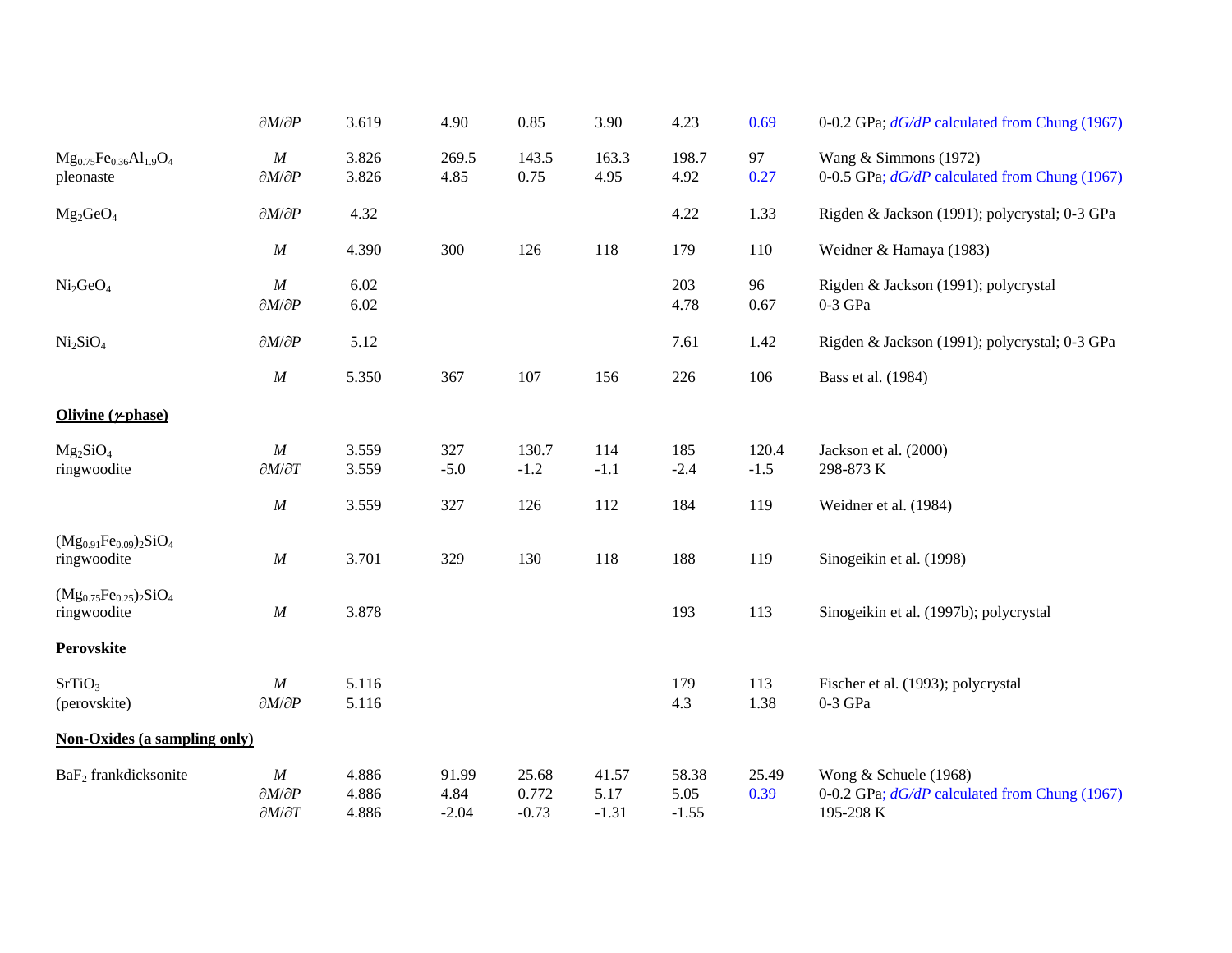|                         | $\cal M$                                                               | 4.886                   | 90.7                     | 25.3                     | 41.0                      | 57.8                     | 25.1                      | Hearmon (1979)                                                                                                        |
|-------------------------|------------------------------------------------------------------------|-------------------------|--------------------------|--------------------------|---------------------------|--------------------------|---------------------------|-----------------------------------------------------------------------------------------------------------------------|
| CdF <sub>2</sub>        | $\boldsymbol{M}$<br>$\partial M/\partial P$<br>$\partial M/\partial T$ | 6.386<br>6.386<br>6.386 | 182.7<br>7.11<br>$-6.78$ | 21.75<br>1.35<br>$-1.16$ | 66.74<br>5.52<br>$-3.39$  | 105.4<br>6.05<br>$-4.52$ | 32.52<br>1.32             | Alterovitz & Gerlich (1970b); all data at 295 K<br>0-0.25 GPa; dG/dP calculated from Chung (1967)<br>285-301 K        |
| $CaF2$ flourite         | $\cal M$<br>$\partial M/\partial P$<br>$\partial M/\partial T$         | 3.181<br>3.181<br>3.181 | 164.2<br>6.05<br>$-3.18$ | 33.7<br>1.31<br>$-1.22$  | 44.0<br>4.35<br>$-1.05$   | 84.1<br>4.92<br>$-1.77$  | 42.5<br>1.22              | Wong & Schuele (1968)<br>0-0.2 GPa; $dG/dP$ calculated from Chung (1967)<br>195-298 K                                 |
|                         | $\boldsymbol{M}$                                                       | 3.181                   | 165                      | 33.9                     | $47\,$                    | 86.3                     | 42.4                      | Hearmon (1979)                                                                                                        |
| CsBr                    | $\cal M$<br>$\partial M/\partial P$                                    | 4.454<br>4.454          | 30.8<br>6.30             | 7.60<br>3.68             | 8.27<br>4.93              | 15.8<br>5.38             | 8.90<br>2.78              | Chang et al. (1967); $C_{ij}$ 's at 286 K<br>0-0.96 GPa; $dG/dP$ calculated from Chung (1967)                         |
| <b>CsCl</b>             | M<br>$\partial M/\partial P$                                           | 3.990<br>3.990          | 36.8<br>6.82             | 8.17<br>3.56             | 8.93<br>5.05              | 18.2<br>5.64             | 10.1<br>2.87              | Chang et al. (1967); $C_{ii}$ 's at 286 K<br>0-0.4 GPa; $dG/dP$ calculated from Chung (1967)                          |
| CsI                     | $\cal M$<br>$\partial M/\partial P$                                    | 4.529<br>4.529          | 24.6<br>6.57             | 6.4<br>3.72              | 6.6<br>4.90               | 12.6<br>5.46             | 7.34<br>2.82              | Chang et al. (1967); $C_{ij}$ 's at 286 K<br>0-0.96 GPa; dG/dP calculated from Chung (1967)                           |
| FeS <sub>2</sub> pyrite | M                                                                      |                         | 402                      | 114                      | $-44$                     | 105                      | 150                       | Hearmon (1984)                                                                                                        |
|                         | M                                                                      | 5.016                   | 361                      | 105.2                    | 33.6                      | 143                      | 126                       | Simmons & Birch (1963)                                                                                                |
| KCl sylvite             | $\cal M$<br>$\partial M/\partial T$<br>$\partial^2 M/\partial T^2$     | 1.982<br>1.982<br>1.982 | 40.1<br>$-3.39$          | 6.35<br>$-0.149$         | 6.6<br>$+0.366$<br>$-2.8$ | 17.8<br>$-0.842$         | 9.0<br>$-0.483$<br>$-1.1$ | Yamamoto and Anderson (1987); Anderson & Isaak<br>(1995); 294-870 K; numerical derivatives not cited in<br>references |
|                         | $\cal M$<br>$\partial M/\partial P$                                    | 1.987<br>1.987          | 40.50<br>12.82           | 6.30<br>$-0.385$         | 6.98<br>1.60              | 18.15<br>5.34            | 9.36                      | Bartels & Schuele (1965)<br>0-0.33 GPa                                                                                |
| LiBr                    | $\partial M/\partial P$                                                |                         | 10.4                     | 1.80                     | 2.89                      | 5.39                     |                           | McClean & Smith (1972)                                                                                                |
| LiCl                    | $\partial M/\partial P$                                                |                         | 10.4                     | 1.70                     | 2.95                      | 5.42                     |                           | McClean & Smith (1972)                                                                                                |
|                         | $\partial M/\partial P$                                                |                         | 9.83                     | 1.60                     | 2.57                      | 4.99                     |                           | Bartels et al. (1970)                                                                                                 |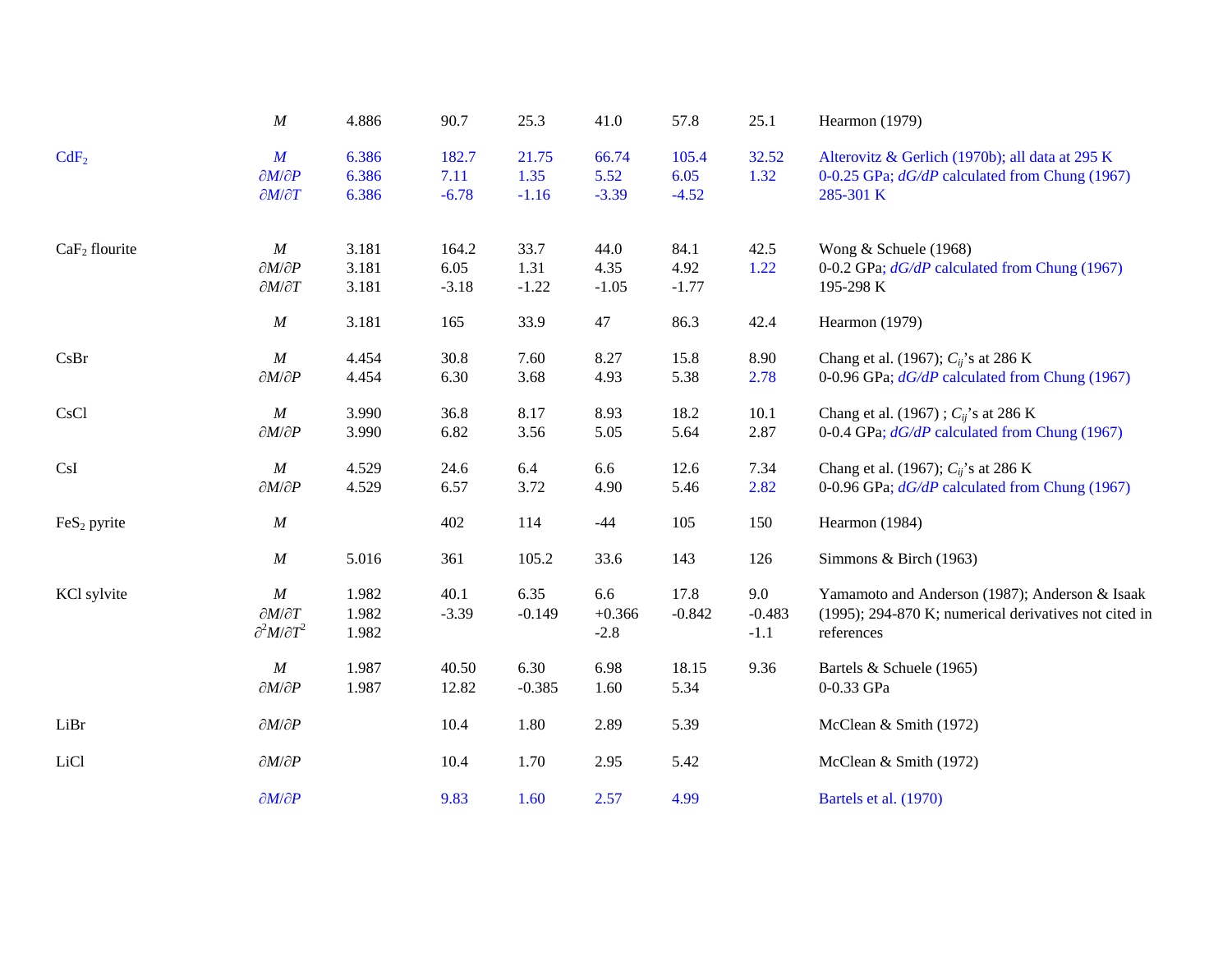| LiF         | $\partial M/\partial P$                                                                       |                                  | 10.0                                | 1.38                                   | 2.81                               | 5.21                               |                   | McClean & Smith (1972)                                                                                   |
|-------------|-----------------------------------------------------------------------------------------------|----------------------------------|-------------------------------------|----------------------------------------|------------------------------------|------------------------------------|-------------------|----------------------------------------------------------------------------------------------------------|
| LiI         | $\partial M/\partial P$                                                                       |                                  | 11.1                                | 1.96                                   | 3.12                               | 5.79                               |                   | McClean & Smith (1972)                                                                                   |
| NaCl halite | M<br>$\partial M/\partial T$<br>$\partial^2 M/\partial T^2$                                   | 2.159<br>2.159<br>2.159          | 49.5<br>$-3.67$<br>3.6              | 12.79<br>$-0.317$<br>$-1.2$            | 13.2<br>$+0.256$<br>$-7.5$         | 25.3<br>$-1.05$<br>$-3.8$          | 14.71<br>$-0.863$ | Yamamoto et al. (1987); Anderson & Isaak (1995)<br>298-770 K; numerical derivatives not cited references |
|             | $\boldsymbol{M}$<br>$\partial M/\partial P$                                                   |                                  | 49.36<br>11.83                      | 12.78<br>0.370                         | 12.88<br>1.197                     | 25.04<br>5.27                      | 14.74<br>1.86     | Ghafelehbashi & Koliwad (1970)<br>0-0.25 GPa; dG/dP calculated from Chung (1967)                         |
|             | $\cal M$<br>$\partial M/\partial P$                                                           | 2.164<br>2.164                   | 48.99<br>11.66                      | 12.72<br>0.37                          | 12.57<br>2.08                      | 24.71<br>5.27                      | 14.69<br>1.82     | Bartels & Schuele (1965)<br>0-0.33 GPa; dG/dP calculated from Chung (1967)                               |
| <b>NaF</b>  | $\boldsymbol{M}$<br>$\partial M/\partial P$<br>$\partial M/\partial T$                        |                                  | 96.3<br>12.7<br>$-5.84$             | 27.6<br>0.28<br>$-0.45$                | 23.9<br>2.5<br>$+0.32$             | 48.2<br>5.9<br>$-1.73$             | 30.8<br>1.9       | <b>Bensch</b> (1972)<br>0-0.004 GPa; dG/dP calculated from Chung (1967)                                  |
| PbS galena  | $\boldsymbol{M}$<br>$\partial M/\partial T$                                                   | 7.597<br>7.597                   | 127                                 | 23                                     | 24.4                               | 58.6<br>$-3.9$                     | 31.9              | Hearmon (1984); Bass (1995)<br>77-300 K (see Padaki et al. (1981) for $\partial C_{ii}/\partial T$ )     |
|             | $\mathbf{M}$<br>$\partial M/\partial P$<br>$\partial^2 M/\partial P^2$                        | 7.607<br>7.607<br>7.607          | 126.2<br>14.84<br>$-227$            | 17.1<br>$-0.0097$<br>$-14.5$           | 16.2<br>2.01<br>$-87$              | 52.9<br>6.28<br>$-135$             | 27.5<br>1.51      | Peresada et al. (1976)<br>0-1.7 GPa; dG/dP calculated from Chung (1967)                                  |
| RbBr        | $\cal M$<br>$\partial M/\partial P$<br>$\partial^2 M/\partial P^2$<br>$\partial M/\partial T$ | 3.359<br>3.359<br>3.359<br>3.359 | 31.63<br>13.38<br>$-160$<br>$-2.77$ | 3.840<br>$-0.559$<br>$-12$<br>$-0.091$ | 4.67<br>1.26<br>$-40$<br>$+0.351$  | 13.66<br>5.30<br>$-80$<br>$-0.689$ | 6.41<br>0.908     | Chang & Barsch (1971)<br>0-0.37 GPa; dG/dP calculated from Chung (1967)<br>288-308 K                     |
|             | $\cal M$<br>$\partial M/\partial P$<br>$\partial M/\partial T$                                | 3.4498<br>3.4498<br>3.4498       | 31.52<br>13.62<br>$-2.82$           | 3.801<br>$-0.587$<br>$-0.082$          | 5.000<br>1.46<br>$+0.355$          | 13.84<br>5.51<br>$-0.703$          | 6.33<br>0.891     | Ghafelehbashi et al. (1970)<br>0-0.4 GPa; $dG/dP$ calculated from Chung (1967)<br>140-300 K              |
| <b>RbCl</b> | $\cal M$<br>$\partial M/\partial P$<br>$\partial^2 M/\partial P^2$<br>$\partial M/\partial T$ | 2.818<br>2.818<br>2.818<br>2.818 | 36.59<br>13.16<br>$-110$<br>$-3.11$ | 4.753<br>$-0.605$<br>$-11$<br>$-0.106$ | 6.153<br>1.45<br>$-30$<br>$+0.350$ | 16.30<br>5.35<br>$-60$<br>$-0.803$ | 7.64<br>0.861     | Chang & Barsch (1971)<br>0-0.45 GPa; $dG/dP$ calculated from Chung (1967)<br>288-308 K                   |